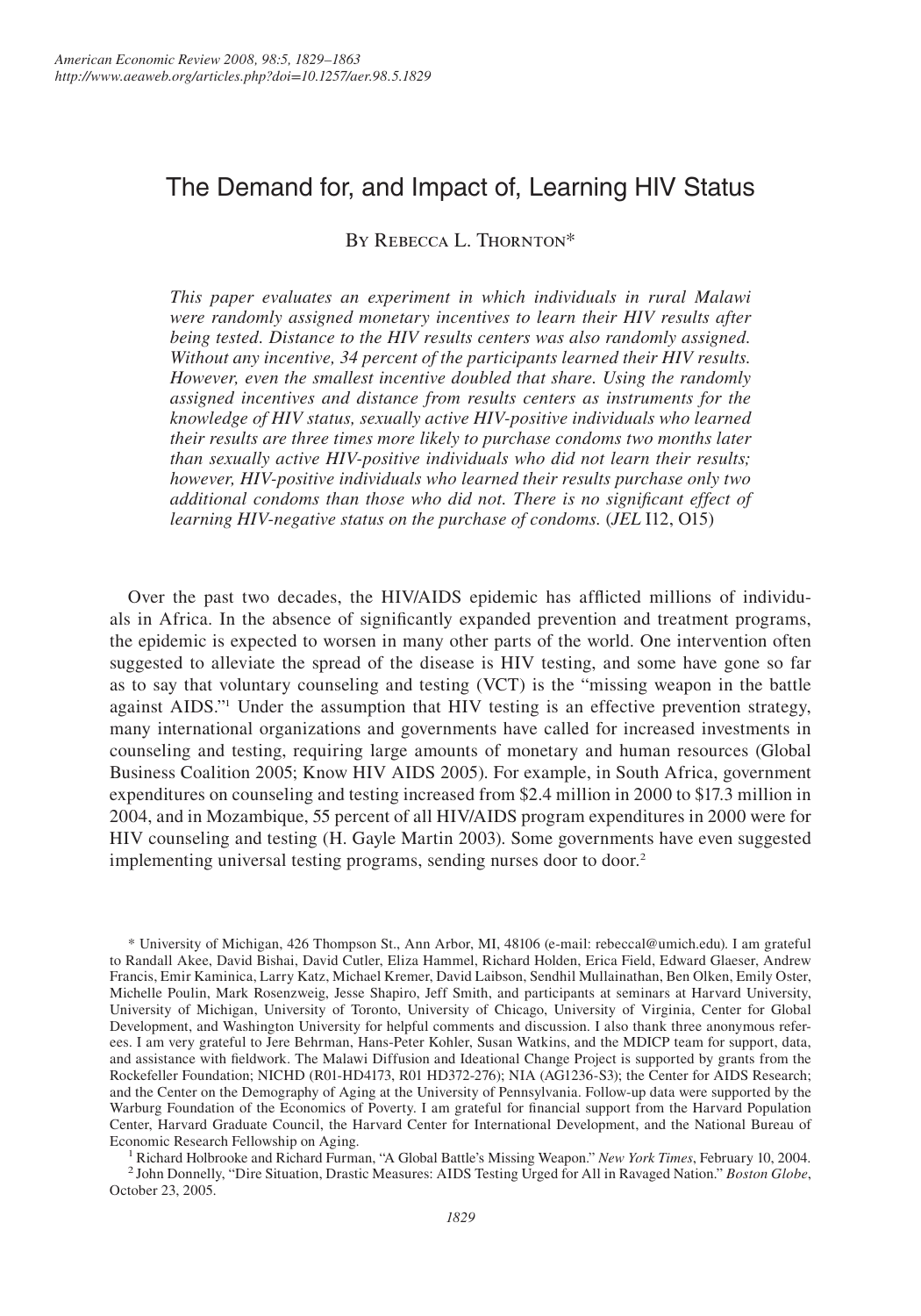Underlying the emphasis on HIV testing for prevention—and the large-scale expenditures on testing—are two rarely challenged assumptions. First, many believe that knowledge of HIV status has positive effects on sexual behavior that prevent the spread of the disease. In particular, it is assumed that those diagnosed HIV-negative will protect themselves from infection and those diagnosed HIV-positive will take precautions to protect others. Second, many believe that it is difficult to get people to learn their HIV status, due primarily to psychological or social barriers, thus justifying expenditures on destigmatization and advertising campaigns.

In this paper, I evaluate a field experiment in rural Malawi designed to address these assumptions. I find that barriers to obtaining HIV test results can be easily overcome by offering small cash incentives or by reducing the distance needed to travel for the results. I also find that while receiving an HIV-positive diagnosis has a significant effect on the subsequent purchase of condoms, the overall magnitude of the effect is small. The results in this paper suggest that, relative to other available prevention strategies or targeting high-risk populations, doorto-door HIV testing may not be the most effective HIV prevention strategy, as measured by condom purchases.

Previous studies have attempted to measure the demand for learning HIV status, as well as the subsequent behavioral effects. Most studies have relied on self-reported behavior by asking individuals if they want to know their HIV status (e.g., John H. Day et al. 2003; Joseph de Graft–Johnson et al. 2005; Susan M. Laver 2001; Stanley P. Yoder and Pricilla Matinga 2004) or asking about reported sexual behavior (e.g., The Voluntary HIV-1 Counseling and Testing Efficacy Study Group 2000; M. Kamenga et al. 1994; M. Temmerman et al. 1990; and Lance S. Weinhardt et al. 1999). Self-selection is also a serious limitation to evaluating the effects of learning HIV results. Most, if not all, studies use a sample of individuals who self-select into knowing their HIV status.<sup>3</sup>

The design of this experiment avoids the usual complications of selection and reporting bias because it randomized individual incentives to learn HIV status, randomized the location of VCT centers where HIV results were available, measured actual post-test attendance at centers to obtain results, and measured actual condom purchases subsequent to learning HIV status. The experimental design of this study is important because factors influencing the decision to learn HIV results are generally correlated with behavioral outcomes, potentially biasing the estimates of the impact of learning HIV results on the demand for safe sex.

In this study, respondents in rural Malawi were offered a free door-to-door HIV test and were given randomly assigned vouchers between zero and three dollars, redeemable upon obtaining their results at a nearby VCT center. The demand for HIV test results among those who received no monetary incentive was moderate, at 34 percent. However, monetary incentives were highly effective in increasing result-seeking behavior: on average, respondents who received any cashvalue voucher were twice as likely to go to the VCT center to obtain their HIV test results as were individuals receiving no incentive. Although the average incentive was worth about a day's wage, even the smallest amount, approximately one-tenth of a day's wage, resulted in large attendance gains. The location of each HIV results center was also randomly placed to evaluate the impact

<sup>&</sup>lt;sup>3</sup> One exception to this is a study that randomly phased in individuals being tested (The Voluntary HIV-1 Counseling and Testing Efficacy Study Group 2000). Their findings, that learning HIV results substantially reduced reported risky sexual behavior, has since been widely cited within the public health literature and used in subsequent simulations to conclude that counseling and testing is an effective strategy for preventing new infections (M. Sweat et al. 2000). However, that study was conducted among self-selected individuals who choose to have an HIV test at urban health clinics and relied on reported sexual behavior as their primary measure of behavioral change. A different study conducted by Michael Boozer and Tomas Philipson (2000) found effects of learning HIV status among gay men in San Francisco, accounting for their prior beliefs of infection; this study also suffers from many of the limitations above, including self-selection.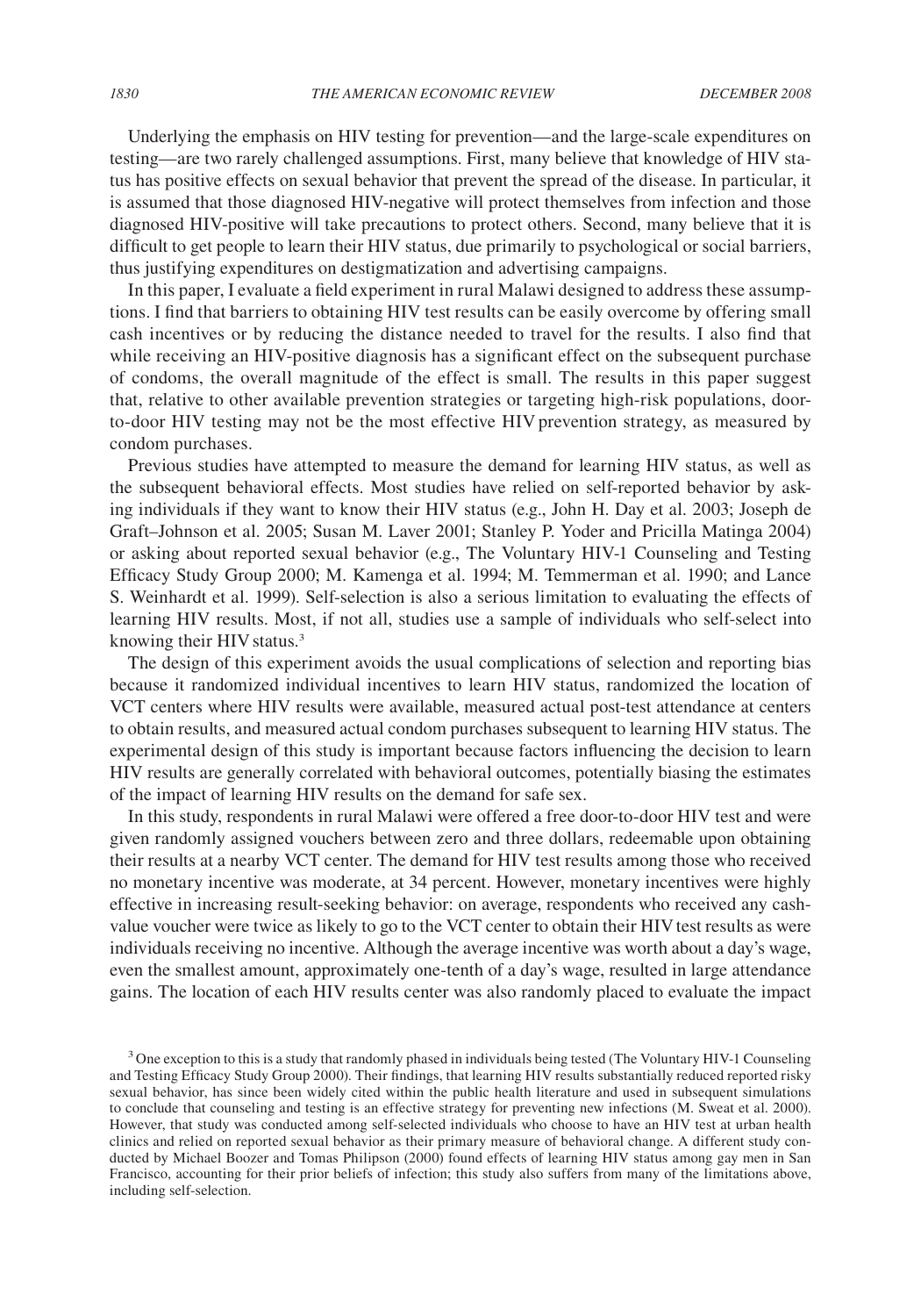of distance on VCT attendance: living over 1.5 kilometers from the VCT center reduced attendance by 6 percent.

Several months later, follow-up interviews were conducted and respondents were given the opportunity to purchase condoms. Using the random allocation of incentives and distance as exogenous instruments for learning HIV status, I find that receiving an HIV-*positive* diagnosis significantly increased the likelihood of purchasing condoms among those with a sexual partner. However, the total number of condoms purchased by HIV-positive individuals who knew their test results was small. On average, those with a sexual partner who learned they were HIVpositive purchased two more condoms than those HIV-positives who did not learn their results. Learning HIV results had no impact on condom purchases among those who were HIV-negative or those who were not sexually active.

This paper measures the impact of learning HIV results on sexual activity and condom purchases two months later. While there may be other prevention strategies that individuals undertake after learning their results that are not measured in this paper, the findings presented here suggest that door-to-door testing may not be as cost-effective as other prevention programs in averting new infections. There may be a role for HIV testing, however, if it is targeted at high-risk groups. In addition, the findings in this paper suggest that offering small rewards to encourage people to learn their results may be very effective, for example, in giving HIV-positive individuals access to treatment or in distributing antiretroviral therapy to pregnant women to prevent HIV transmission to their baby.

#### **I. Project Design**

#### A. *Background on Malawi and Description of the Data*

The Malawi Diffusion and Ideational Change Project (MDICP) is conducted in Malawi, a land-locked country located in southern Africa (Figure 1). This collaborative project between the University of Pennsylvania and the Malawi College of Medicine is an ongoing study of men and women randomly selected from approximately 120 villages in the districts of Rumphi, Mchinji, and Balaka, located in the Northern, Central, and Southern regions respectively.<sup>4</sup> Approximately 25 percent of all households in each village were randomly selected to participate in 1998, and ever-married women and their husbands from these households were interviewed in 1998, 2001, and 2004. During data collection in 2004, an additional sample of young adults (ages 15–24) residing in the original villages was added to the sample.

Between May and August of 2004, nurses from outside each area offered respondents free tests in their homes for HIV and three other sexually transmitted infections (STIs): gonorrhea, chlamydia, and trichomoniasis. At the time that tests were offered, respondents were given pretest counseling about HIV prevention strategies. Samples were taken through oral swabs to test for HIV and through urine samples (for men) or self-administered vaginal swabs (for women) to test for other STIs (Simona Bignami–Van Assche et al. 2004 and Francis Obare et al. 2008 provide the full testing protocol.). Across the three districts, 2,894 of the 3,185 respondents who were offered accepted an HIV test (91 percent). The main sample in this paper consists of those who both accepted an HIV test and had basic covariate data: 2,812 individuals (Table 1, panel A). Sample attrition and test refusals are discussed below.

The main sample is 46 percent male with an average age of 33 (Table 2, panel A). Seventy-one percent of the respondents were married at the time of the interview and 58 percent had ever

<sup>4</sup> For further sampling details see http://www.malawi.pop.upenn.edu/Level%203/Malawi/level3\_malawi sampling.htm.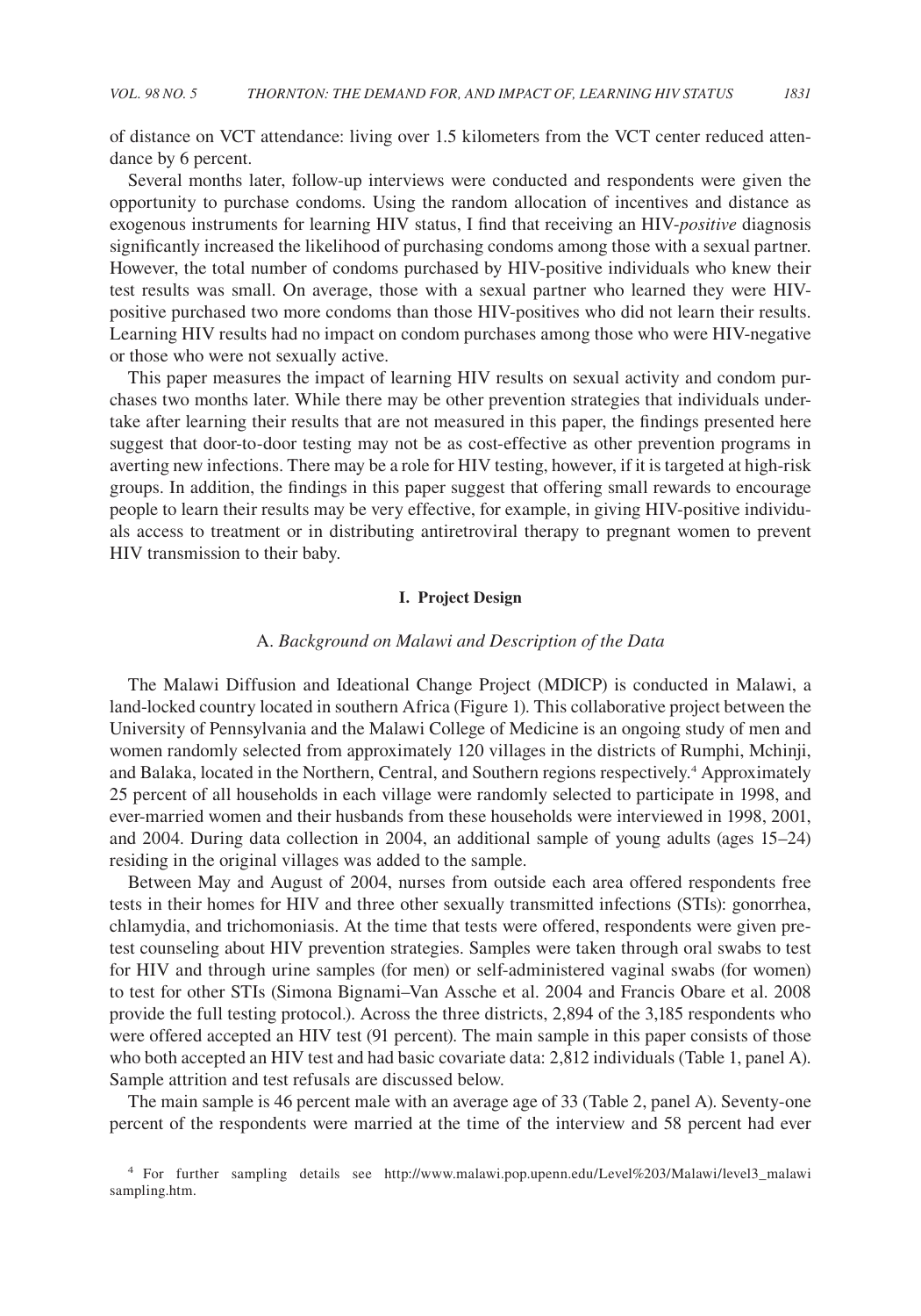

FIGURE 1. MALAWI AND MDICP STUDY SITES

attended school, with an average of almost four years. Ethnicity and religion vary across the three districts: the Chewas in Mchinji and the Tumbukas in Rumphi are primarily Christian; the Yaos in Balaka traditionally practice Islam. The majority of the respondents are subsistence farmers and 73 percent own land. The HIV prevalence rate was 6.3 percent (7.2 percent for females, 5.1 percent for males). Prevalence rates for other sexually transmitted diseases were even lower, with 3.2 percent men and women infected with gonorrhea, 0.3 percent men and women with chlamydia, and 2.4 percent women with trichomoniasis (Table 2, panel B). The prevalence of HIV in the MDICP sample is considerably lower than national prevalence rates. Another population-based study in Malawi found an overall HIV prevalence rate of 12.5 percent in 2004 (DHS 2004). Among the rural populations, however, the Malawi DHS found an HIV rate of 5.2 percent in the Northern region, 7.3 percent in the Central region, and 16.7 percent in the Southern region, which are comparable to the MDICP sample rates of 4.4 percent in the Northern region (Rumphi), 6.4 percent in the Central region (Mchinji), and 7.9 percent in the Southern region (Balaka). Longitudinal sample attrition from death and migration (discussed below) may also bias the estimates downward (Philip Anglewicz 2007), as well as the disproportionate number of young adults age 15–24 included in the sample (33.4 percent of respondents), who have a lower overall infection rate of 2.7 percent. See Section IC for further discussion.

## B. *Experimental Design*

The first part of the experimental design involved offering monetary incentives to encourage respondents to obtain their test results at nearby centers. After taking the HIV test samples, nurses gave each respondent vouchers redeemable upon obtaining either HIV or STI results. Voucher amounts were randomized by letting each respondent draw a token out of a bag indicating a monetary amount. In Mchinji and Balaka each respondent received two vouchers, one for obtaining HIV results, and one for obtaining STI results. In Rumphi, respondents received only one voucher redeemable by returning for either HIV or STI results. For the analysis, I examine the impact of the total value of the incentive (the sum of the HIV and STI incentives) on obtaining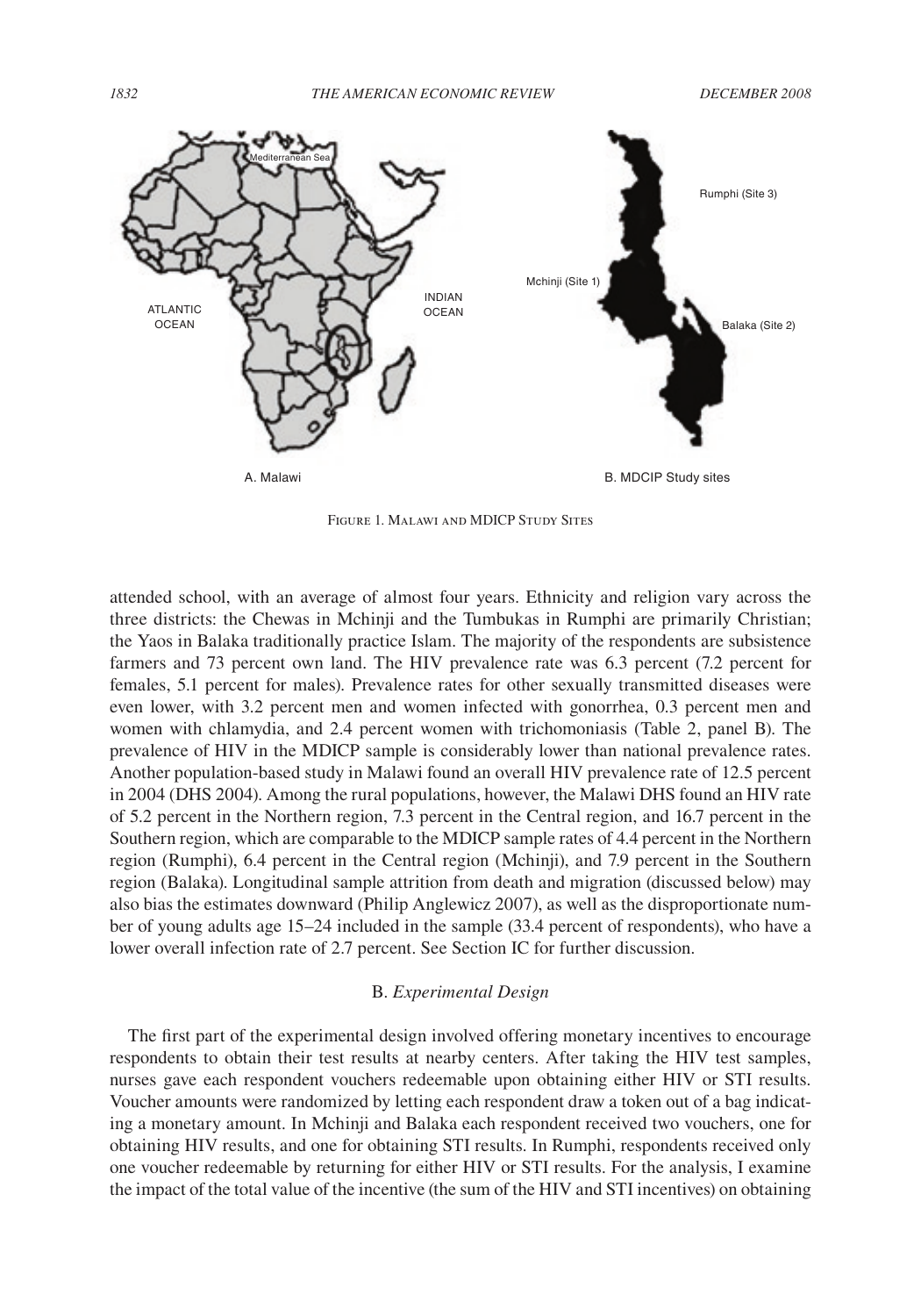| Panel A: Sample size and attrition<br>Percent of 1998 adult sample interviewed in 2001<br>Percent of 1998 adult sample interviewed in 2004 |                       | 0.78<br>0.72           |
|--------------------------------------------------------------------------------------------------------------------------------------------|-----------------------|------------------------|
| Main sample (accepted HIV test with co-variate data)<br>Follow-up sample (main sample interviewed at follow-up)                            |                       | 2,812<br>1,524         |
| Percent accepting a test for HIV<br>Percent of main sample (Balaka and Rumphi) interviewed at 2004 follow-up survey                        |                       | 0.91<br>0.75           |
| Panel B: Determinants of accepting an HIV test                                                                                             | (1)                   | (2)                    |
| Male                                                                                                                                       | $-0.004$<br>(0.009)   | $-0.002$<br>(0.008)    |
| Age                                                                                                                                        | 0.002<br>(0.003)      | 0.003<br>(0.002)       |
| Age-squared                                                                                                                                | 0.000<br>(0.000)      | 0.000<br>(0.000)       |
| Married                                                                                                                                    | $-0.02$<br>(0.017)    | $-0.030**$<br>(0.013)  |
| Had a previous HIV test                                                                                                                    | $0.062***$<br>(0.011) | $0.047***$<br>(0.010)  |
| Think treatment will become available                                                                                                      |                       | $-0.012$<br>(0.012)    |
| Think there is a likelihood of being HIV positive                                                                                          |                       | $-0.007$<br>(0.010)    |
| Sample size<br>$R^2$                                                                                                                       | 3,141<br>0.01         | 2,682<br>0.01          |
| Panel C: Determinants of participation in the follow-up survey                                                                             |                       | (1)                    |
| Got results                                                                                                                                |                       | $0.240***$<br>(0.022)  |
| Any incentive                                                                                                                              |                       | 0.068<br>(0.044)       |
| Amount of incentive                                                                                                                        |                       | $-0.098*$<br>(0.056)   |
| Amount of incentive <sup>2</sup>                                                                                                           |                       | 0.025<br>(0.017)       |
| Distance (km)                                                                                                                              |                       | 0.013<br>(0.047)       |
| Distance <sup>2</sup>                                                                                                                      |                       | $-0.007$<br>(0.008)    |
| HIV positive                                                                                                                               |                       | $-0.171***$<br>(0.044) |
| Sample size<br>$R^2$                                                                                                                       |                       | 2,021<br>0.09          |

Table 1—Sample Size and Determinants of Participation

*Notes:* Panel B represents one OLS regression of acceptance of an HIV test among those respondents offered a test. Panel C represents one OLS regression among respondents eligible for the follow-up survey (those tested for HIV in Balaka and Rumphi). Controls also include gender, age, and age-squared. Robust standard errors clustered by village with district fixed effects are in parentheses. "Any" is an indicator if the respondent received any nonzero monetary incentive and "amount'' is the total value of the incentive.

\*\*\* Significantly different from zero at 99 percent confidence level.

\*\* Significantly different from zero at 95 percent confidence level.

\*Significantly different from zero at 90 percent confidence level.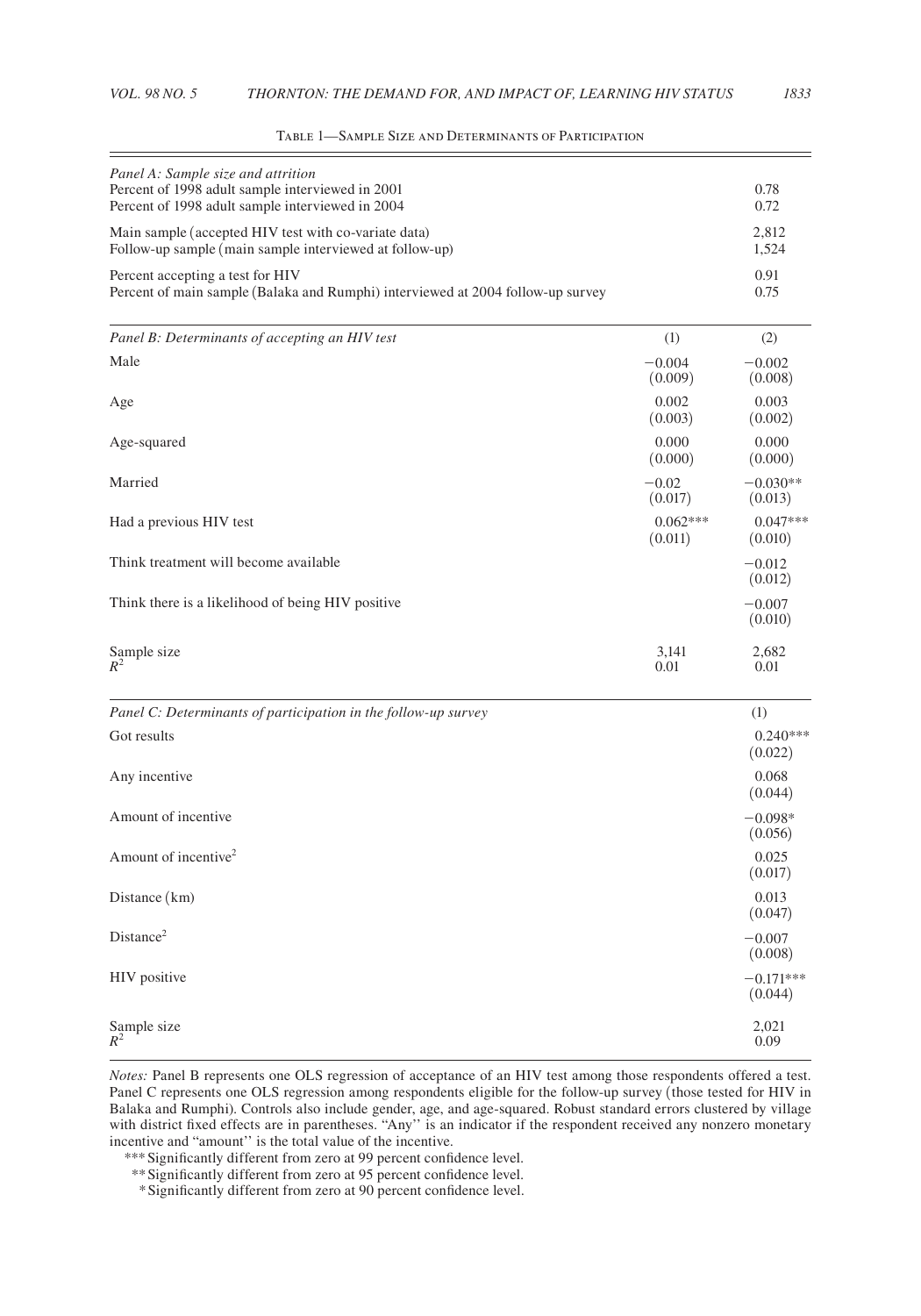#### *1834 THE AMERICAN ECONOMIC REVIEW december 2008*

|                                                                  | Full sample |           | Follow-up sample<br>1,524 |           |  |
|------------------------------------------------------------------|-------------|-----------|---------------------------|-----------|--|
| Observations                                                     | 2,812       |           |                           |           |  |
|                                                                  | Mean        | <b>SD</b> | Mean                      | <b>SD</b> |  |
| Panel A: Respondent characteristics                              |             |           |                           |           |  |
| Male                                                             | 0.46        | (0.50)    | 0.46                      | (0.50)    |  |
| Age                                                              | 33.4        | (13.66)   | 34.6                      | (14.30)   |  |
| Married                                                          | 0.71        | (0.45)    | 0.72                      | (0.45)    |  |
| Years of education                                               | 3.6         | (3.70)    | 3.8                       | (3.80)    |  |
| Owns land                                                        | 0.73        | (0.44)    | 0.74                      | (0.44)    |  |
| Panel B: Health                                                  |             |           |                           |           |  |
| HIV positive                                                     | 0.063       | (0.24)    | 0.048                     | (0.21)    |  |
| Gonorrhea positive                                               | 0.032       | (0.18)    | 0.034                     | (0.18)    |  |
| Chlamydia positive                                               | 0.003       | (0.06)    | 0.004                     | (0.06)    |  |
| Trichomoniasis positive                                          | 0.024       | (0.15)    | 0.014                     | (0.12)    |  |
| Ever had an HIV test (before 2004)                               | 0.181       | (0.385)   | 0.217                     | (0.412)   |  |
| Thinks treatment will be available in five years                 | 0.341       | (0.474)   | 0.372                     | (0.484)   |  |
| Reported having sex during 2004                                  | 0.761       | (0.43)    | 0.759                     | (0.43)    |  |
| Reported using condoms during 2004                               | 0.210       | (0.41)    | 0.210                     | (0.41)    |  |
| Sexual acts in one month (if $> 0$ )                             | 5.104       | (4.89)    | 5.104                     | (4.82)    |  |
| Panel C: Incentives, distance, and attendance at results centers |             |           |                           |           |  |
| Monetary incentive (dollars)                                     | 1.01        | (0.90)    | 1.05                      | (0.91)    |  |
| Distance to VCT center (km)                                      | 2.02        | (1.27)    | 2.20                      | (1.34)    |  |
| Attended VCT center                                              | 0.69        | (0.46)    | 0.72                      | (0.45)    |  |
| Attended VCT center (if incentive $= 0$ )                        | 0.34        | (0.47)    | 0.37                      | (0.48)    |  |
| Panel D: Follow-up condom sales                                  |             |           |                           |           |  |
| Purchased condoms at the follow-up                               |             |           | 0.24                      | (0.43)    |  |
| Number of condoms purchased (if $> 0$ )                          |             |           | 3.66                      | (2.18)    |  |
| Reported purchasing condoms                                      |             |           | 0.08                      | (0.27)    |  |
| Reported having sex after VCT                                    |             |           | 0.62                      | (0.49)    |  |
| Reported having sex with more than one partner after VCT         |             |           | 0.033                     | (0.18)    |  |
|                                                                  |             |           |                           |           |  |

#### Table 2—Summary Statistics

*Notes:* Full sample includes respondents who accepted a test for HIV in 2004 and have basic demographic data. Follow-up sample includes respondents in Balaka and Rumphi who tested and were reinterviewed in 2005. HIV prevalence rates do not include 14 respondents with indeterminate diagnoses. Other STI prevalence rates do not include 83 respondents with indeterminate diagnoses. Trichomoniasis was tested only among women. Respondents were asked about sexual acts per month only during the nurses' survey in Balaka. The monetary incentive is a sum of an incentive for learning HIV results and an incentive for learning other STI results (in Mchinji and Balaka). Distance from assigned testing centers to respondents' homes is a straight-line spherical distance measured in kilometers. Reported having sex with more than one partner does not include those who did not report having sex in the follow-up survey. Sexual acts per month was asked only among a subset of respondents between the baseline survey and time of the VCT.

results. In Mchinji and Balaka, all respondents learned both their HIV and STI results. Vouchers ranged between zero and three dollars, with an average total voucher amount (including zeros) of 1.01 dollars, worth approximately a day's wage (Table 2, panel C).

The distribution of vouchers was carefully monitored to ensure that each nurse followed the rules of randomization.<sup>5</sup> Figure 2 presents the distribution of the vouchers. Each voucher included

5 During a pilot of the questionnaire and HIV testing, nurses gave out higher incentive amounts than the distribution would suggest, possibly feeling sympathetic to poor villagers. Nurses were then instructed that continuation of employment was contingent upon following the instructions of randomization. However, it appears that fewer "zero incentives" were given out (Figure 2). On average, the cumulative distribution of actual incentives given out is \$0.22 higher than the theoretical distribution (a Kolmogorov-Smirnov test rejects the null hypothesis of equality at the 99 percent level, not shown). For incentive amounts over one dollar, there is no significant difference between the actual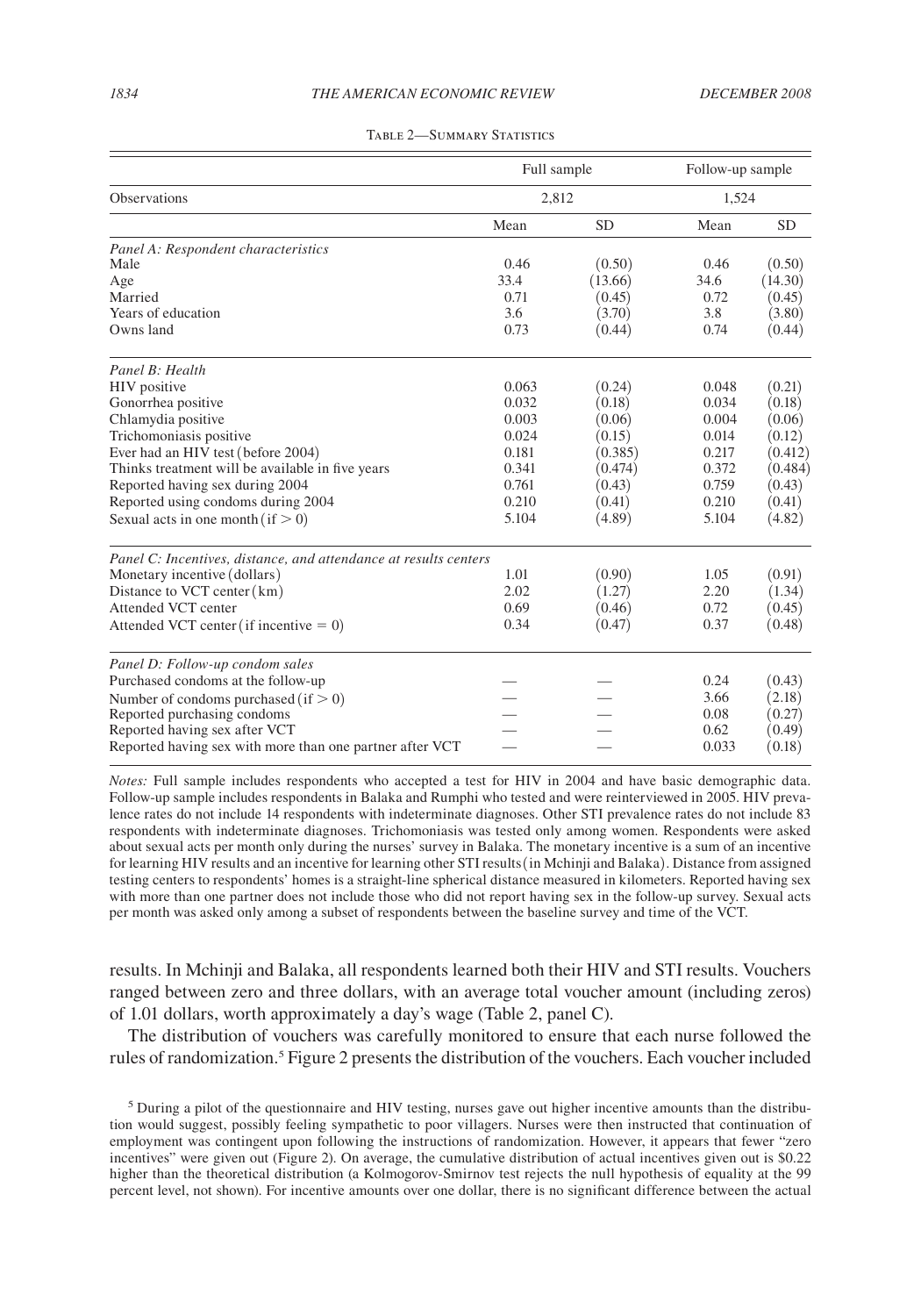

Figure 2. Distribution of Incentives to Return for HIV Results (\$)

*Notes:* Sample includes 2,812 individuals who tested for HIV and have age data. Figure presents the actual kernel density of the distribution of monetary incentives given by nurses and the theoretical distribution of the incentives to be given.

the amount, a respondent ID, and the nurse's signature; a carbon copy was made to prevent forgeries. Respondents who drew a zero token received no voucher; 22 percent received no incentive to return for either HIVor STI results. Drawing a "zero" may have had a demotivating effect on individuals wanting to attend the VCT, center which may have had an impact on attendance. Because all of the respondents participated in the "lottery" draw, it is impossible to estimate the potential effect of disappointment. However, this is likely to be minimal.

Two to four months after sample collection, test results became available, and temporary test results (VCT) centers, consisting of small portable tents, were placed randomly throughout the districts. Based on their geospatial (GPS) coordinates, respondents' households in villages were grouped into zones, and a location within each zone was randomly selected to place a tent. The average distance to a center was two kilometers and over 95 percent of those tested lived within five kilometers. Distance to the VCT center is calculated as a straight line and does not account for roads or paths. In most cases, tents were placed in the exact randomly selected location and paths were created for easy accessibility.<sup>6</sup> Baseline characteristics are similar across groups receiving any incentive amount (including zero) and living within various VCT zones. Although there are some statistically significant differences among these groups, they are small in magnitude (Table 3).

amount and theoretical amount of incentive. It is possible that a few respondents were allowed to "redraw" the voucher amount if they had originally selected a zero. This would be most problematic if nurses favored individuals who were more likely to practice safe sex or purchase condoms after learning their HIV status. However, there is no systematic difference by observable respondent or nurse characteristics, and there is no change in the results of the analysis if the nurses whose distribution of incentives were significantly different from the theoretical distribution of incentives are

omitted (not shown).<br><sup>6</sup> GPS locations are accurate between 10 and 15 meters. Calculating straight-line distance ignores natural boundaries such as roads or rivers and may underestimate the actual distance needed to travel. Approximately 7 percent of households have missing household GPS coordinates and, in this case, the distance to an assigned VCT center is replaced with the average village distance to the results center. Note that the permanent health clinics with VCT services nearest to each of the study sites were located between 20 and 50 kilometers away in 2004.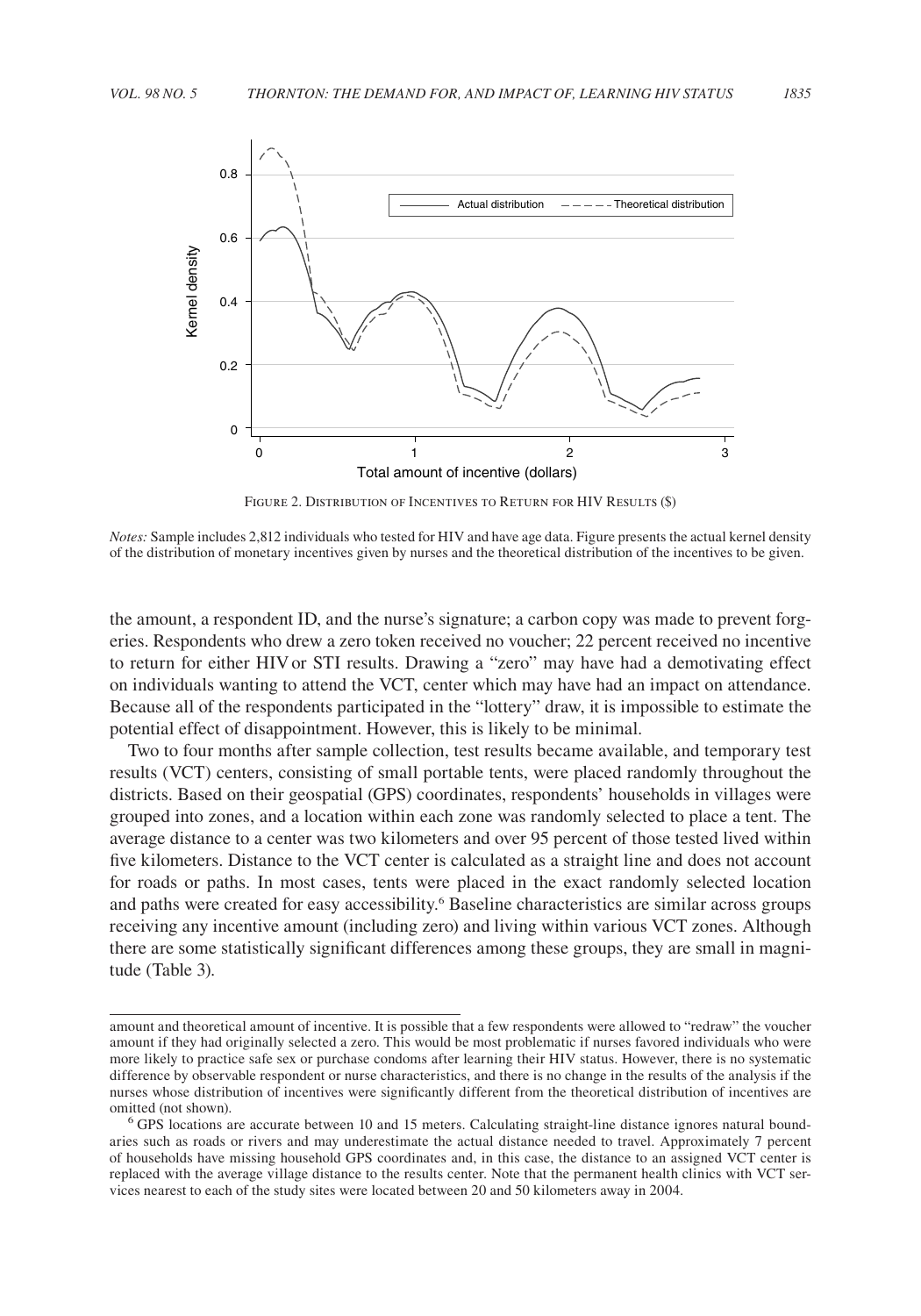| Dependent variable               | Male<br>(1) | Age<br>(2) | <b>HIV</b><br>positive<br>(3) | Years of<br>education<br>(4) | Owns<br>land<br>(5) | 2004<br>(6) | Had sex in Used a condom<br>in 2004<br>(7) |
|----------------------------------|-------------|------------|-------------------------------|------------------------------|---------------------|-------------|--------------------------------------------|
| Any incentive                    | $-0.051$    | $2.034***$ | 0.001                         | $-0.25$                      | 0.018               | $-0.027$    | 0.006                                      |
|                                  | (0.039)     | (0.993)    | (0.020)                       | (0.284)                      | (0.033)             | (0.033)     | (0.029)                                    |
| Amount of incentive              | 0.06        | $-0.185$   | $-0.018$                      | 0.022                        | 0.005               | $-0.029$    | $-0.061$                                   |
|                                  | (0.055)     | (1.331)    | (0.024)                       | (0.356)                      | (0.043)             | (0.048)     | (0.045)                                    |
| Amount of incentive <sup>2</sup> | $-0.015$    | $-0.103$   | 0.005                         | 0.038                        | 0.002               | 0.008       | 0.022                                      |
|                                  | (0.018)     | (0.435)    | (0.008)                       | (0.116)                      | (0.014)             | (0.015)     | (0.016)                                    |
| Distance (km)                    | $-0.025$    | $-0.211$   | 0.026                         | $-0.089$                     | $-0.045$            | 0.012       | 0.041                                      |
|                                  | (0.022)     | (1.133)    | (0.016)                       | (0.330)                      | (0.033)             | (0.028)     | (0.028)                                    |
| Distance <sup>2</sup>            | 0.006       | 0.096      | 0.004                         | $-0.015$                     | 0.011               | $-0.001$    | $-0.006$                                   |
|                                  | (0.004)     | (0.240)    | (0.003)                       | (0.064)                      | (0.007)             | (0.005)     | (0.005)                                    |
| Constant                         | $0.487***$  | 30.585***  | $0.101***$                    | $3.311***$                   | $0.768***$          | $0.791***$  | $0.167***$                                 |
|                                  | (0.030)     | (1.217)    | (0.023)                       | (0.366)                      | (0.036)             | (0.037)     | (0.036)                                    |
| Sample size                      | 2.812       | 2.812      | 2.812                         | 2.530                        | 2.594               | 2.343       | 2.374                                      |
| $R^2$                            | 0.00        | 0.01       | 0.01                          | 0.17                         | 0.07                | 0.01        | 0.01                                       |

Table 3—Baseline Characteristics by Incentives and Distance

*Notes:* Sample includes individuals who tested for HIV and have demographic data. Columns represent OLS coefficients; robust standard errors clustered by village (for 119 villages) with district fixed effects in parentheses. "Any incentive'' is an indicator if the respondent received any nonzero monetary incentive. "HIV'' is an indicator of being HIV positive. Also includes age, age-squared, and gender. Distance is measured as a straight-line spherical distance from a respondent's home to randomly assigned VCT center from geospatial coordinates and is measured in kilometers.

\*\*\*Significantly different from zero at 99 percent confidence level.

\*\*Significantly different from zero at 95 percent confidence level.

\*Significantly different from zero at 90 percent confidence level.

Respondents were personally informed of the hours of operation and location of their assigned center (open Monday through Saturday from 8 a.m. to  $7$  p.m.) and centers were operational for approximately one week. Respondents were allowed to attend any of the VCT centers but were informed only of the location and hours of operation of their assigned center (fewer than 6 percent of respondents went to a center other than the one to which they were assigned). When they obtained their test results, respondents also received counseling. On average, nurses spent 30 minutes counseling each respondent about safe sexual practices, including abstinence and condom use, regardless of respondent's HIV test results. Several studies have shown that education can have an impact on condom use and HIV prevention (see Jeff Stryker et al. 1995; K. J. Sikkema et al. 2000). In this study, however, it is impossible to distinguish a pure information effect (learning HIV status) from an educational effect (counseling). The counseling received at the VCT centers would then produce upper bounds of the effects of learning HIV test results alone. Couples were given their test results verbally and were informed of their results separately. Respondents could redeem their vouchers only after hearing their results. Those who were HIVpositive were referred to the nearest permanent clinic for further counseling. Those who were positive for other sexually transmitted diseases were also given free treatment at that time, which may have provided additional incentive to attend VCT centers, over and above the monetary incentive. However, STI prevalence rates were very low (see Table 2, panel B).

Approximately two months after results were available, respondents who tested for HIV in two districts, Balaka and Rumphi, were reinterviewed in their homes by interviewers who had no part in the testing and did not know the respondents' HIV status. Both those who had obtained their results and those who had not were approached for this follow-up interview. During this interview, respondents were asked about their sexual behavior in the prior two months and their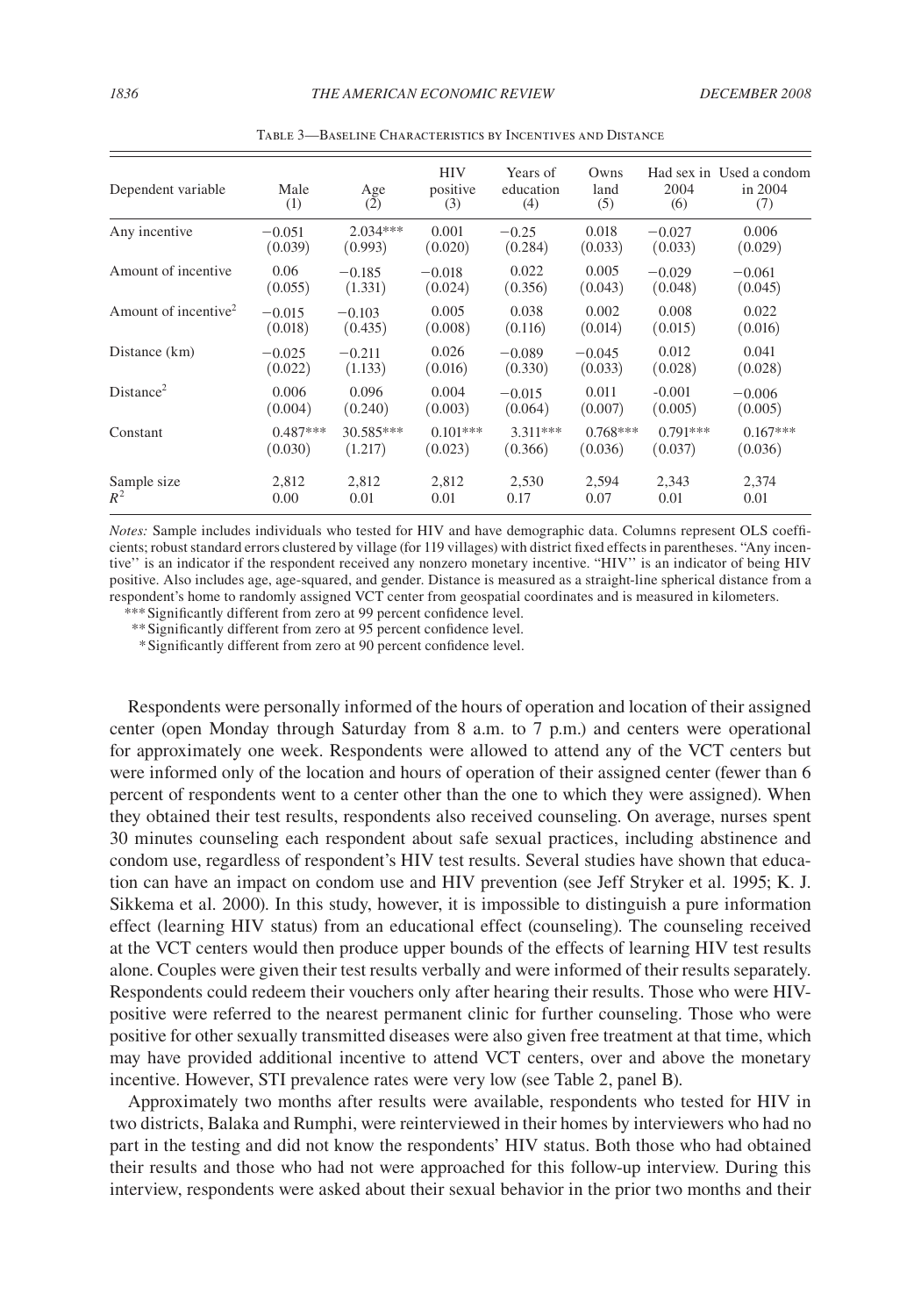attitudes toward condom use. At the end of the interview, respondents were given approximately 30 cents as appreciation for participation and were offered the opportunity to purchase condoms at half the subsidized retail price: five cents for a package of three condoms or two cents for a single condom. Respondents were allowed to purchase condoms only from the 30 cents they had just been given in order to prevent condom purchases from being correlated with any monetary incentive received two months prior at the results center. The maximum number of condoms that could be purchased was 18.

# C. *Sample Attrition and Test Refusals*

The sample used for the main analysis in this paper consists of 2,812 residents of rural Malawi who accepted an HIV test, who had provided basic demographic data during the 2004 survey (age, village location), and whose HIV test result was not indeterminant (14 individuals). Although the original sample in 1998 was randomly drawn, sample attrition across waves of data collection affects the degree to which this sample is representative. The primary reason for attrition across all waves of data is temporary and permanent migration. For example, in 2004, 21 percent of those interviewed in 2001 were away or had moved, which is comparable to the attrition rates due to out-migration of other longitudinal studies in Africa (Antony Chapoto and Thomas S. Jayne 2005; John Maluccio 2000; Simona Bignami–Van Assche, Reniers, and Weinreb 2003). No village ever refused to participate in data collection and less than 1 percent of those approached in 2004 refused to be interviewed. Despite the attrition across waves of the MDICP panel, baseline characteristics in 2004 are similar to those of a population-based survey that was also conducted in Malawi in 2004 (NSO Malawi 2005). In that survey, 72.8 percent of the women (age 15–49) living in rural Malawi were married or cohabitating with a partner (versus 71 percent in the MDICP 2004 data); 4.3 percent of women and 13.1 percent of men reported using a condom *at last intercourse* (versus 16.4 percent of the women and 27.3 percent of the men who reported using a condom *in the previous year* in the MDICP 2004 data); and 14 percent reported ever having an HIV test (versus 18 percent in the MDICP 2004 data). These comparisons provide support to the external validity of the findings of this study for other rural populations in Malawi, and perhaps other rural parts of Africa.

Test refusals may also be a source of bias: 9 percent of those approached refused to be tested for HIV. In comparison to other studies conducting HIV testing, such as the DHS Malawi (2004), this is a relatively low refusal rate. This may be attributable to the method of testing through saliva, or to the fact that respondents were not required to learn their results at the time of testing. Observable characteristics (such as gender, age, or marital status) are not significant predictors of accepting an HIV test. Respondents' prior beliefs of infection status also do not predict refusing an HIV test (Table 1, panel B). See also Francis Obare (2006). Among the main sample who agreed to be tested, 18 percent reported having been tested previously for HIV, although only half of these individuals reported actually receiving their results. Those who reported having a previous test were 6 percentage points more likely to agree to be tested by the MDICP nurses (Table 1, panel B). Not all spouses of respondents were offered a test: men who divorced or whose spouse died and spouses of the newly sampled adolescents were ineligible for testing.

While attrition from the panel across years suggests that the sample has disproportionately fewer mobile individuals—perhaps leading to a downward bias in the HIV prevalence rate and posing a potential threat to external validity—the sample who accepted an HIV test is relevant from a policy perspective in that it represents those who would be present during an HIV testing campaign in rural areas.

The follow-up interviews were conducted among 75 percent of those in the main sample in Balaka and Rumphi. Learning HIV results and HIV status itself are both separately associated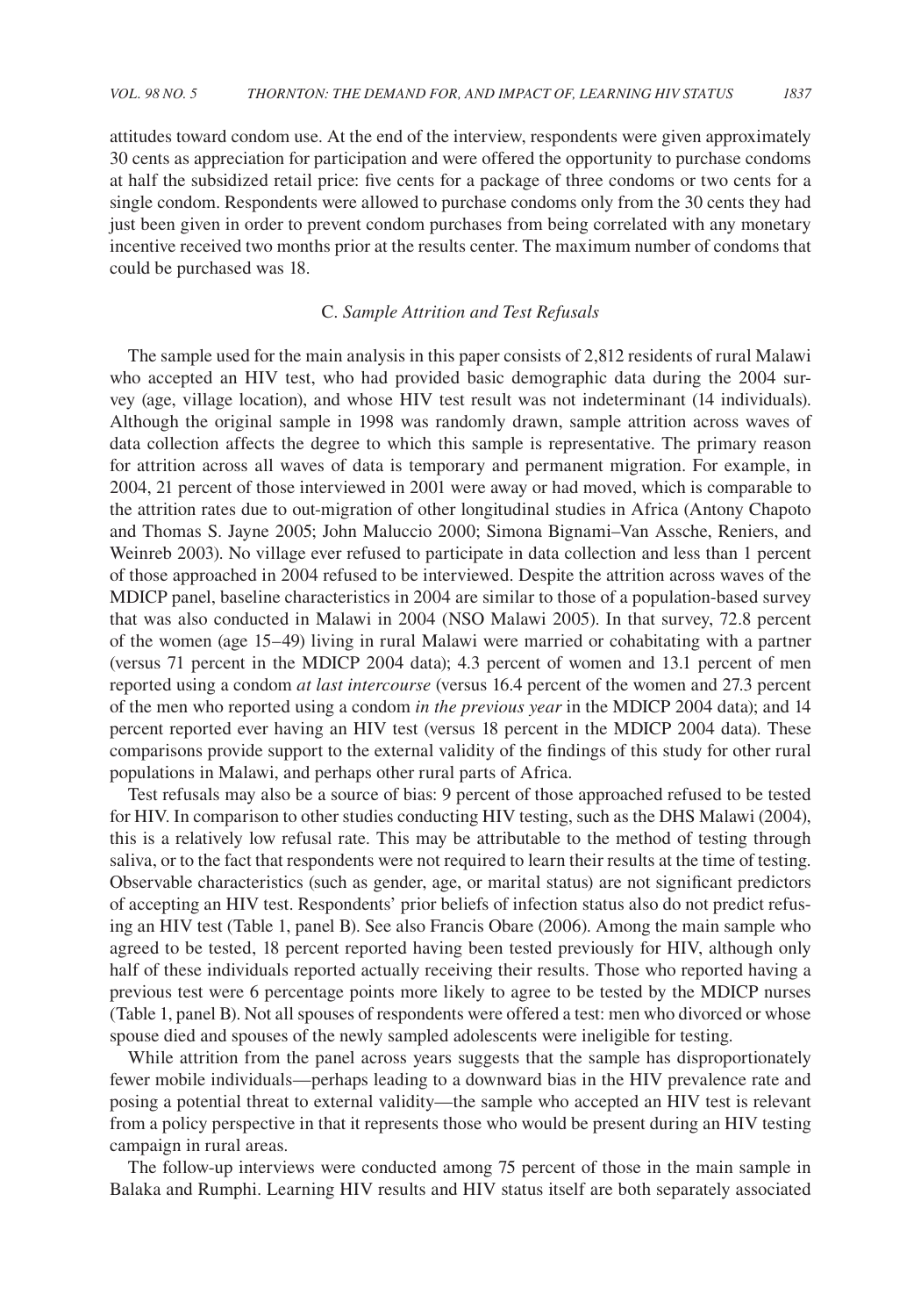with attrition from the follow-up survey. Being HIV-positive increases the likelihood of attrition by 17 percentage points, which could be due to death or sickness (Table 1, panel C). Having obtained HIV results from the VCT center decreases the likelihood of attrition by 24 percentage points, which to a certain extent is mechanical since those who were available to attend the VCT center were also more likely to be available for the follow-up interview (if, for example, they had not temporarily migrated). Importantly, all exogenously assigned variables (receiving an incentive, the amount of the incentive, and the distance from home to the VCT center) have no significant direct effect on likelihood of attrition at the follow-up. Thus, while sample attrition and HIV test refusals may pose a potential threat to the external validity of the study, the lack of differential attrition associated with incentives or distance minimizes risk to the internal validity of the study (Table 1, panel C).

#### **II. Learning HIV Results**

# A. *Theoretical Considerations*

To the extent that individuals use the knowledge of their HIV test results to alter their behavior, there could be positive effects from HIV testing on sexual behavior. Those diagnosed negative can practice safe sex to protect themselves from future infection; those diagnosed positive can seek treatment, and if altruistic, can prevent spreading the virus to children or sexual partners. Furthermore, knowing HIV status may allow individuals to more realistically and effectively plan for the future. However, while people with treatable diseases have strong motivations for testing and diagnosis, these incentives may be absent for people concerned about HIV because it is incurable. Also, in low-income countries access to antiretroviral therapies that would slow disease progress is often limited, further reducing the incentive to learn HIV results (Peter Glick 2005; Jo Stein 2005). Moreover, even when antiretroviral therapies are available, most patients must wait until they have severe symptoms before receiving treatment. The costs of testing and travel may also prevent individuals from learning their HIV status (Steven Forsythe et al. 2002; Laver 2001; Areleen A. Leibowitz and Stephanie L. Taylor 2007; M. Isabel Fernandez et al. 2005) although testing rates are usually low even when testing services are free or low-cost. For example, although HIV testing is free in Malawi, only 14 percent of respondents reported ever having been tested (Malawi DHS 2004). Even when individuals choose to be tested for HIV, many do not return for their results: in meta-studies of clinics across Africa, only approximately 65 percent of individuals who tested for HIV returned to learn their results (Michel Cartoux et al. 1998; Donatus Ekwueme et al. 2003).7

It is therefore commonly suggested that psychological costs are important, perhaps crucial, barriers to testing and learning results. The psychological costs associated with learning HIV results can be either internal, such as having worry or fear, or external, such as experiencing social stigma (HITS 2004; F. Mugusi et al. 2002; S. Ginwalla et al. 2002; Rachel Baggaley et al. 1998; Angela B. Hutchinson et al. 2004; Kathleen Ford et al. 2004; Djeneba Coulibaly et al. 1998; Seth C. Kalichman and Leickness C. Simbayi 2003; and Brent Wolff et al. 2005).<sup>8</sup>

<sup>7</sup> Although, when rapid testing is offered, close to 100 percent stay to learn their results. See also Nicole Angotti et al. 2007.<br><sup>8</sup> There is a growing body of literature in behavioral economics suggesting anxiety or fear may be important factors

in decision making, especially in seeking health information (see Colin Camerer, George Loewenstein, and Matthew Rabin 2004; Richard G. Frank 2004; Rabin 1998; Steven Wu 2003). Andrew Caplin and John Leahy (2001) present a model of psychological expected utility and in an expansion of this work, Caplin and Dan Eliaz (2003) and Botond Kőszegi (2003) model anxiety to learn health status. See also Thomas Philipson and Richard Posner (1995). It is also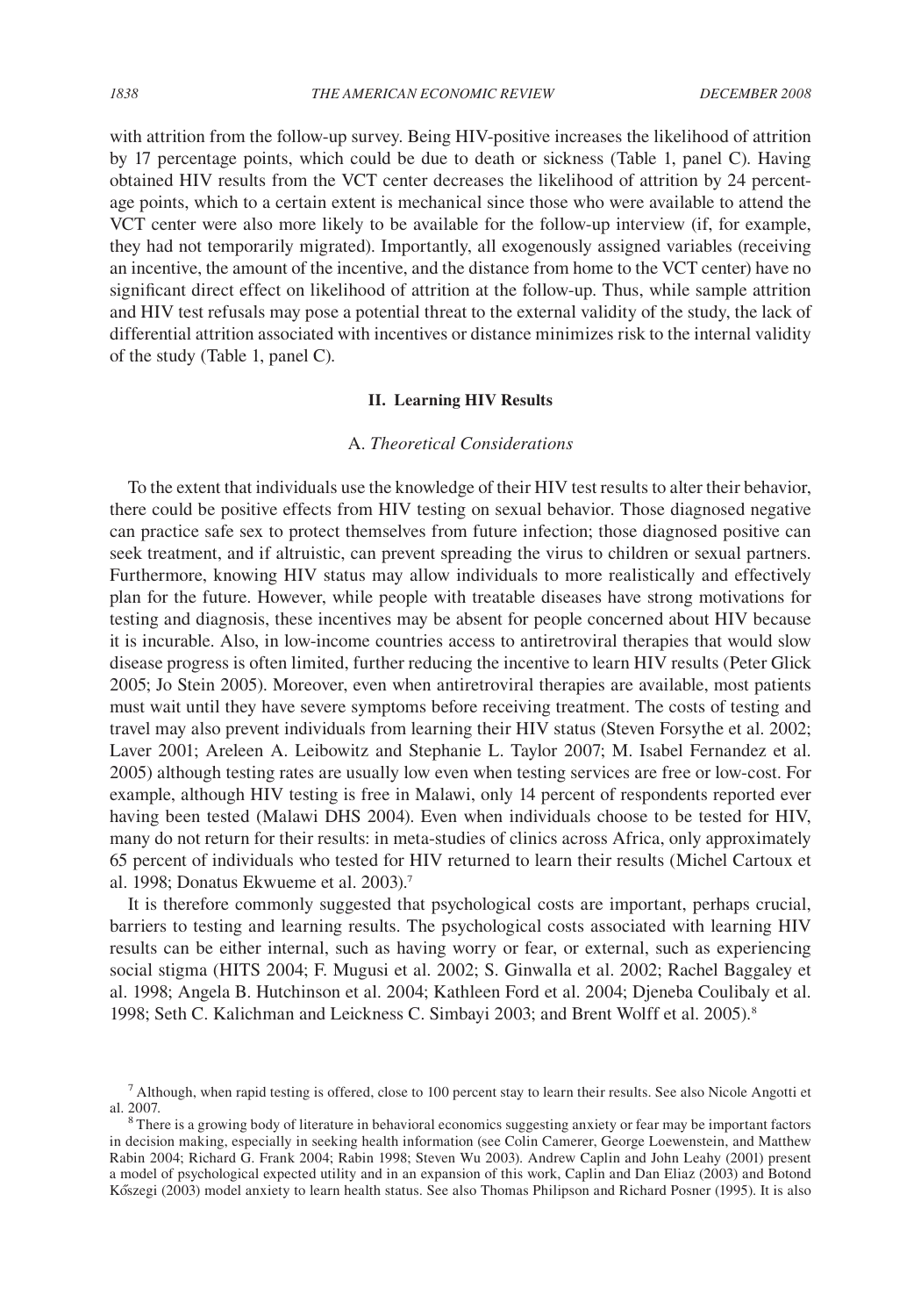Monetary incentives may operate through several mechanisms to motivate individuals to learn their HIV status through testing. Incentives may directly compensate for the costs of learning HIV results, including the monetary costs of time or travel, or psychological costs. Monetary incentives may also reduce actual or anticipated social stigma. For example, while others could interpret attending a VCT center as a signal of self-perceived risk of infection or of prior unsafe sexual behavior, monetary incentives may provide individuals with an excuse for going to the center, thereby reducing negative inferences made by others.

# B. *Impact of Incentives and Distance on Learning HIV Results*

Across the three districts of the study area, 69 percent of all respondents attended a VCT center to obtain their HIV test results. Both incentives and distance to the center had large effects on seeking HIV results. Figure 3 presents the percent attending a results center as a function of receiving any incentive ( panel A) and the total amount of the incentive (panel B). These figures illustrate the large impact of receiving an incentive on attendance. Error bars are also presented showing precisely estimated effects. Figure 4, panel A, presents the impact of distance of residence from the nearest results center on attendance, estimated by a nonparametric, locally weighted regression (Jianqing Fan 1992). Distance had a strong negative effect on attendance, especially pronounced among those living farther than 1.5 kilometers from the results center.

To measure the demand for learning HIV results in a regression framework, I estimate:

(1) 
$$
GotResults_{ij} = \alpha + \beta_1 Any_{ij} + \beta_2 Amt_{ij} + \beta_3 Amt_{ij}^2 + \beta_4 Dist_{ij} + \beta_5 Dist_{ij}^2 + \mathbf{X}_{ij}' \boldsymbol{\mu} + \boldsymbol{\varepsilon}_{ij}.
$$

Attendance at the VCT center is indicated by  $GotResults = 1$  for person *i* in village *j*. Any indicates if the respondent received any nonzero voucher and *Amt* is the dollar amount of the incentive. Including the binary indicator as well as the squared term allows for nonlinear effects of the incentive. *Dist* is the number of kilometers from the randomly placed VCT center assigned to person *i*. A vector of controls, **X**, includes covariates of gender, age, age-squared, HIV status, and district dummies, as well as a control for a simulated average distance in each VCT zone. Because the locations of the centers were chosen randomly, as opposed to randomly assigning the distance needed to travel, I draw 1,000 simulated random locations in each VCT zone and calculate the average distance of each tested respondent from each of the 1,000 simulated locations. I average this distance for each respondent and take the mean across all respondents living in each zone.<sup>9</sup> Standard errors are clustered by village, for 119 villages.<sup>10</sup> Although the dependent variable is binary, the linear specifications do not differ greatly from estimations from probits; both results are presented (see also Joshua D. Angrist 2001).

Seeking HIV results was highly responsive to incentives. The average VCT center attendance of those receiving any positive-valued voucher is more than twice that of those receiving no

possible that individuals overestimate the potential psychological effects of receiving an HIV diagnosis (Tim Wilson and Dan Gilbert 2003; Elaine Sieff, Robyn M. Dawes, and Loewenstein 1999). <sup>9</sup> Not controlling for this simulated average term would ignore the fact that each VCT zone is bounded and that, in

expectation, more central households have shorter distances to travel from any randomized location (although including this term does not significantly change any of the estimates).<br><sup>10</sup> The VCT centers were placed throughout the study site such that many villages were assigned to the same cen-

ter—this ranged from as few as 3 villages at one center (in Balaka) to as many as 14 villages attending another center (in Rumphi). Clustering standard errors by VCT center, rather than village, reduces the standard errors on the impact of incentives, but increases the standard error of the effect of distance on attendance. The results are not significantly different when using larger clusters. Also, because there were only 16 VCT centers, there may be omitted variables correlated with the center location that may be systematic, despite the randomized design. The results do not change significantly, however, if VCT center fixed effects are included (not shown).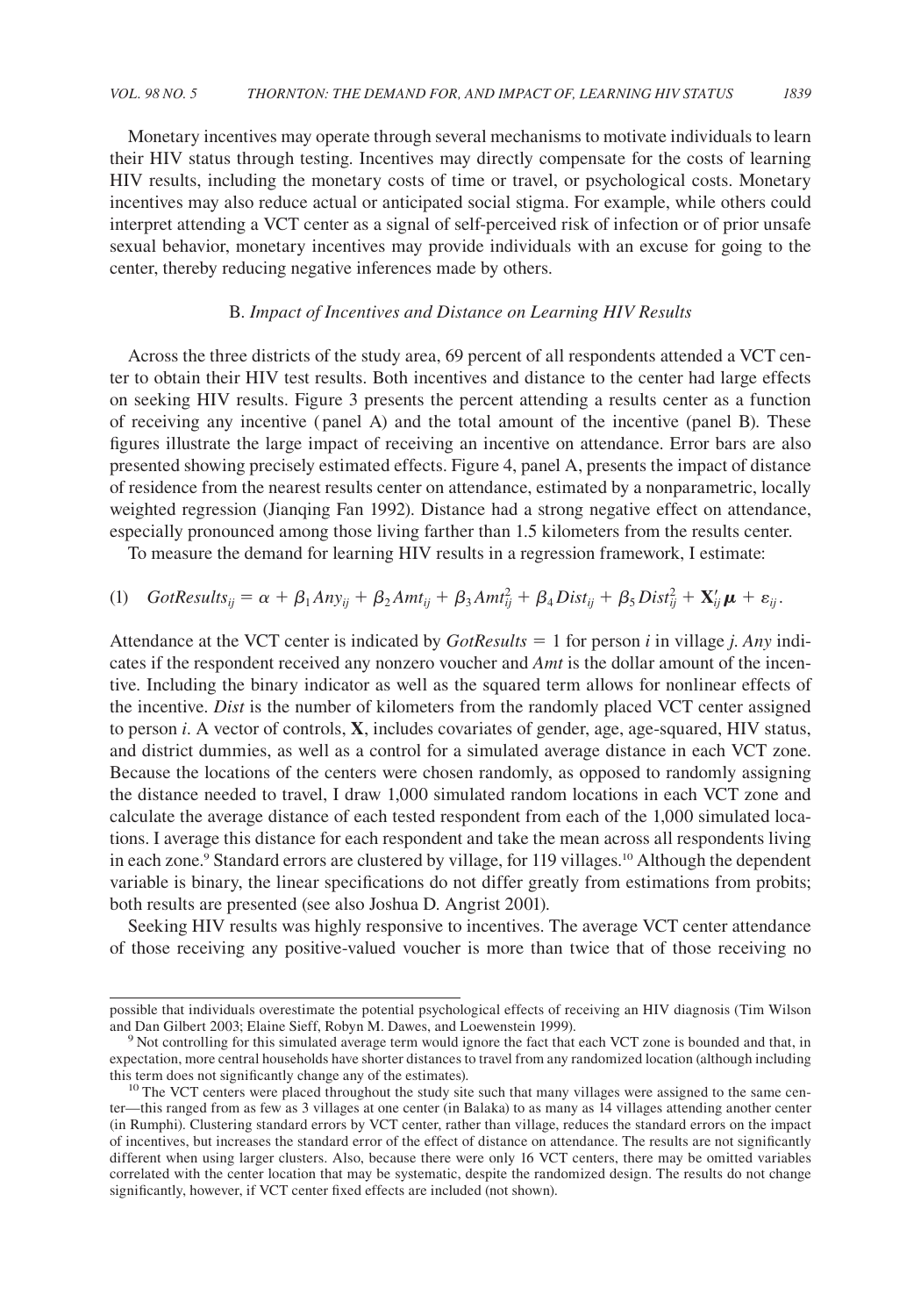

Figure 3. Percentage Returning for HIV Results

*Notes:* Sample includes 2,812 individuals who tested for HIV; 0.05 percent error bars are presented. Figures present the percentage of individuals attending HIV results centers.

incentive, a difference of 43 percentage points (Table 4, column 1). Moreover, the probability of center attendance increased by an additional 9.1 percentage points with every additional dollar of incentive (Table 4, column 2), with the nonlinear effect of the incentive also important (Table 4, column 3). Distance and distance-squared also had a significant impact on the likelihood of obtaining HIV results (Table 4, column 4). Those living more than 1.5 kilometers from the center were 3.8 percentage points, or 6 percent, less likely to seek their HIV results than those living within 1.5 kilometers (Table 4, column 5). The effect of offering ten cents (as compared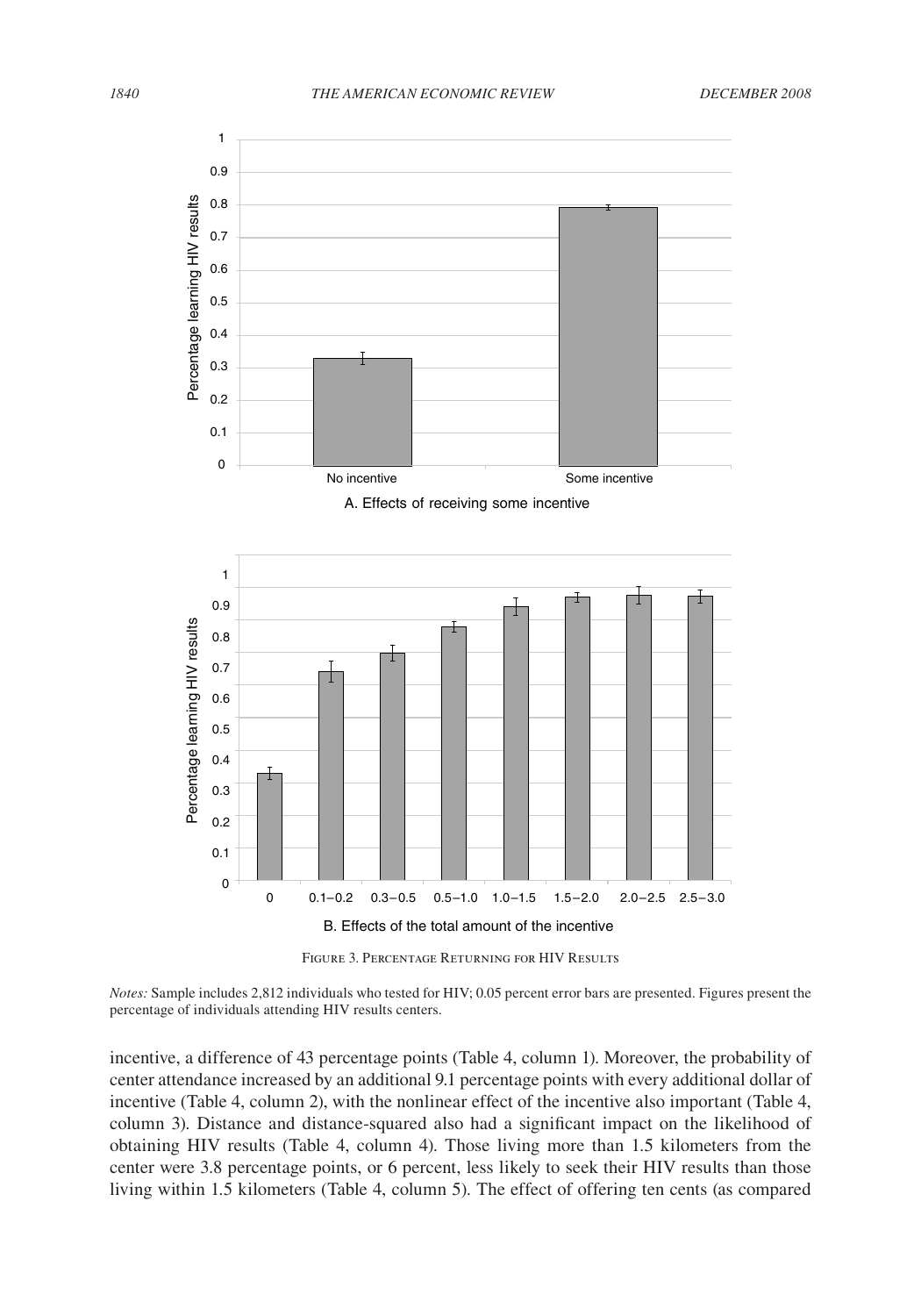





*Notes:* Nonparametric Fan regression where distance is measured as a straight-line spherical distance from a respondent's home to randomly assigned VCT center from geospatial coordinates and is measured in kilometers. Sample includes 2,812 individuals who tested for HIV. Lines indicate percentage attending the results centers and upper and lower confidence intervals.

to offering no incentive) was greater than the effect of distance. The effects of incentives and distance are similar when using a nonlinear model (Table 4, columns 6–10).

VCT center attendance varied by HIV status. Overall, HIV-positive individuals were approximately 5.5 percentage points less likely to obtain their results (Table 4, column 1). In the district with the highest HIV prevalence rate, Balaka, those infected with HIV were 11 percentage points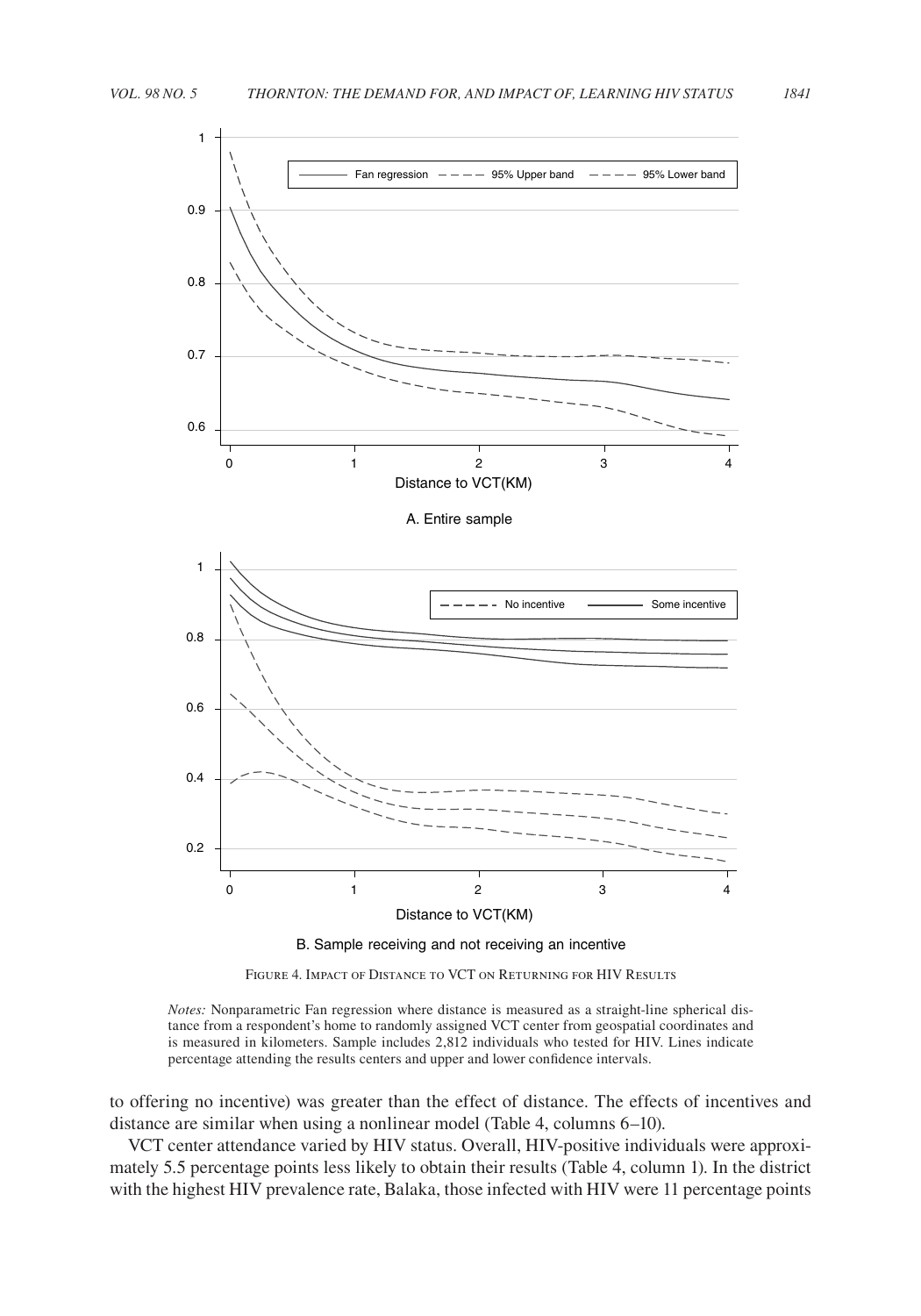|                                               |                        |                                                | <b>OLS</b>                      |                                   |                        |                        |                                          | Marginal probit                 |                                 |                        |
|-----------------------------------------------|------------------------|------------------------------------------------|---------------------------------|-----------------------------------|------------------------|------------------------|------------------------------------------|---------------------------------|---------------------------------|------------------------|
|                                               | (1)                    | (2)                                            | (3)                             | (4)                               | (5)                    | (6)                    | (7)                                      | (8)                             | (9)                             | (10)                   |
| Any incentive                                 | $0.431***$<br>(0.023)  | $0.309***$<br>(0.026)                          | $0.218***$<br>(0.029)           | $0.220***$<br>(0.029)             | $0.219***$<br>(0.029)  | $0.438***$<br>(0.022)  | $0.279***$<br>(0.030)                    | $0.175***$<br>(0.033)           | $0.181***$<br>(0.033)           | $0.178***$<br>(0.033)  |
| Amount of<br>incentive                        |                        | $0.091***$<br>(0.012)                          | $0.274***$<br>(0.036)           | $0.274***$<br>(0.035)             | $0.273***$<br>(0.036)  |                        | $0.115***$<br>(0.016)                    | $0.311***$<br>(0.042)           | $0.309***$<br>(0.042)           | $0.309***$<br>(0.043)  |
| Amount of<br>incentive <sup>2</sup>           |                        |                                                | $-0.063***$<br>(0.011)          | $-0.063***$<br>(0.011)            | $-0.063***$<br>(0.011) |                        |                                          | (0.014)                         | $-0.070***-0.069***$<br>(0.014) | $-0.069***$<br>(0.014) |
| <b>HIV</b>                                    | $-0.055*$<br>(0.031)   | $-0.052$<br>(0.032)                            | $-0.05$<br>(0.032)              | $-0.058*$<br>(0.031)              | $-0.055*$<br>(0.031)   | $-0.062*$<br>(0.036)   | $-0.063*$<br>(0.038)                     | $-0.06$<br>(0.037)              | $-0.069*$<br>(0.037)            | $-0.066*$<br>(0.037)   |
| Distance (km)                                 |                        |                                                |                                 | $-0.076***$<br>(0.027)            |                        |                        |                                          |                                 | $-0.094***$<br>(0.034)          |                        |
| Distance <sup>2</sup>                         |                        |                                                |                                 | $0.010**$<br>(0.005)              |                        |                        |                                          |                                 | $0.013**$<br>(0.006)            |                        |
| Over 1.5 km                                   |                        |                                                |                                 |                                   | $-0.037$<br>(0.023)    |                        |                                          |                                 |                                 | $-0.044*$<br>(0.026)   |
| Male                                          | $-0.01$<br>(0.019)     | $-0.013$<br>(0.018)                            | $-0.015$<br>(0.018)             | $-0.015$<br>(0.018)               | $-0.014$<br>(0.018)    | $-0.011$<br>(0.021)    | $-0.016$<br>(0.021)                      | $-0.018$<br>(0.021)             | $-0.018$<br>(0.021)             | $-0.018$<br>(0.021)    |
| Age                                           | 0.005<br>(0.003)       | 0.004<br>(0.003)                               | 0.004<br>(0.003)                | 0.004<br>(0.003)                  | 0.004<br>(0.003)       | 0.005<br>(0.004)       | 0.005<br>(0.004)                         | 0.004<br>(0.004)                | 0.005<br>(0.003)                | 0.005<br>(0.003)       |
| Simulated<br>average distance                 |                        |                                                |                                 | 0.005<br>(0.014)                  | $-0.007$<br>(0.012)    |                        |                                          |                                 | 0.005<br>(0.016)                | $-0.008$<br>(0.014)    |
| Rumphi                                        | (0.029)                | $-0.137***$ $-0.155***$ $-0.161***$<br>(0.029) | (0.029)                         | $-0.151***$<br>(0.028)            | $-0.156***$<br>(0.029) | (0.037)                | $-0.163***-0.187***-0.195***$<br>(0.037) | (0.037)                         | $-0.184***$<br>(0.036)          | $-0.189***$<br>(0.037) |
| Balaka                                        | $-0.118***$<br>(0.023) | (0.024)                                        | $-0.123***-0.122***$<br>(0.024) | $-0.114*** - 0.109***$<br>(0.026) | (0.027)                | $-0.144***$<br>(0.031) | (0.032)                                  | $-0.149***-0.148***$<br>(0.033) | $-0.139***-0.132***$<br>(0.036) | (0.036)                |
| Constant                                      | $0.346***$<br>(0.059)  | $0.365***$<br>(0.058)                          | $0.370***$<br>(0.058)           | $0.442***$<br>(0.067)             | $0.395***$<br>(0.060)  | (0.031)                | $-0.144***-0.149***$<br>(0.032)          |                                 | $-0.140***-0.133***$<br>(0.034) | (0.035)                |
| Sample size<br>$R^2$<br>Average<br>attendance | 2,812<br>0.18<br>0.69  | 2,812<br>0.2<br>0.69                           | 2,812<br>0.21<br>0.69           | 2,812<br>0.21<br>0.69             | 2,812<br>0.21<br>0.69  | 2,812<br>0.14<br>0.69  | 2,812<br>0.16<br>0.69                    | 2,812<br>0.17<br>0.69           | 2,812<br>0.17<br>0.69           | 2,812<br>0.17<br>0.69  |

Table 4—Impact of Monetary Incentives and Distance on Learning HIV Test Results (*Dependent variable: Attendance at HIV results centers*)

*Notes:* Sample includes individuals who tested for HIV and have demographic data. Columns 1–5 represent OLS coefficients and columns 6–10 represent marginal probit coefficients (dprobit); robust standard errors clustered by village (for 119 villages) with district fixed effects in parentheses. All specifications also include a term for age-squared. "Any incentive'' is an indicator if the respondent received any nonzero monetary incentive. "HIV'' is an indicator of being HIV positive. "Simulated average distance" is an average distance of respondents' households to simulated randomized locations of HIV results centers. Distance is measured as a straight-line spherical distance from a respondent's home to a randomly assigned VCT center from geospatial coordinates and is measured in kilometers.

\*\*\* Significantly different from zero at 99 percent confidence level.

\*\* Significantly different from zero at 95 percent confidence level.

\*Significantly different from zero at 90 percent confidence level.

less likely to attend the center than those who were HIV-negative (standard error 0.043; Table 5, column 3). Overall, men were no more likely to attend than women. Age also had no impact on obtaining HIV results. Opportunity costs may also be important. For example, ever attending school reduced the probability of attending the VCT by 3.2 percentage points (standard error 0.019; regression not shown). VCT attendance varied by district and the coefficients on the district fixed-effects are significant (Table 4). Overall, 80 percent attended the result centers in Mchinji, 71 percent attended in Balaka, and 59 percent attended in Rumphi. These differences may be due, at least in part, to the timing of the test results availability, which coincided with planting season in Balaka and Rumphi and thus may have resulted in lower average attendance rates in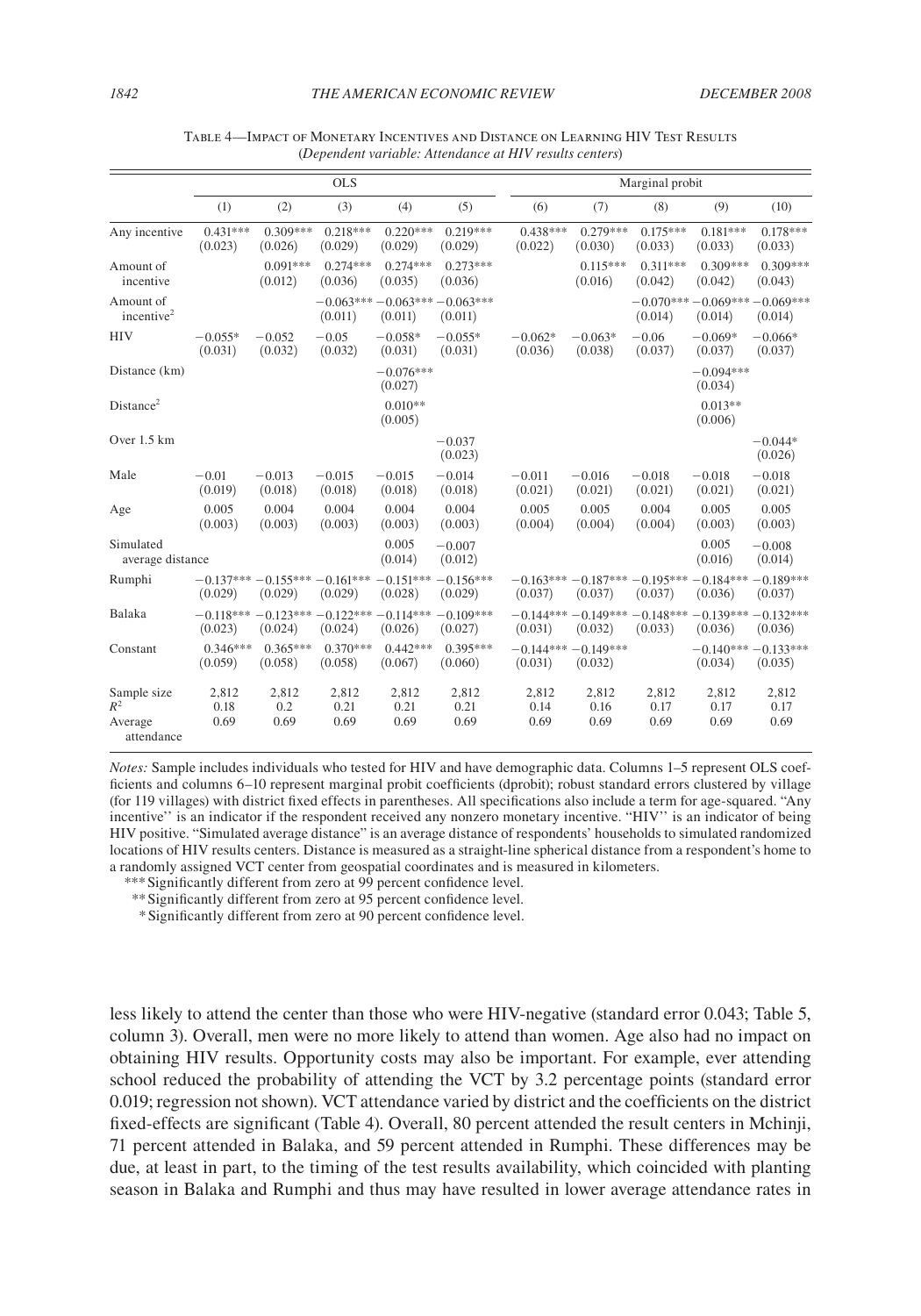|                                        | All respondents        | Unmarried              | Balaka                 | All respondents        |                        |                        |  |
|----------------------------------------|------------------------|------------------------|------------------------|------------------------|------------------------|------------------------|--|
|                                        | (1)                    | (2)                    | (3)                    | (4)                    | (5)                    | (6)                    |  |
| Any incentive                          | $0.229***$<br>(0.030)  | $0.144***$<br>(0.065)  | $0.393***$<br>(0.037)  | $0.198***$<br>(0.043)  | $0.220***$<br>(0.029)  | $0.224***$<br>(0.030)  |  |
| Amount of incentive                    | $0.257***$<br>(0.038)  | $0.345***$<br>(0.071)  | $0.276***$<br>(0.049)  | $0.273***$<br>(0.036)  | $0.272***$<br>(0.036)  | $0.273***$<br>(0.036)  |  |
| Amount of incentive <sup>2</sup>       | $-0.055***$<br>(0.012) | $-0.089***$<br>(0.024) | $-0.056***$<br>(0.016) | $-0.063***$<br>(0.011) | $-0.062***$<br>(0.011) | $-0.062***$<br>(0.011) |  |
| Male                                   | $-0.004$<br>(0.018)    | 0.03<br>(0.036)        | 0.114<br>(0.077)       | $-0.014$<br>(0.018)    | $-0.015$<br>(0.018)    | $-0.014$<br>(0.018)    |  |
| <b>HIV</b>                             | $-0.045$<br>(0.031)    | 0.034<br>(0.078)       | $-0.114**$<br>(0.042)  | $-0.056*$<br>(0.031)   | $-0.023$<br>(0.038)    | $-0.004$<br>(0.074)    |  |
| Over 1.5 km                            | $-0.039*$<br>(0.023)   | $-0.007$<br>(0.033)    | $-0.065$<br>(0.041)    | $-0.064$<br>(0.043)    | $-0.032$<br>(0.024)    | $-0.036$<br>(0.023)    |  |
| Had previous HIV test                  | $-0.019$<br>(0.024)    |                        |                        |                        |                        |                        |  |
| Treatment for HIV<br>will be available | 0.005<br>(0.018)       |                        |                        |                        |                        |                        |  |
| Married                                | $0.051***$<br>(0.018)  |                        |                        |                        |                        |                        |  |
| Never had sex                          |                        | $-0.037$<br>(0.077)    |                        |                        |                        |                        |  |
| Never had sex $\times$ any             |                        | 0.107<br>(0.079)       |                        |                        |                        |                        |  |
| Any incentive $\times$ male            |                        |                        | $-0.161**$<br>(0.066)  |                        |                        |                        |  |
| Over 1.5 km $\times$ any               |                        |                        |                        | 0.037<br>(0.044)       |                        |                        |  |
| $HIV \times any$                       |                        |                        |                        |                        | $-0.067$<br>(0.062)    |                        |  |
| Over 1.5 km $\times$ HIV               |                        |                        |                        |                        |                        | $-0.066$<br>(0.083)    |  |
| Constant                               | $0.452***$<br>(0.037)  | $0.482***$<br>(0.065)  | $0.224***$<br>(0.055)  | $0.412***$<br>(0.065)  | $0.393***$<br>(0.061)  | $0.392***$<br>(0.060)  |  |
| Sample size                            | 2,635                  | 810                    | 1,037                  | 2,812                  | 2,812                  | 2,812                  |  |
| $R^2$<br>Average attendance            | 0.21<br>0.69           | 0.22<br>0.66           | 0.20<br>0.71           | 0.21<br>0.69           | 0.21<br>0.69           | 0.21<br>0.69           |  |

Table 5—Covariates and Interaction Effects with Incentives and Distance (*Dependent variable: Attendance at HIV results centers*)

*Notes:* Sample includes individuals who tested for HIV and have age data. Columns represent OLS coefficients; robust standard errors clustered by village (for 119 villages) with district fixed effects in parentheses. "Any" is an indicator if the respondent received any nonzero monetary incentive and "amount'' is the total value of the incentive. "HIV'' is an indicator of being HIV positive. Also includes a simulated average distance (average distance of respondents' households to simulated randomized locations of HIV results centers), age, and age-squared. Distance is measured as a straight-line spherical distance from a respondent's home to randomly assigned VCT center from geospatial coordinates and is measured in kilometers.

\*\*\* Significantly different from zero at 99 percent confidence level.

\*\*Significantly different from zero at 95 percent confidence level.

\*Significantly different from zero at 90 percent confidence level.

these districts. Without more detailed time use data, however, the effects of the agricultural season cannot be distinguished from effects of characteristics that vary systematically by district.

Theoretically, those who are most uncertain of their HIV status would expect to gain the most from learning their results since those most certain of their status would expect to receive no new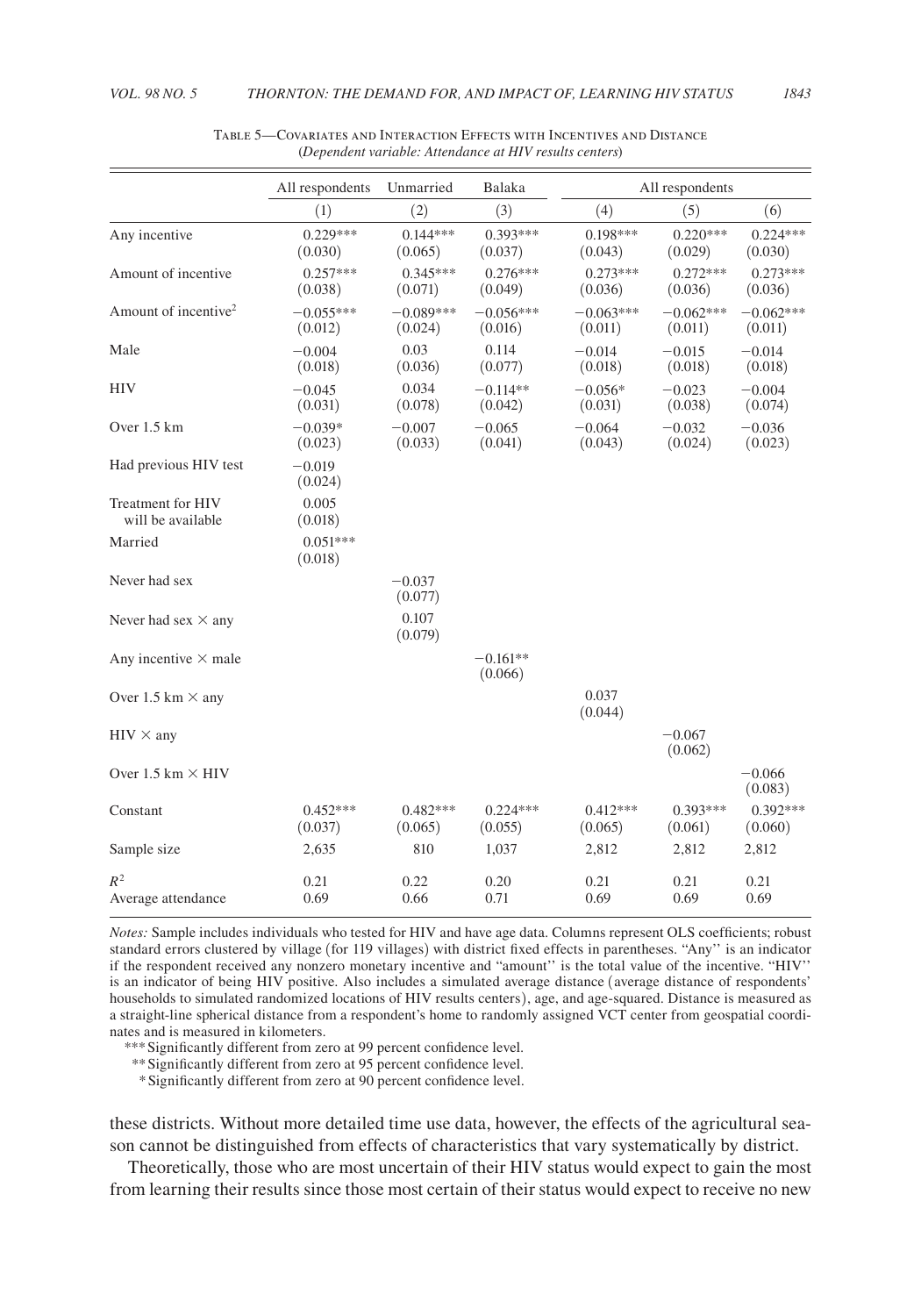information. However, those who reported having had a previous test for HIV were no less likely to attend a VCT center than their untested counterparts—although among those who had been tested, only 54 percent reported knowing their HIV results. The likelihood of attendance was not significantly affected by having learned HIV test results prior to the 2004 MDICP survey (not shown).

The likelihood of seeking HIV results at a center was also not affected by respondents' belief in the near-term availability of treatment for HIV, nor a belief of their own infection probability. Respondents were asked: "Do you think treatment for HIV (ARVs) will become available to most people in your area in the next five years?" In all, 34 percent reported believing treatment would be available for HIV-positive persons (Table 2, panel B) but rate of attendance did not vary among those who believed treatment would be available and those who did not (Table 5, column 1). Individuals were also asked: "What is the chance that you are infected with HIV?" Possible answers were "no likelihood," "some likelihood," "high likelihood," and "don't know." There were no significant differences in attendance between individuals having varying subjective probabilities of infection (not shown). One reason why attendance did not vary with prior beliefs may be that respondents' priors may be unreliable. There is evidence that respondents had a tendency to overestimate their own likelihood of HIV infection (Philip Anglewicz and Hans-Peter Kohler 2006; Bignami–Van Assche et al. 2005; see also Table 10 and discussion below).

Those who had never had sex would have little reason to attend the VCT center, except to redeem a monetary voucher. Although not statistically significant, the impact of receiving an incentive is much more elastic among unmarried respondents who report never having had sex, who were 11 percentage points more likely to attend a center (and redeem their voucher) than those who ever had sex, and who also received an incentive (Table 5, column 2). Alternatively, those who were married in 2004 were 5.1 percentage points more likely to return for their results than those who were not married (Table 5, column 1).

Receiving a voucher may have provided justification for some individuals to attend the center. For example, because of historical gender restrictions within Islam, women in Balaka may have more travel restrictions, preventing them from easily attending the results centers.<sup>11</sup> In Balaka, men receiving no incentive were significantly more likely to attend the center than women receiving no incentive. However, men and women receiving an incentive are equally likely to attend, closing the gender gap of attendance in Balaka (Table 5, column 3). In Mchinji and Rumphi there were no differential impacts of the incentive on attendance between men and women.

Monetary incentives were also especially important for those living farther from the VCT center: for those living over 1.5 kilometers from the HIV results center, there was an additional impact of receiving an incentive, increasing attendance by 3.7 percentage points, although the difference is not statistically significant (Table 5, column 4). This effect can also be seen in Figure 4, panel B, which graphs the impact of distance on attendance among those receiving any incentive and those receiving no incentive. Despite the interaction between distance and incentives, evidence suggests an upper bound to the distance that individuals are willing to travel to learn their results, regardless of the incentives offered. Several VCT centers that were initially placed more than nine kilometers from sample households had no attendance for several days. These centers were re-sited at new random locations and respondents were informed of the new locations. These distant locations are excluded from the analysis. This suggests that in the absence of monetary incentives, distance and transaction costs may be the strongest contributing factors to low rates of obtaining results. On the other hand, it may be that increased distance also

<sup>&</sup>lt;sup>11</sup> In Balaka, 62 percent of the respondents are Muslim as opposed to less than 1 percent in Mchinji and Rumphi. Women in Balaka may also be less independent: in 2001, only 10 percent of Balaka women reported going to the health center without their husband's permission, as opposed to 22 percent in the other districts.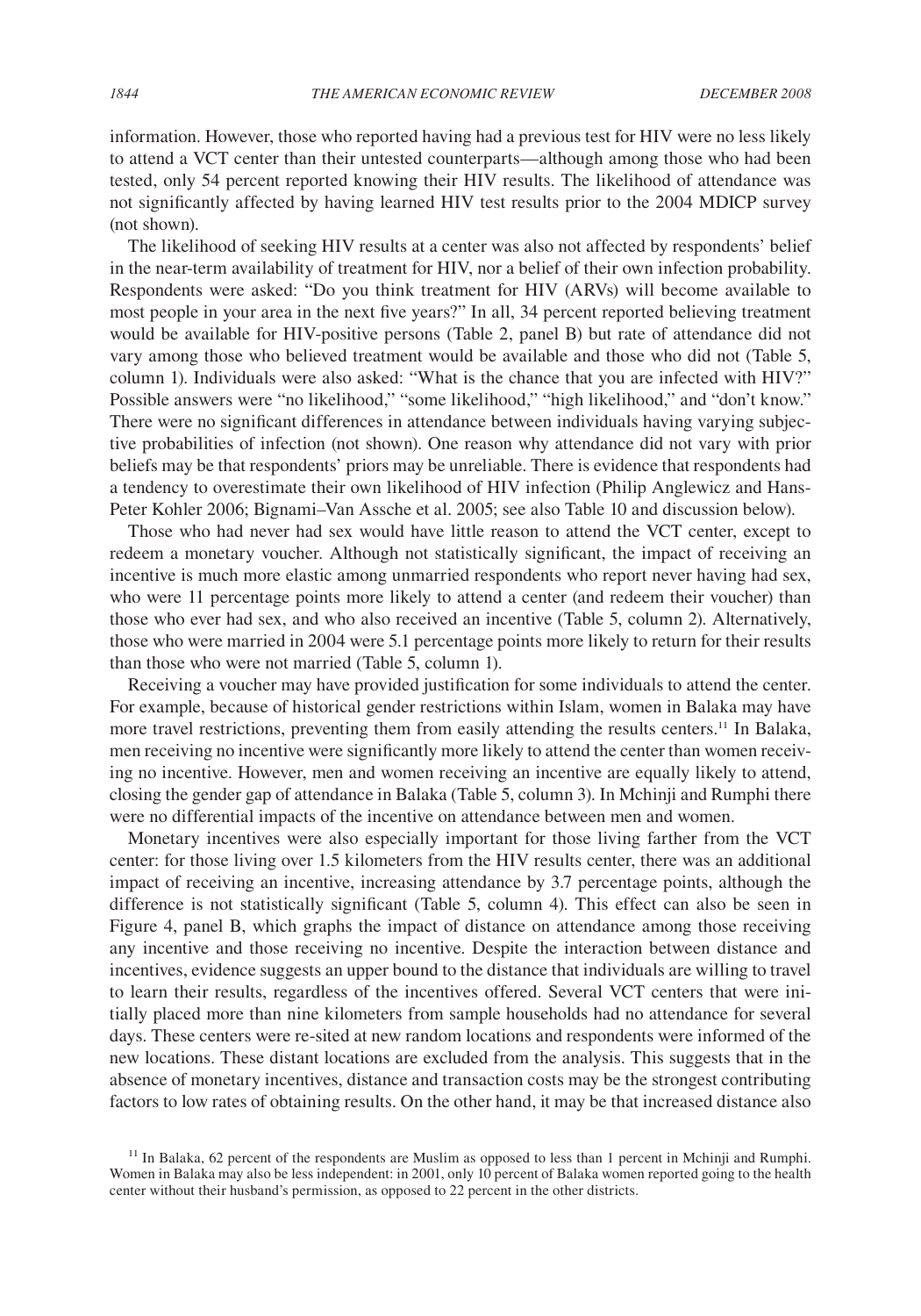increased the likelihood that respondents did not know the location of the VCT sites, confounding the interpretation that travel costs alone reduce attendance.

HIV-positive individuals receiving an incentive were less likely to seek their test results than those who were HIV-negative (Table 5, column 5). There was also an effect of being HIV positive and living farther away from the VCT center: HIV-positives living over 1.5 kilometers from the center were approximately 6.6 percentage points less likely to attend than HIV-negatives living over 1.5 kilometers, perhaps because they were more likely to be sick, making travel more costly (Table 5, column 6). However, these differences were not statistically significant, likely due in part to the small number of HIV-positive individuals.

In sum, both monetary incentives and distance had large impacts on obtaining HIV results. Many have suggested that psychological barriers, such as fear or stigma, play an important role in deterring individuals from testing (or seeking test results). I find, however, that these barriers, if they exist at all, can be easily overcome by offering small cash rewards. Incentives may compensate individuals directly for their cost of obtaining results or serve as a public justification for attending a results center, indirectly reducing psychological costs. One woman's remark, overheard by an interviewer, is especially illustrative:

Those who were lucky were picking [vouchers] with some figures and those were courageous to go and check their blood test results because they were also receiving their money there so like me where I got a zero. I did not even go and check the results because I knew that there was nothing for me there (Malawi Diffusion Ideational Change Project 2004).

These findings reemphasize the importance of economic costs such as travel or opportunity costs in decision making and the effects of monetary incentives to overcome these costs.

#### **III. Impact of Learning HIV Status**

## A. *Theoretical and Measurement Considerations*

In a standard expected utility framework, individuals do not receive any additional utility from learning their HIV status. Testing is beneficial only to the extent that it provides new information that can be used for updating behavior.<sup>12</sup> However, it is theoretically ambiguous how the knowledge of HIV status affects sexual behavior and, in particular, the demand for condoms. For those diagnosed HIV-positive, the direct benefits of using condoms fall because (if safe sex is costly) there is no longer any need of protection. However, HIV-positive individuals who are sufficiently altruistic may exhibit a higher demand for condoms after learning their status. On the other hand, if infected individuals behave selfishly, there may be a decrease in the demand for condoms (Stephane Mechoulan 2004). For HIV-negatives, it is similarly ambiguous: the benefit from using condoms—i.e., to remain uninfected—may increase after diagnosis; however, the lack of need to protect a sexual partner may cause condom use to fall.<sup>13</sup> Thus, how learning HIV results affects sexual behavior is ultimately an empirical question.

Previous studies examining the effects of HIV testing on sexual behavior have not only been inconclusive, but also suffer from selection bias in terms of which individuals chose to learn

<sup>&</sup>lt;sup>12</sup> For a formal model of testing see Michael Boozer and Philipson (2000).<br><sup>13</sup> Individuals may also update their priors, believing they have a lower likelihood of future infection, resulting in no change, or a decrease in safe sex, after learning HIV-negative results.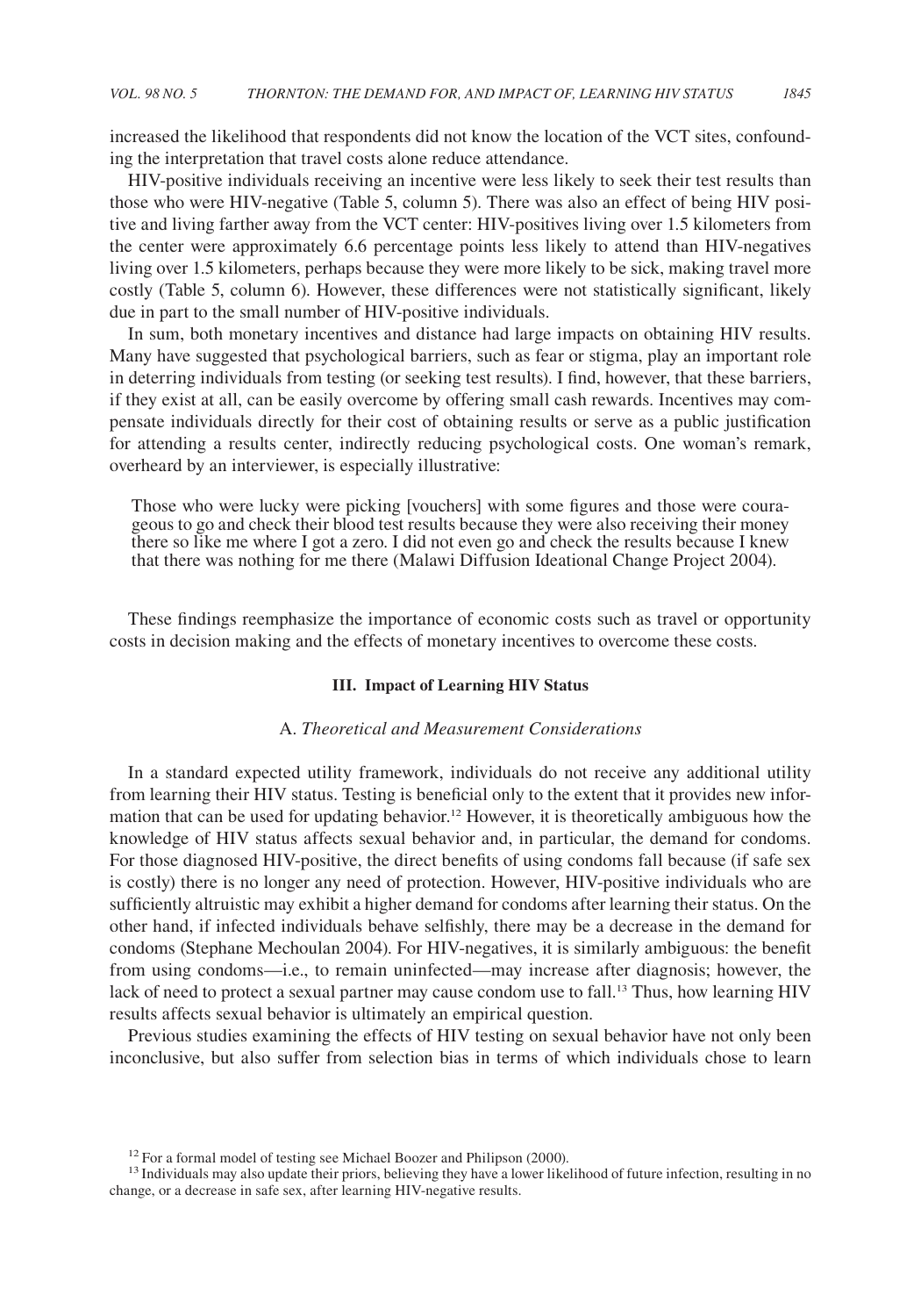their results.14 In this study, however, the randomly assigned VCT center distances and monetary incentives serve as exogenous instruments for knowledge of status. Nevertheless, several estimation challenges and limitations remain.

One challenge to measuring the demand for safe sex in response to HIV testing is that sexual behavior is difficult to measure and self-reports may be unreliable. Prior research has found that sexual behavior, such as number of sexual partners, is likely to be underreported and that contraceptive use is sometimes overreported (Landon Myer, C. Morroni, and B. G. Link 2004; Susan Allen et al. 2003). Because of the potential bias of self-reports, the primary outcome variable used to measure the demand for safe sex in this paper is the actual purchase of condoms from survey interviewers. To mitigate potential reporting biases during follow-up interviews, every effort was made to conduct interviews privately with an interviewer of the same sex as the respondent, who had no part in the HIV testing or in giving results.

It is important to keep in mind that condom purchases may not reflect the true demand for safe sex. If knowledge of HIV status increases abstinence, the demand for condoms could fall in response to obtaining test results. Also, the impact of learning HIV status on condom purchases is likely to differ between those with a sexual partner and those without. And because partnership may be endogenous to learning HIV results (Georges Reniers 2005), I differentiate between those who were and who were not sexually active at the time of the baseline survey (before testing). It is worth noting, however, that there were no significant changes in marriage or partnership attributable to learning HIV status between the time of the HIV results being available and the follow-up survey (not shown).

# B. *Summary Statistics of Sexual Activity and Condom Use*

In the baseline 2004 survey, 76 percent of the follow-up sample reported having had sex during the previous year (Table 2, panel B). In the follow-up 2005 survey, 62 percent of the sample reported having had sex during the previous two months (Table 2, panel D). Of those who reported having sex, only 3.3 percent reported having sex with more than one partner, although the majority of these individuals were polygamous men. At the time of the follow-up survey, respondents were also asked if they had purchased condoms at any time between the opportunity to obtain test results and the follow-up interviews: only 8 percent of the sample reported purchasing condoms during those two months. In terms of the subsidized condoms that were offered at the end of the follow-up interview, 24 percent purchased at least one condom; of those who purchased any condoms, the average number purchased was 3.7 (Table 2, panel D). This rate of condom purchases is similar to the condom use reported in the 2004 main survey, where 21 percent of all respondents reported using a condom with a sexual partner during the prior year (Table 2, panel B). Only three individuals purchased the maximum possible number of condoms. Men were more likely to purchase than women: 31 percent of men purchased condoms while 18 percent of women purchased at least one condom. However, conditional on purchasing any condoms, men and women purchase the same number, on average (not shown). Among HIV-positives, men and women were equally likely to purchase condoms at the follow-up survey. Among all respondents, married and unmarried respondents were equally likely to purchase condoms. However, purchase of condoms did vary by reported sexual activity: condoms were purchased by 26 percent

<sup>&</sup>lt;sup>14</sup> One review of 35 studies notes, "There is no question that HIV testing can and does motivate behavioral change in some individuals, but testing does not always lead to changes and does not have the same effect in all populations" (Donna Higgins et al. 1991; R. J. Wolitski et al. 1997). Several studies indicate little to no behavioral differences among those learning they are HIV-negative; there is some evidence that discordant couples may reduce risky sexual practices after testing (The Voluntary HIV-1 Counseling and Testing Efficacy Study Group 2000; Wolitski et al. 1997; Weinhardt 1999).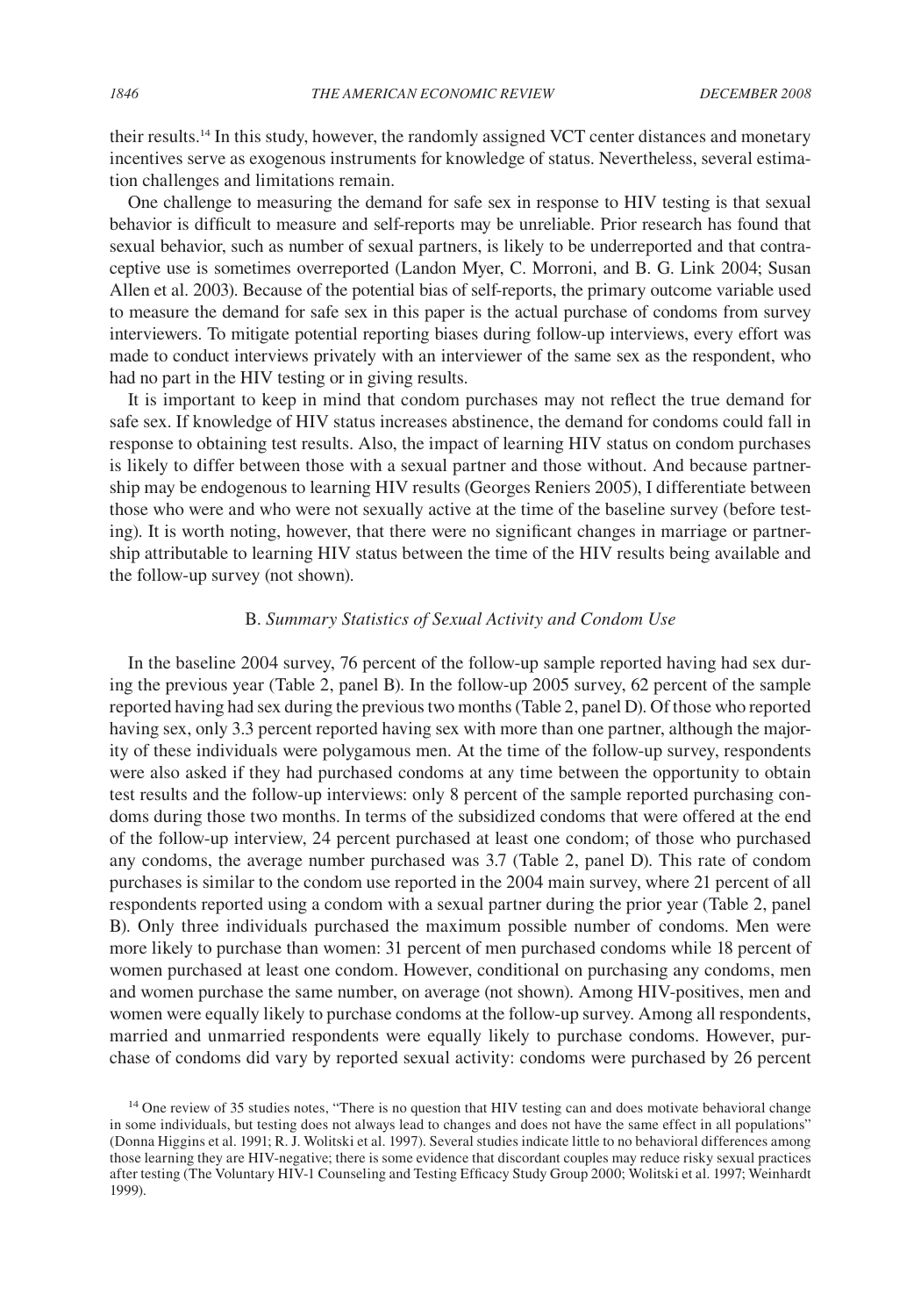



*Notes:* Sample includes 1,524 respondents in Balaka and Rumphi who were tested for HIV and reinterviewed in 2005 who reported having sex during 2004 (at the baseline). Figures present the percent purchasing condoms at a follow-up interview two months after testing.

of respondents who in 2004 reported having had sex in the prior year as opposed to 21 percent of those who reported not having had sex.

# C. *Receiving HIV-Positive and Negative Diagnoses*

Panel A of Figure 5 presents the percent purchasing condoms among those who knew and did not know their HIV status. For HIV-positive respondents, those who obtained their test results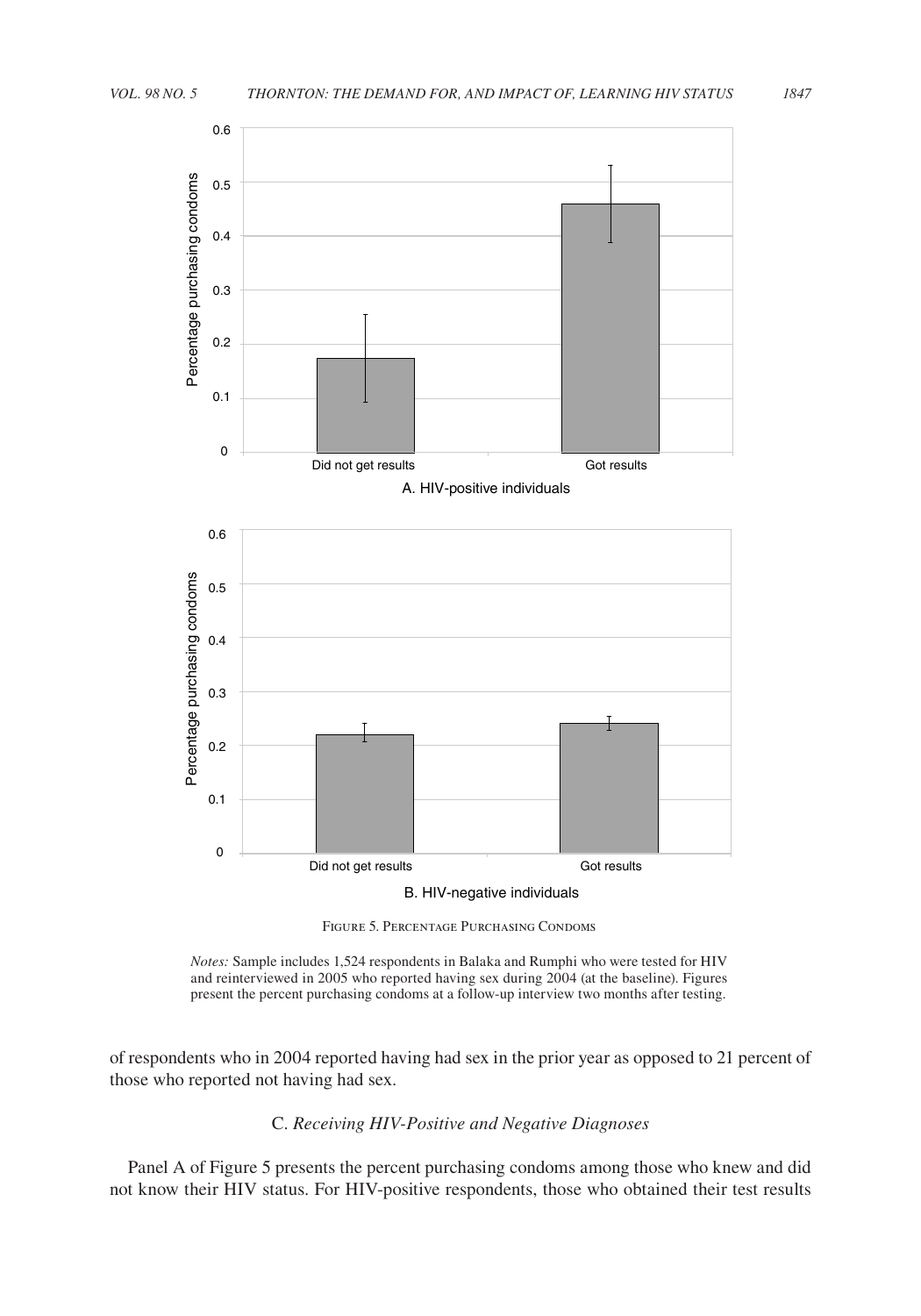were more than twice as likely to purchase condoms as those who did not, while among HIVnegative individuals, condom purchase did not vary significantly by knowledge of HIV status (Figure 5, panel B).

I measure the effects of learning HIV results with the following regression:

(2) 
$$
Y_{ij} = \alpha + \beta_1 \text{GotResults}_{ij} + \beta_2 (\text{GotResults}_{ij} \times HIV_{ij}) + \beta_3 HIV_{ij} + X'_{ij} \mu + \varepsilon_{ij}.
$$

*Y* indicates condom purchase at the time of the follow-up survey (as measured by whether the respondent purchased condoms or the total number of condoms purchased) or if the respondent reported having sex; and *GotResults* indicates knowledge of HIV status. The fact that individuals choose to learn their HIV status means that OLS estimates are likely to be biased, but estimating the effects of knowing HIV status with exogenous instruments provides unbiased estimates. In particular, I instrument *GotResults* with being offered any incentive, the amount of the incentive, the amount of the incentive squared, the distance from the HIV result center, and distancesquared. Table 6 presents first-stage OLS regressions; the *F*-statistics for this specification and sample of sexually active respondents are equal to 74.98 and 193.29, respectively. To account for differential effects among men and women, I also include interactions with gender:

(3) 
$$
GotResults_{ij} = \alpha + \beta_1 Any_{ij} + \beta_2 Amt_{ij} + \beta_3 Amt_{ij}^2 + \beta_4 Dist_{ij} + \beta_5 Dist_{ij}^2
$$

$$
+ \beta_6 (Any_{ij} \times Male_{ij}) + \beta_7 (Anti_{ij} \times Male_{ij}) + \beta_8 (Amt_{ij}^2 \times Male_{ij})
$$

$$
+ \beta_9 (Dist_{ij} \times Male_{ij}) + \beta_{10} (Dist_{ij}^2 \times Male_{ij}) + \mathbf{X}_{ij}' \boldsymbol{\mu} + \varepsilon_{ij}.
$$

In equation (2), *GotResults*3*HIV* represents the differential effect of receiving an HIV-positive diagnosis, and this is instrumented with the same set of instruments as in (3) above, interacted by HIV status. Because the monetary incentives and distances to VCT centers were both exogenously assigned to each individual, they are uncorrelated with the error term. In the analysis, although the measure of purchasing condoms is binary, estimates do not differ greatly from a nonlinear specification. Both specifications are presented.

Covariates, **X**, include age, age-squared, a dummy for male, simulated average distance to the VCT center, and district dummies. It is also important to point out that the IV estimates in (2) are local average treatment effects (LATE), which represent a weighted average per-unit treatment effect, where the weight is proportional to the number of people affected by the instruments, not necessarily equal to the average treatment effect (Guido W. Imbens and Angrist 1994; Angrist and Imbens 1995; Angrist et al. 1996). Also, while I account for some heterogeneous treatment effects by including interactions with gender, there may be other differential effects of the incentive and distance that are not included in the IV analysis (see Imbens and Angrist 1994; Heckman and Jeffrey Smith 1997; Heckman 2001; Heckman et al. 2006).<sup>15</sup>

I first examine the effects of receiving an HIV diagnosis on condom purchases and reported sexual activity among those who reported having sex at the time of the baseline survey: 63 percent of HIV-negative and 66 percent of HIV-positive individuals.16 Note that this reduces the sample of HIV-positives for the analysis and thus much of the focus of the analysis is among the

<sup>&</sup>lt;sup>15</sup> However, among HIV-positives and HIV-negatives, there are no large differences in prior belief of HIV status or in measures of wealth by incentive or distance among those who obtained their HIV results and those who did not, suggesting that heterogeneous treatment effects across incentives or distance may be minimal (not shown).

 $16$  Approximately 17 percent of the HIV-negatives and 11 percent of the HIV-positives refused to answer if they had had sex in the past year and they are excluded from this analysis. The majority of those refusing to answer were unmarried adolescents.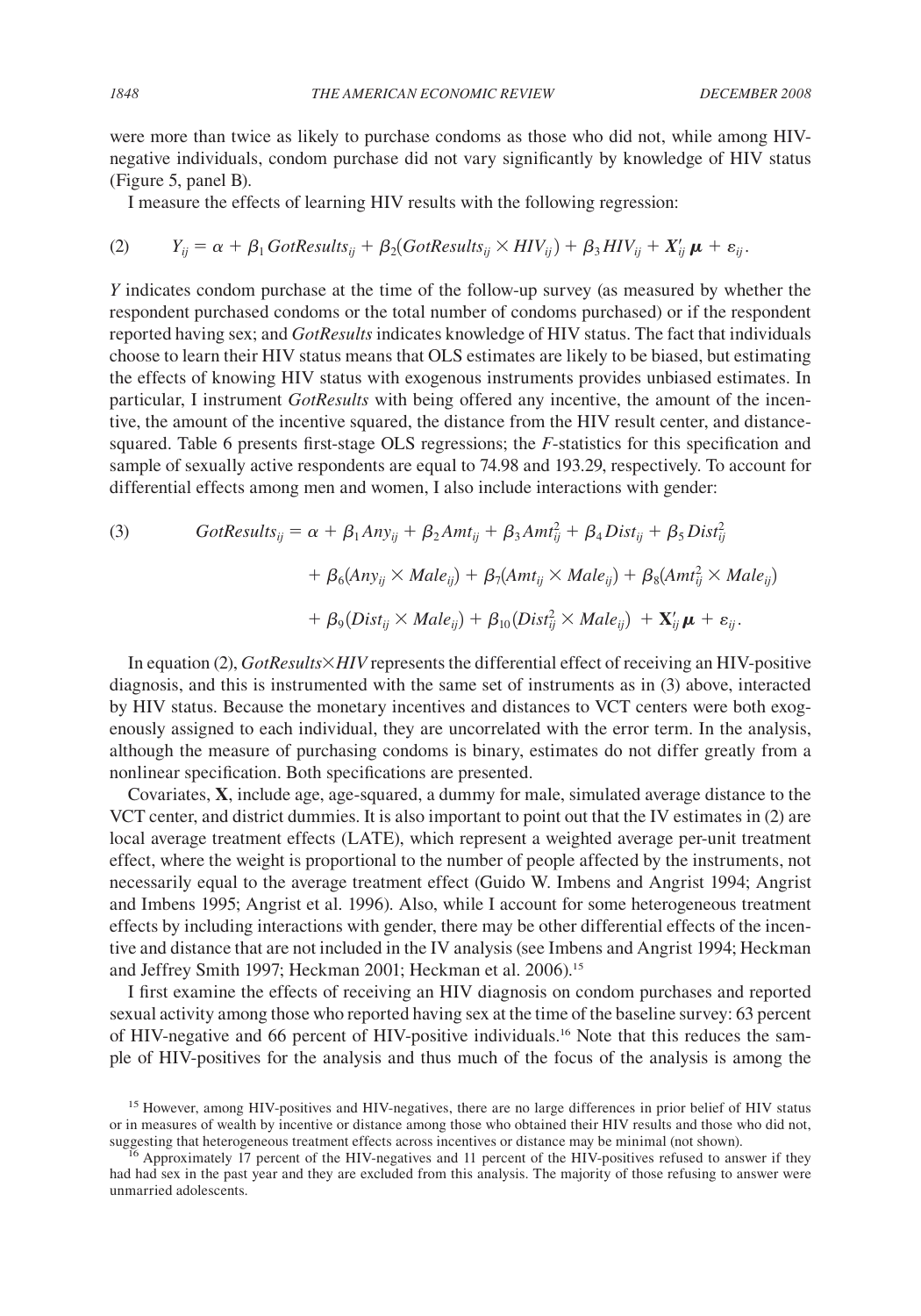|                                                  | Got results<br>(1)     | $HIV \times$ got results<br>(2) |
|--------------------------------------------------|------------------------|---------------------------------|
| Any incentive                                    | $0.153*$<br>(0.081)    | $-0.001$<br>(0.004)             |
| Amount of incentive                              | $0.309***$<br>(0.089)  | 0.001<br>(0.002)                |
| Amount of incentive <sup>2</sup>                 | $-0.067**$<br>(0.026)  | 0.000<br>(0.001)                |
| Distance (km)                                    | $-0.117*$<br>(0.062)   | 0.003<br>(0.005)                |
| Distance <sup>2</sup>                            | 0.018<br>(0.011)       | 0.000<br>(0.001)                |
| Any $\times$ male                                | 0.047<br>(0.104)       | $-0.001$<br>(0.006)             |
| Amount $\times$ male                             | $-0.058$<br>(0.130)    | $-0.001$<br>(0.002)             |
| Amount <sup>2</sup> $\times$ male                | 0.023<br>(0.040)       | 0.000<br>(0.001)                |
| Distance $\times$ male                           | $0.199**$<br>(0.076)   | $-0.003$<br>(0.011)             |
| Distance <sup>2</sup> $\times$ male              | $-0.033**$<br>(0.013)  | 0.001<br>(0.002)                |
| Any $\times$ male $\times$ HIV                   | $-0.161$<br>(0.442)    | $-0.185$<br>(0.392)             |
| Amount $\times$ male $\times$ HIV                | $-0.714$<br>(0.638)    | $-0.778$<br>(0.592)             |
| Amount <sup>2</sup> $\times$ male $\times$ HIV   | 0.195<br>(0.177)       | 0.23<br>(0.172)                 |
| Distance $\times$ male $\times$ HIV              | $0.401**$<br>(0.193)   | $0.385**$<br>(0.184)            |
| Distance <sup>2</sup> $\times$ male $\times$ HIV | $-0.059$<br>(0.036)    | $-0.054$<br>(0.036)             |
| Any $\times$ HIV                                 | $-0.067$<br>(0.235)    | 0.165<br>(0.213)                |
| Amount $\times$ HIV                              | $0.750*$<br>(0.377)    | 1.035***<br>(0.350)             |
| Amount <sup>2</sup> $\times$ HIV                 | $-0.235**$<br>(0.115)  | $-0.301***$<br>(0.109)          |
| Distance $\times$ HIV                            | $-0.171$<br>(0.237)    | $-0.221$<br>(0.224)             |
| Distance <sup>2</sup> $\times$ HIV               | 0.034<br>(0.046)       | 0.04<br>(0.045)                 |
| HIV                                              | $-0.231$<br>(0.275)    | 0.236<br>(0.259)                |
| Male                                             | $-0.279**$<br>(0.112)  | 0.004<br>(0.018)                |
| Constant                                         | $0.406***$<br>(0.103)  | $0.026*$<br>(0.015)             |
| Observations<br>$R^2$<br>$F$ -statistic          | 1,008<br>0.22<br>74.98 | 1,008<br>0.76<br>193.29         |

Table 6—First Stage

*Notes:* Sample includes individuals who tested for HIV, have age data, and who had sex in 2004. Columns represent OLS coefficients; robust standard errors clustered by village (for 57 villages) with district fixed effects. "Any incentive" is an indicator if the respondent received any nonzero incentive. "HIV'' indicates being HIV positive. Distance is measured as a straight-line spherical distance from a respondent's home to randomly assigned VCT center from geospatial coordinates and is measured in kilometers. Also includes controls for age, age-squared, simulated average distance, and a district fixed effect.

\*\*\* Significantly different from zero at 99 percent confidence level.

\*\* Significantly different from zero at 95 percent confidence level.

\*Significantly different from zero at 90 percent confidence level.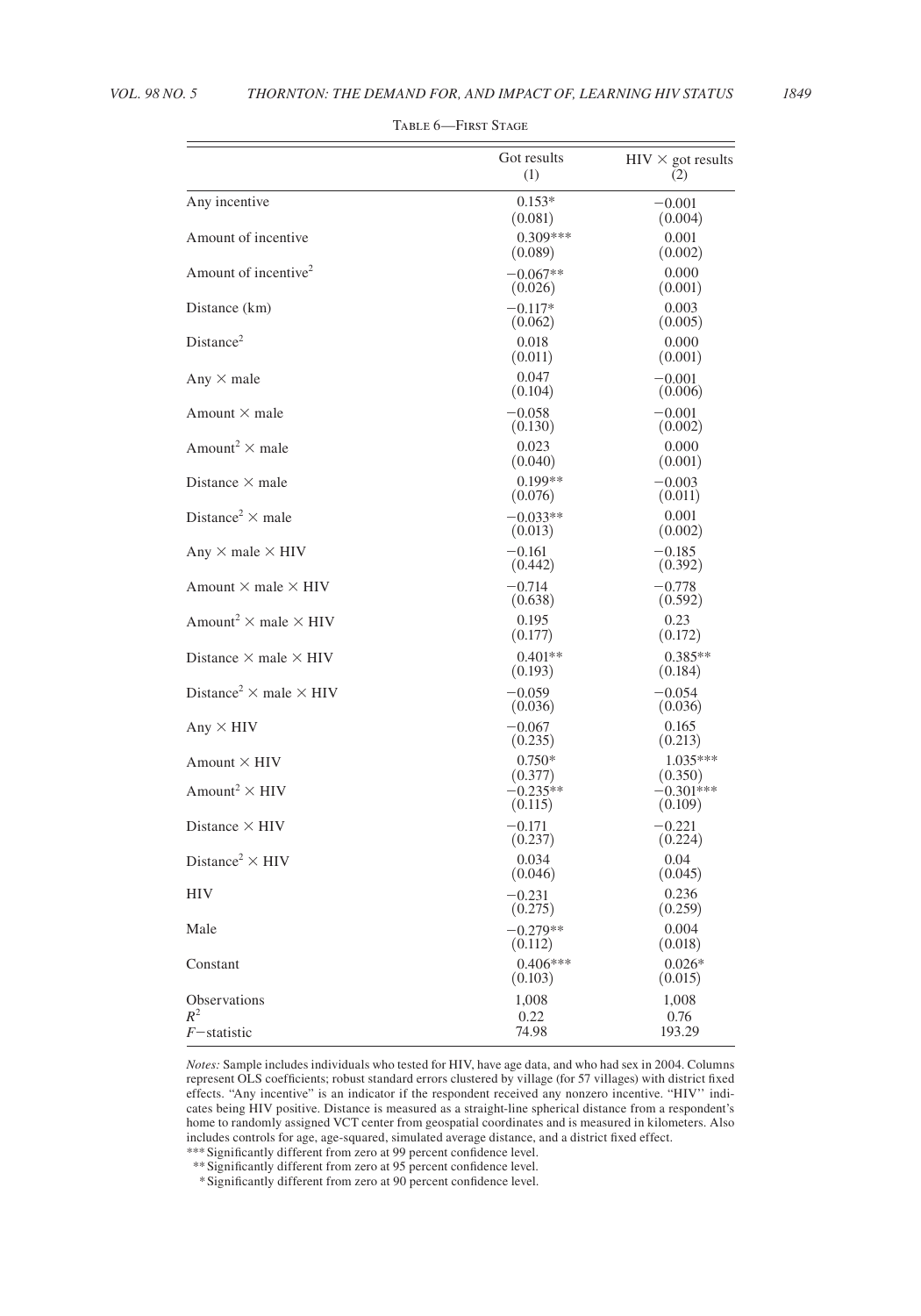| Dependent variables:                 | Bought<br>condoms |             |             | Number of<br>condoms bought |            | Reported<br>buying condoms |             | Reported having sex at<br>follow-up |  |
|--------------------------------------|-------------------|-------------|-------------|-----------------------------|------------|----------------------------|-------------|-------------------------------------|--|
|                                      | <b>OLS</b>        | IV          | <b>OLS</b>  | IV                          | <b>OLS</b> | IV                         | <b>OLS</b>  | IV                                  |  |
|                                      | (1)               | (2)         | (3)         | (4)                         | (5)        | (6)                        | (7)         | (8)                                 |  |
| Got results                          | $-0.022$          | $-0.069$    | $-0.193$    | $-0.303$                    | $-0.006$   | 0.017                      | 0.016       | $-0.004$                            |  |
|                                      | (0.025)           | (0.062)     | (0.148)     | (0.285)                     | (0.018)    | (0.050)                    | (0.032)     | (0.060)                             |  |
| Got results $\times$ HIV             | $0.418***$        | 0.248       | $1.778***$  | 1.689**                     | 0.098      | $-0.027$                   | $-0.072$    | $-0.079$                            |  |
|                                      | (0.143)           | (0.169)     | (0.564)     | (0.784)                     | (0.084)    | (0.092)                    | (0.121)     | (0.229)                             |  |
| <b>HIV</b>                           | $-0.175**$        | $-0.073$    | $-0.873***$ | $-0.831$                    | $-0.029$   | 0.053                      | $-0.043$    | $-0.041$                            |  |
|                                      | (0.085)           | (0.123)     | (0.275)     | (0.375)                     | (0.055)    | (0.074)                    | (0.112)     | (0.156)                             |  |
| Male                                 | $0.114***$        | $0.111***$  | $0.413***$  | $0.408***$                  | $0.116***$ | $0.117***$                 | $-0.02$     | $-0.021$                            |  |
|                                      | (0.026)           | (0.026)     | (0.116)     | (0.116)                     | (0.021)    | (0.021)                    | (0.028)     | (0.028)                             |  |
| Age                                  | $-0.007$          | $-0.007$    | $-0.03$     | $-0.029$                    | $-0.004$   | $-0.005$                   | $0.027***$  | $0.027***$                          |  |
|                                      | (0.005)           | (0.005)     | (0.029)     | (0.028)                     | (0.003)    | (0.003)                    | (0.005)     | (0.005)                             |  |
| Age <sup>2</sup>                     | 0.000             | 0.000       | 0.000       | 0.000                       | 0.000      | 0.000                      | $-0.000***$ | $-0.000***$                         |  |
|                                      | (0.000)           | (0.000)     | (0.000)     | (0.000)                     | (0.000)    | (0.000)                    | (0.000)     | (0.000)                             |  |
| Simulated average                    | $-0.048**$        | $-0.048**$  | $-0.153**$  | $-0.154**$                  | $-0.008$   | $-0.008$                   | $0.028**$   | $0.028**$                           |  |
| distance                             | (0.022)           | (0.021)     | (0.065)     | (0.065)                     | (0.012)    | (0.012)                    | (0.013)     | (0.013)                             |  |
| Rumphi                               | $-0.349***$       | $-0.355***$ | $-1.065***$ | $-1.078***$                 | $-0.046**$ | $-0.044**$                 | $-0.068**$  | $-0.070**$                          |  |
|                                      | (0.037)           | (0.039)     | (0.129)     | (0.123)                     | (0.023)    | (0.021)                    | (0.029)     | (0.029)                             |  |
| Constant                             | $0.728***$        | $0.764***$  | 2.688***    | $2.761***$                  | $0.216***$ | $0.206**$                  | $0.207**$   | $0.220**$                           |  |
|                                      | (0.109)           | (0.118)     | (0.474)     | (0.539)                     | (0.069)    | (0.076)                    | (0.098)     | (0.101)                             |  |
| Sample Size                          | 1,008             | 1,008       | 1,008       | 1,008                       | 1,008      | 1,008                      | 1,008       | 1,008                               |  |
| $R^2$                                | 0.19              | 0.18        | 0.10        | 0.10                        | 0.06       | 0.06                       | 0.04        | 0.02                                |  |
| Mean                                 | 0.26              | 0.26        | 0.95        | 0.95                        | 0.09       | 0.09                       | 0.73        | 0.73                                |  |
| $p$ -Statistic (got results          | 0.01              | 0.30        | 0.01        | 0.07                        | 0.26       | 0.90                       | 0.64        | 0.69                                |  |
| $+$ got results<br>$\times$ HIV = 0) |                   |             |             |                             |            |                            |             |                                     |  |

Table 7—Reactions to Learning HIV Results among Sexually Active at Baseline

*Notes:* Sample includes HIV-positive and negative respondents in Balaka and Rumphi who were tested for HIV, were reinterviewed in 2005, and who had sex in 2004. Robust standard errors clustered by village (for 57 villages) with district fixed effects are in parentheses. Simulated average distance variable (an average distance of respondents' households to simulated randomized locations of HIV results centers). Coefficients are either OLS or IV estimates where knowing HIV status is instrumented by having any positive-valued incentive, the total amount of the incentive, total amount squared, distance from the HIV results center, distance-squared, and all terms interacted with gender and HIV status. "Bought condoms'' is an indicator if any condoms were purchased from interviewers at the follow-up survey; "number of condoms'' is the total number of condoms purchased from interviewers; "reported buying condoms" and "reported having sex" were asked at the follow-up interview in 2005 and refer to the previous two months since the VCT was available.

\*\*\* Significantly different from zero at 99 percent confidence level.

\*\* Significantly different from zero at 95 percent confidence level.

\*Significantly different from zero at 90 percent confidence level.

HIV-negatives or pooled regressions. Row 1 of Table 7 shows no significant effects of learning HIV-negative results on any measure of condom purchase or recent sexual activity among those who had sex at baseline (Table 7, columns 2, 4, 6, and 8). However, the standard errors of the IV estimates are large, making it impossible to reject "no impact of learning HIV-negative status."

Overall, while HIV-positive individuals were significantly less likely to purchase condoms from the survey interviewers or report purchasing condoms on their own, *receiving* an HIVpositive diagnosis resulted in an increase in condom purchases. Among those with a sexual partner at the time of the 2004 baseline survey, those obtaining HIV-positive results were 25 percentage points more likely to purchase condoms than HIV-positive persons who did not learn their results (although statistically insignificant in the IV specification of Table 7, column 2). This result is statistically significant when measuring the total number of condoms purchased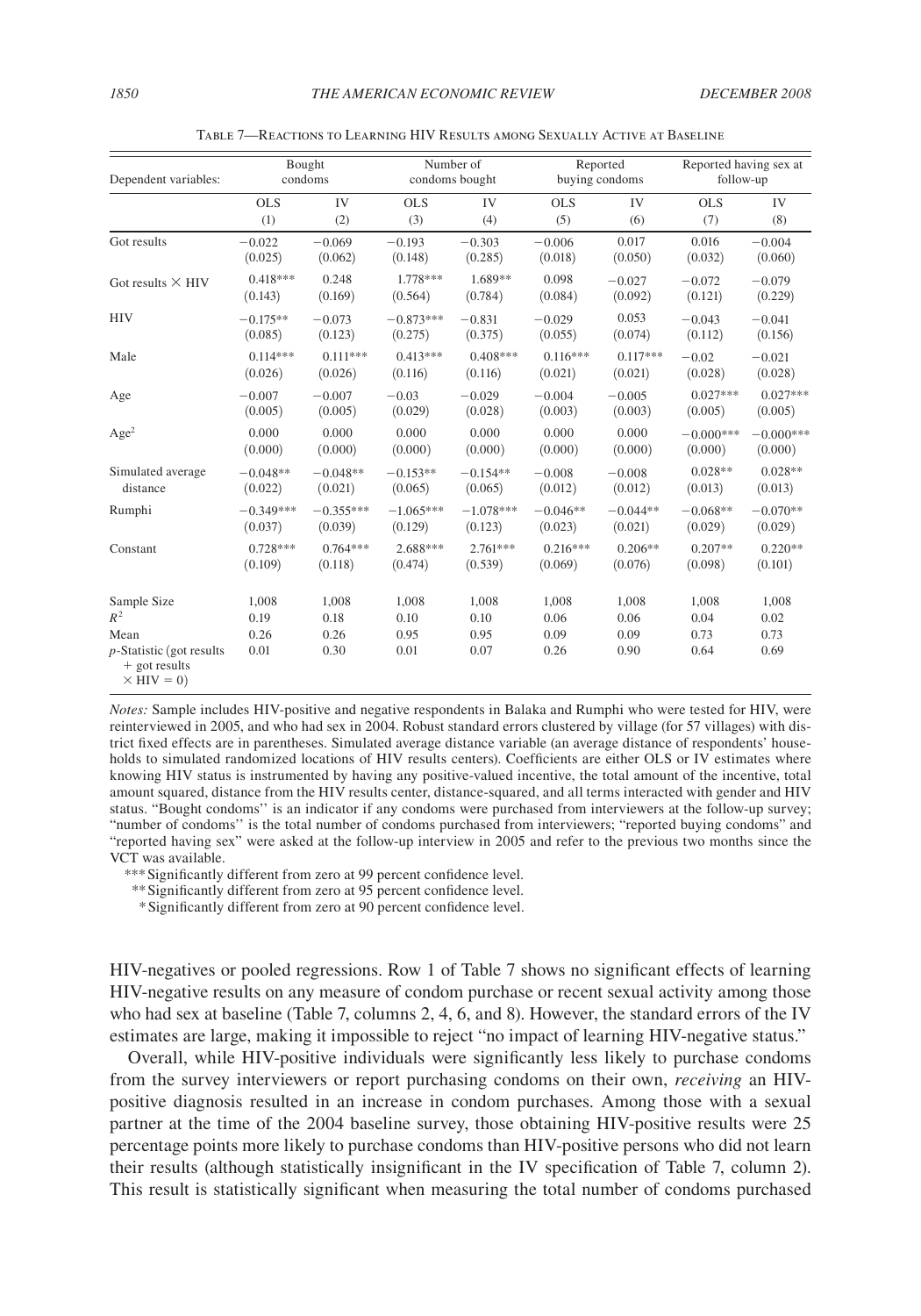as an outcome, where the average number of condoms purchased increased by 1.69 condoms after receiving an HIV-positive diagnosis (Table 7, column 4). The *p*-value of the total impact of receiving an HIV-positive diagnosis is 0.07, presented in Table 7.

Recall that the condoms sold during the follow-up study were subsidized in price and were offered for purchase at the respondent's home–significantly lowering the cost of travel to obtain condoms at local stores. In regards to the nonsubsidized condoms, respondents were asked if they had purchased any condoms during the two months after that test results were available at the VCT centers. There is a positive, although statistically insignificant, relationship between receiving an HIV-positive test result and the reported purchase of nonsubsidized condoms during the two months after HIV test results were available in the OLS, but not in the IV (Table 7, columns 5 and 6). There is also a negative (also statistically insignificant) relationship between receiving HIV-positive results on the probability of having sex at follow-up (Table 7, column 8).

Theoretically, if individuals who were more likely to practice safe sex were also more likely to choose to learn their HIV status and also purchase more condoms at the follow-up, not accounting for selection bias would overestimate the true impact of learning HIV results on later sexual behavior. However, comparing the OLS estimates to the IV estimates of the impact of learning HIV results on condom purchases (Table 7) indicates no consistent pattern across each column, and the differences between the OLS and IV estimates are neither large nor statistically significant for either HIV-negative or HIV-positive individuals (not shown).

Several of the outcome variables in Table 7 are binary, possibly warranting a nonlinear estimation strategy. However, estimation of binary regression models with binary endogenous variables is difficult and there are often problems with convergence or concavity of the log likelihood surface (David A. Freedman and Jasjeet S. Sekhon 2008; see also Edward Vytlacil and Nese Yildiz 2007; Jacob Nielsen Arendt and Anders Holm 2006). One strategy suggested by Heckman (1978) is to estimate a bivariate probit model. In order to estimate the effects of learning HIV results on the likelihood of purchasing any condoms using this nonlinear strategy, it is necessary to divide the sample by HIV status and estimate the effect of obtaining HIV test results on positive and negative individuals separately. Because the sample is not pooled among HIV-positives and HIV-negatives, the nonlinear estimates presented in Table 8 are not directly comparable to those in Table 7. I therefore present linear OLS and IV estimates as well as the marginal probit and marginal biprobit (accounting for endogeneity) estimates on the impact of learning HIV results on condom purchases among HIV-positives and negatives.17

The linear results in column 2, Table 8, do not differ substantively from the nonlinear biprobit specification in column 4, Table 8; however, the magnitudes of the coefficients and statistical significance do vary slightly. In particular, while the coefficient on *GotResults* does not differ greatly among the HIV-negatives (Table 8, panel B), among HIV-positives the coefficient in the nonlinear case is statistically significant at the 99 percent level (Table 8, panel A). The coefficient is also greater in the bivariate probit specification than in the linear model, suggesting an even larger effect of learning HIV-positive results on the likelihood of purchasing condoms. On the other hand, the difference between the two specifications may be due in part to the small sample size of HIV-positives. Given the difficulties with this estimation, including in particular the fact that it is necessary to separate the samples when doing the biprobit estimation, the linear IV specification in Table 7 remains the preferred estimation model.<sup>18</sup>

<sup>&</sup>lt;sup>17</sup> The bivariate probit estimates for HIV-positive and HIV-negative individuals were calculated by iterating over maximization techniques (Newton-Raphson, Berndt-Hall-Hall-Hausman, Davidon-Fletcher-Powell, and Broyden-Fletcher-Goldfarb-Shanno algorithms). Given the low sample size of HIV-positives, convergence to a reasonable estimate of  $\rho$  is difficult. I therefore constrain  $\rho$  among HIV-positives to be equal to that among HIV-negatives (0.218). <sup>18</sup> See also Angrist (2001) who argues in favor of conventional 2SLS estimation of nonlinear mode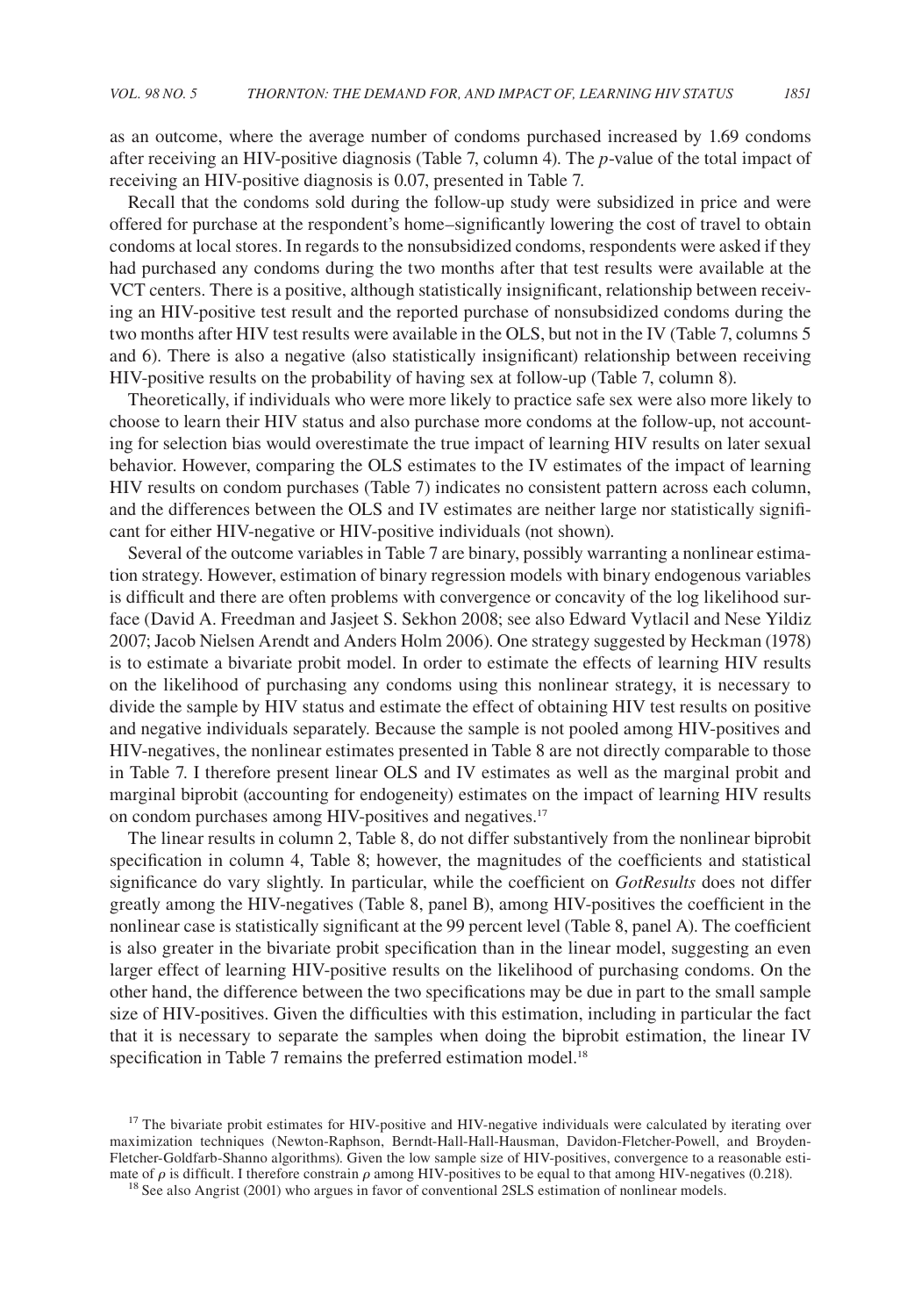|                              | Dependent variable: Bought any condoms |                       |                                     |                                               |  |  |
|------------------------------|----------------------------------------|-----------------------|-------------------------------------|-----------------------------------------------|--|--|
|                              | <b>OLS</b><br>(1)                      | IV<br>(2)             | Probit<br>(marginal effects)<br>(3) | Bivariate probit<br>(marginal effects)<br>(4) |  |  |
| Panel A: HIV positive        |                                        |                       |                                     |                                               |  |  |
| Got results                  | $0.427***$                             | 0.273                 | $0.437***$                          | $0.370***$                                    |  |  |
|                              | (0.149)                                | (0.200)               | (0.138)                             | (0.141)                                       |  |  |
| Male                         | 0.038                                  | 0.024                 | 0.043                               | 0.026                                         |  |  |
|                              | (0.115)                                | (0.117)               | (0.129)                             | (0.131)                                       |  |  |
| Age                          | 0.001                                  | $-0.018$              | 0.004                               | $-0.009$                                      |  |  |
|                              | (0.040)                                | (0.043)               | (0.039)                             | (0.038)                                       |  |  |
| Age <sup>2</sup>             | 0.000                                  | 0.000                 | 0.000                               | 0.000                                         |  |  |
|                              | (0.001)                                | (0.001)               | (0.000)                             | (0.000)                                       |  |  |
| Simulated average            | 0.025                                  | 0.026                 | 0.026                               | 0.025                                         |  |  |
| distance                     | (0.074)                                | (0.072)               | (0.074)                             | (0.074)                                       |  |  |
| Rumphi                       | $-0.084$                               | $-0.08$               | $-0.126$                            | $-0.117$                                      |  |  |
|                              | (0.179)                                | (0.177)               | (0.195)                             | (0.193)                                       |  |  |
| Constant                     | 0.055<br>(0.823)                       | 0.511<br>(0.974)      |                                     |                                               |  |  |
| Sample size<br>$R^2$<br>Mean | 52<br>0.21<br>0.38                     | 52<br>0.18<br>0.38    | 52<br>0.18<br>0.38                  | 52<br>0.38                                    |  |  |
| Panel B: HIV negative        |                                        |                       |                                     |                                               |  |  |
| Got results                  | $-0.023$                               | $-0.072$              | $-0.033$                            | $-0.128$                                      |  |  |
|                              | (0.025)                                | (0.061)               | (0.029)                             | (0.088)                                       |  |  |
| Male                         | $0.113***$                             | $0.111***$            | $0.118***$                          | $0.114***$                                    |  |  |
|                              | (0.028)                                | (0.027)               | (0.029)                             | (0.029)                                       |  |  |
| Age                          | $-0.007$                               | $-0.006$              | $-0.005$                            | $-0.004$                                      |  |  |
|                              | (0.005)                                | (0.005)               | (0.005)                             | (0.005)                                       |  |  |
| Age <sup>2</sup>             | 0.000                                  | 0.000                 | 0.000                               | 0.000                                         |  |  |
|                              | (0.000)                                | (0.000)               | (0.000)                             | (0.000)                                       |  |  |
| Simulated average            | $-0.052**$                             | $-0.053**$            | $-0.043**$                          | $-0.044**$                                    |  |  |
| distance                     | (0.022)                                | (0.022)               | (0.018)                             | (0.018)                                       |  |  |
| Rumphi                       | $-0.362***$                            | $-0.368***$           | $-0.356***$                         | $-0.365***$                                   |  |  |
|                              | (0.040)                                | (0.041)               | (0.036)                             | (0.037)                                       |  |  |
| Constant                     | $0.754***$<br>(0.109)                  | $0.784***$<br>(0.116) |                                     |                                               |  |  |
| Sample size                  | 956                                    | 956                   | 956                                 | 956                                           |  |  |
| $R^2$                        | 0.19                                   | 0.19                  | 0.18                                |                                               |  |  |
| Mean                         | 0.25                                   | 0.25                  | 0.25                                | 0.25                                          |  |  |

Table 8—Probit Estimates: Reactions to Learning HIV Results

*Notes:* Sample includes HIV-positive and negative respondents in Balaka and Rumphi who were tested for HIV, were reinterviewed in 2005, and who had sex in 2004. Robust standard errors clustered by village (for 57 villages) with district fixed effects are in parentheses. Coefficients in column 1 are linear OLS estimates. Coefficients in column 2 are linear IV estimates where knowing HIV status is instrumented by having any nonzero incentive, the total amount of the incentive, total amount squared, distance from the HIV results center, distance-squared, and all terms interacted with gender. Column 3 presents marginal probit estimates, which do not control for endogenous selection into learning HIV results. Column 4 presents the marginal effects of a seemingly unrelated bivariate probit, controlling for endogenous selection into learning HIV results (see text).

\*\*\* Significantly different from zero at 99 percent confidence level.

\*\* Significantly different from zero at 95 percent confidence level.

\*Significantly different from zero at 90 percent confidence level.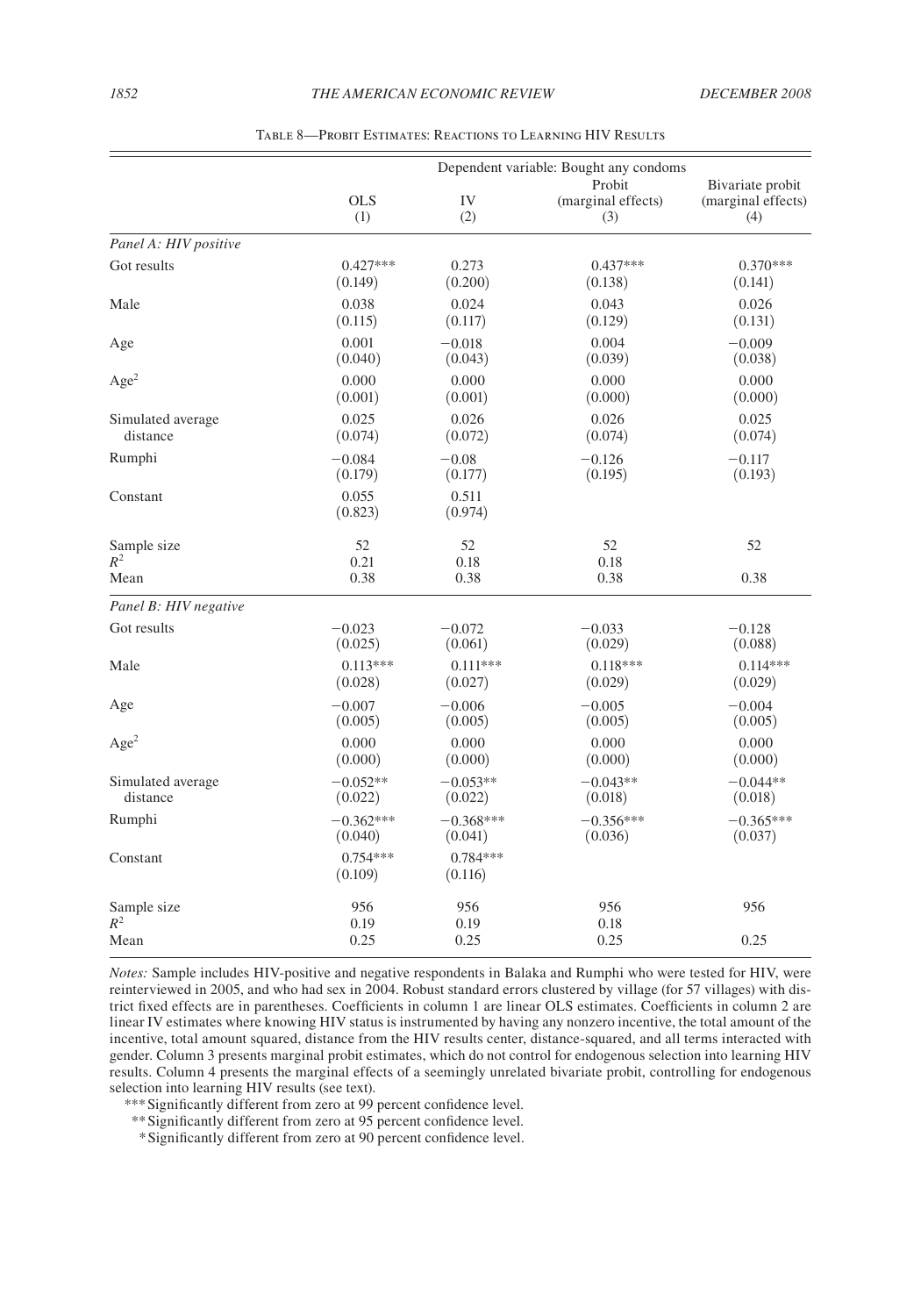The results in Table 7 and Table 8 together suggest that overall, while there was no impact of receiving an HIV-negative diagnosis, receiving an HIV-positive diagnosis had positive effects on subsequent condom purchases. In the linear specification, the estimated impact of learning HIV-positive results on the likelihood of purchasing any condoms is large, although statistically insignificant at traditional confidence levels (Table 7, column 2). However, there is a statistically significant effect of learning HIV-positive results on the total number of condoms purchased (Table 7, column 4). In the nonlinear case, the coefficient on *GotResults* is statistically significant and large (Table 8, column 4): an HIV-positive individual who learned his HIV status was 37 percentage points more likely to purchase condoms than an HIV-positive individual who did not learn his results.

## D. *Other Considerations*

It is possible that respondents who knew themselves to be HIV-positive were motivated to purchase condoms solely out of guilt, believing (incorrectly) that the interviewer knew their status. If this were the case, they may have purchased only one condom as a token, keeping the remaining money. However, only two of all the HIV-positives purchased a single condom; and omitting these individuals or coding their purchases as zero does not affect any of the results. Although impossible to rule out, this suggests that guilt or shame may not have been a large factor in the observed increase in condom sales among HIV-positives learning their results. Moreover, if HIV-positives purchased condoms solely out of guilt or social pressure, this would mean that the results of these analyses are upper bounds of the true impact of learning HIV status. Another consideration is that the outcome variable is condoms *purchased* rather than condoms *used* during sexual activity—which would also contribute to the results being an upward bias of the actual effect of learning HIV-positive results.19 It is also possible that respondents purchased condoms with the intention of reselling the condoms, rather than using them. To the extent that resale is uncorrelated with the randomly assigned incentives and distance, this would not threaten the internal validity of results.

There were no differential effects of learning HIV-negative status on condom purchases between those who were and were not sexually active at the baseline (Table 9). There were also no differential effects of learning HIV status (either positive or negative) on condom purchases among other observable respondent characteristics. For example, although men on average were more likely to purchase condoms than women, there were no differences in the impact of learning HIV status on purchases by gender. There were also no differences by age, or ever having attended school (not shown). Learning HIV-positive or negative results did not significantly affect having discussions with friends or spouses about condoms or AIDS. Respondents were also asked about their attitudes about condoms. These attitudes were strong determinants of purchasing condoms; for example, those who "agreed" that condoms were acceptable to use with a spouse were twice as likely to purchase condoms as those who "disagreed." However, there were no effects of receiving either a positive or negative diagnosis on attitudes about condoms among either HIV-positive or negative individuals (not shown).

Thus, it appears that individuals learning their HIV-positive status incur private costs to protect their sexual partners by purchasing condoms. It is important to note that the effects are greatest among those who are sexually active at the time condoms are made available to them to be purchased. There is no statistically significant effect on the likelihood of engaging in sexual

 $19$  On the other hand, the effects on condom purchases could be understated to the extent to which individuals may have already purchased condoms in response to the HIV test. Given that only 8 percent reported purchasing condoms on their own, this downward bias is likely to be minimal.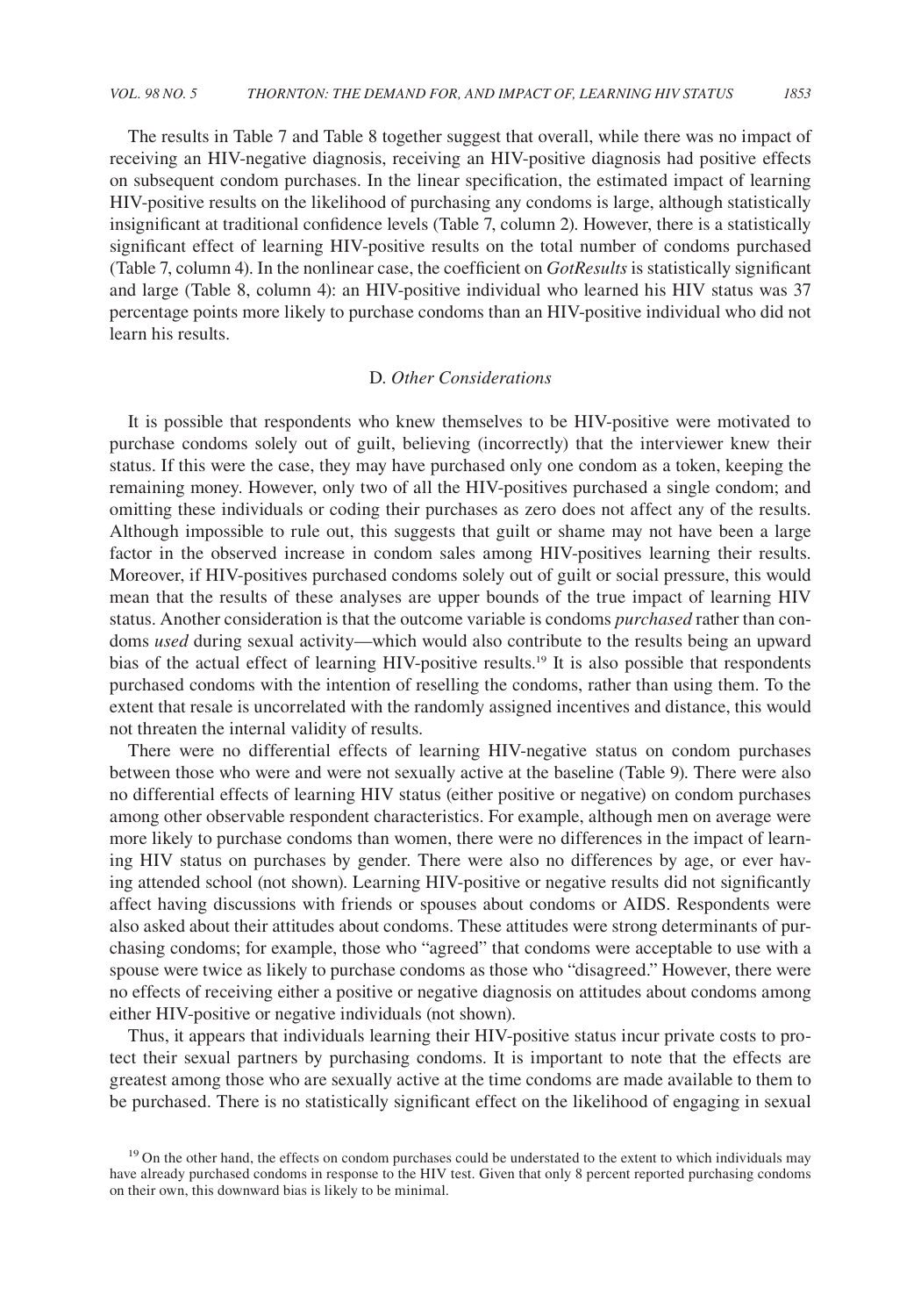| Dependent variables:                                                  | Bought condoms |            |            | Number of condoms |            | Reported buying condoms |            | Reported having sex at<br>follow-up |  |
|-----------------------------------------------------------------------|----------------|------------|------------|-------------------|------------|-------------------------|------------|-------------------------------------|--|
|                                                                       | <b>OLS</b>     | IV         | <b>OLS</b> | IV                | <b>OLS</b> | IV                      | <b>OLS</b> | IV                                  |  |
|                                                                       | (1)            | (2)        | (3)        | (4)               | (5)        | (6)                     | (7)        | (8)                                 |  |
| Got results                                                           | 0.024          | 0.007      | 0.03       | $-0.141$          | $-0.029$   | $-0.041$                | 0.027      | $-0.073$                            |  |
|                                                                       | (0.047)        | (0.100)    | (0.189)    | (0.453)           | (0.028)    | (0.058)                 | (0.062)    | (0.140)                             |  |
| Got results $\times$ had sex                                          | $-0.043$       | $-0.061$   | $-0.207$   | $-0.13$           | 0.023      | 0.058                   | $-0.013$   | 0.068                               |  |
|                                                                       | (0.054)        | (0.127)    | (0.250)    | (0.577)           | (0.033)    | (0.074)                 | (0.066)    | (0.148)                             |  |
| Had sex                                                               | 0.068          | 0.081      | 0.355      | 0.301             | $-0.001$   | $-0.026$                | $0.247***$ | 0.189*                              |  |
|                                                                       | (0.047)        | (0.086)    | (0.213)    | (0.409)           | (0.030)    | (0.052)                 | (0.063)    | (0.112)                             |  |
| Constant                                                              | $0.595***$     | $0.605***$ | $2.081***$ | $2.196***$        | $0.194***$ | $0.204**$               | $-0.206**$ | $-0.137$                            |  |
|                                                                       | (0.111)        | (0.112)    | (0.481)    | (0.502)           | (0.062)    | (0.077)                 | (0.088)    | (0.129)                             |  |
| Sample size                                                           | 1,260          | 1,260      | 1,260      | 1,260             | 1,260      | 1,260                   | 1,260      | 1,260                               |  |
| $R^2$                                                                 | 0.17           | 0.17       | 0.09       | 0.09              | 0.06       | 0.06                    | 0.12       | 0.12                                |  |
| Mean                                                                  | 0.23           | 0.23       | 0.87       | 0.87              | 0.09       | 0.09                    | 0.67       | 0.67                                |  |
| P-statistic (got results)<br>$+$ got results<br>$\times$ had sex = 0) | 0.46           | 0.40       | 0.24       | 0.36              | 0.76       | 0.71                    | 0.65       | 0.93                                |  |

Table 9—Learning HIV-Negative Results—Interactions with Prior Sexual Behavior

*Notes:* Sample includes HIV-negative respondents in Balaka and Rumphi who were tested for HIV and were reinterviewed in 2005. Robust standard errors clustered by village (for 57 villages) with district fixed effects are in parentheses. Controls also include gender, age, age-squared, and a simulated average distance variable (an average distance of respondents' households to simulated randomized locations of HIV results centers). Coefficients are either OLS or IV estimates where knowing HIV status is instrumented by having any positive-valued incentive, the total amount of the incentive, total amount squared, distance from the HIV results center, distancesquared, all terms interacted with gender and HIV status. "Bought condoms'' is an indicator if any condoms were purchased from interviewers at the follow-up survey; "number of condoms'' is the total number of condoms purchased from interviewers; "reported buying condoms" and "reported having sex" were asked at the follow-up interview in 2005 and refer to the previous two months since the VCT was available.

\*\*\* Significantly different from zero at 99 percent confidence level.

\*\* Significantly different from zero at 95 percent confidence level.

\*Significantly different from zero at 90 percent confidence level.

intercourse after receiving an HIV-positive diagnosis. There was no significant effect of learning HIV-negative results on the purchase of condoms or on the likelihood of having sex two months after learning HIV-negative results.

#### **IV. Robustness and Discussion**

### A. *Credibility of Results*

An important consideration is whether respondents believed the diagnoses they received at the VCT centers were credible. If not, there would be little reason that receiving an HIV diagnosis should affect condom purchases. A comparison of respondents' belief of their likelihood of infection before and after learning results suggests that individuals updated their prior beliefs based on receiving HIV-negative test results. Before being tested, 43 percent of HIV-negative respondents thought there was a likelihood they were infected (Table 10, panel A, column 1). During the follow-up survey, respondents were again asked their beliefs about being infected. Among the HIV-negatives who had not received their test results, 50 percent believed that there was a likelihood of being infected. In contrast only 12 percent of the HIV-negatives who did learn their results thought that there was a likelihood of infection (Table 10, panel A, columns 2 and 3). Receiving an HIV-negative diagnosis significantly reduced the likelihood of believing there was a chance of being infected by 39 percentage points.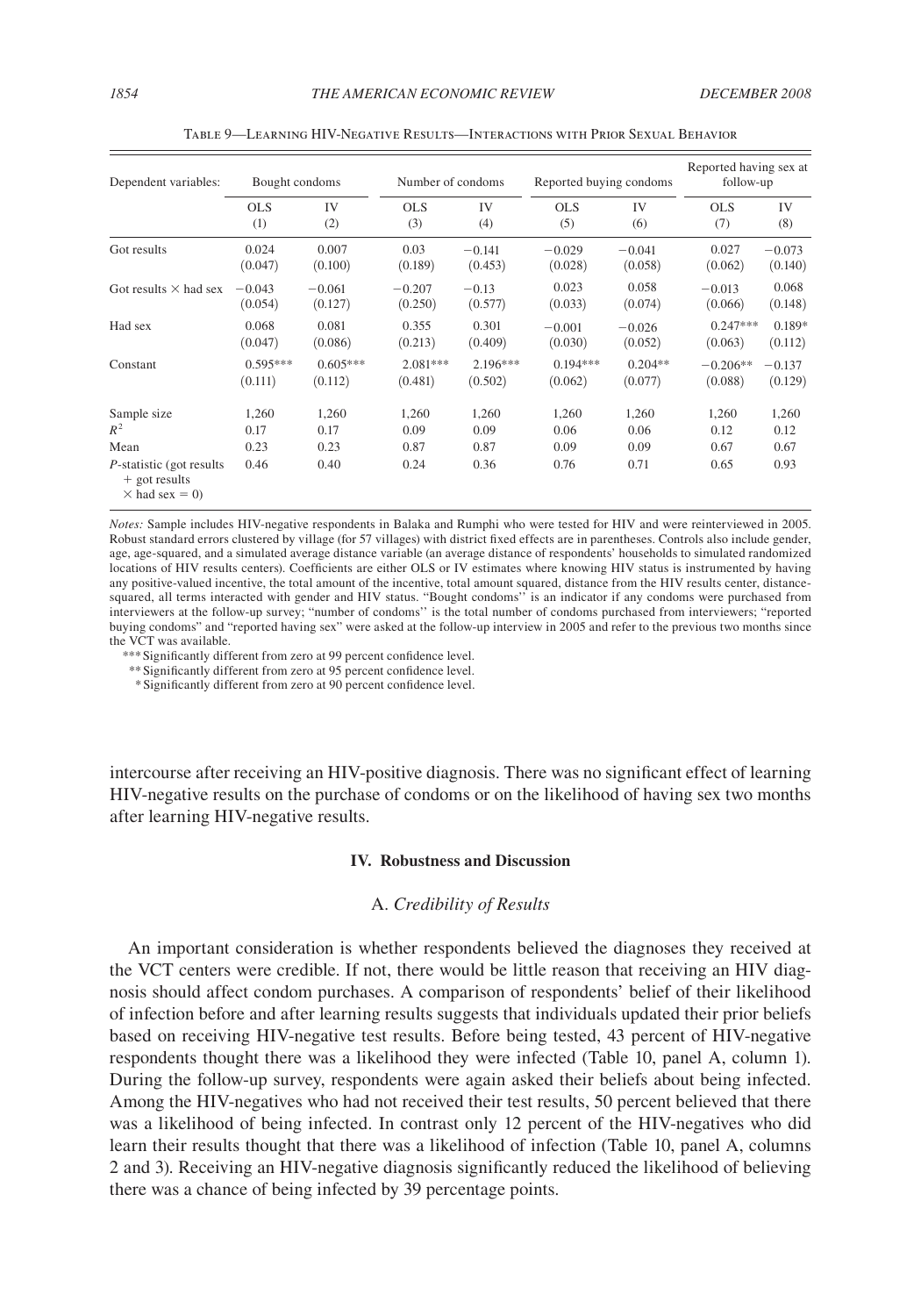| Panel A: HIV negative<br>Baseline survey |        | Follow-up survey |                           |                  |                    |                   |        |
|------------------------------------------|--------|------------------|---------------------------|------------------|--------------------|-------------------|--------|
| (1)                                      |        |                  | Did not get results<br>2, |                  | Got results<br>(3) | Difference<br>(4) |        |
| 0.43                                     | (0.49) | 0.49             | (0.50)                    | 0.13             | (0.33)             | $-0.38***$        | (0.03) |
| Panel B: HIV positive<br>Baseline survey |        |                  |                           | Follow-up survey |                    |                   |        |
| (1)                                      |        |                  | Did not get results<br>2, |                  | Got results<br>(3) | Difference<br>(4) |        |
| 0.58                                     | (0.50) | 0.46             | (0.51)                    | 0.5              | (0.51)             | 0.03              | (0.12) |

| TABLE 10—AVERAGE BELIEF OF LIKELIHOOD OF INFECTION BEFORE AND AFTER VCT |  |
|-------------------------------------------------------------------------|--|
| (Dependent variable: Likely to be HIV infected)                         |  |

*Notes:* Sample includes respondents in Balaka and Rumphi who were tested for HIV and were reinterviewed in 2005. Robust standard errors clustered by village with district fixed effects are in parentheses. Controls also include gender, age, and age squared. "Likely to be infected" is equal to zero if the respondent reported no likelihood of HIV infection, and one otherwise. Sample includes 2,428 HIV-negatives and 165 HIV-positives in the baseline survey and 1,430 HIVnegatives and 72 HIV-positives in the follow-up survey.

\*\*\* Significantly different from zero at 99 percent confidence level.

\*\* Significantly different from zero at 95 percent confidence level.

\*Significantly different from zero at 90 percent confidence level.

Among the HIV-positives, before being tested, 56 percent believed that there was some likelihood of infection (Table 10, panel B, column 1). At the follow-up survey, among the HIV positives who did not learn their HIV results, 43 percent reported some likelihood of being infected, as compared to 51 percent of those who had learned they were positive who reported some likelihood of being infected. While the difference in belief of infection is not statistically significant between HIV-positives who obtained their results and those who did not, this may be due, in part, to the small sample size of HIV positives (Table 10, panel B, column 4).

# B. *Prior Beliefs*

Another argument as to why learning HIV status may have no measured effect on condom purchases (among the HIV-negatives) is that only individuals who are surprised by their HIV results should be expected to alter their sexual behavior in response to the information. Using data from unmarried respondents interviewed and tested in San Francisco during 1988 and 1989, Boozer and Philipson (2000) find asymmetric results: those who thought they were at risk and were diagnosed HIV-negative reported increased sexual contact by 20 percent; those who thought they were not at risk but were diagnosed HIV-positive reported decreasing sexual contact by 50 percent. Their findings give important theoretical insights into who benefits from the information provided by HIV testing and potential asymmetric behavior among those with differing prior beliefs of HIV status. Using the same measure of likelihood of infection as Boozer and Philipson, I find no significant relationship between prior beliefs and condom purchases.

Table 11 presents the impact of learning HIV results on condom purchases among those who had sex at the baseline, including an indicator of whether the respondent believed there was any likelihood of being infected, as well as an interaction of respondent prior beliefs with learning HIV status.20 Each specification is presented separately for HIV-positives and HIV-negatives. In

 $^{20}$  Likelihood of HIV infection is coded as "one" if the respondent replied there was any chance of being infected or if she did not know. Likelihood of HIV infection is coded as "zero" if she reported no likelihood of infection (see also Table 10, column 1). Results do not change if those reporting "don't know" are coded as "zero" or if they are omitted.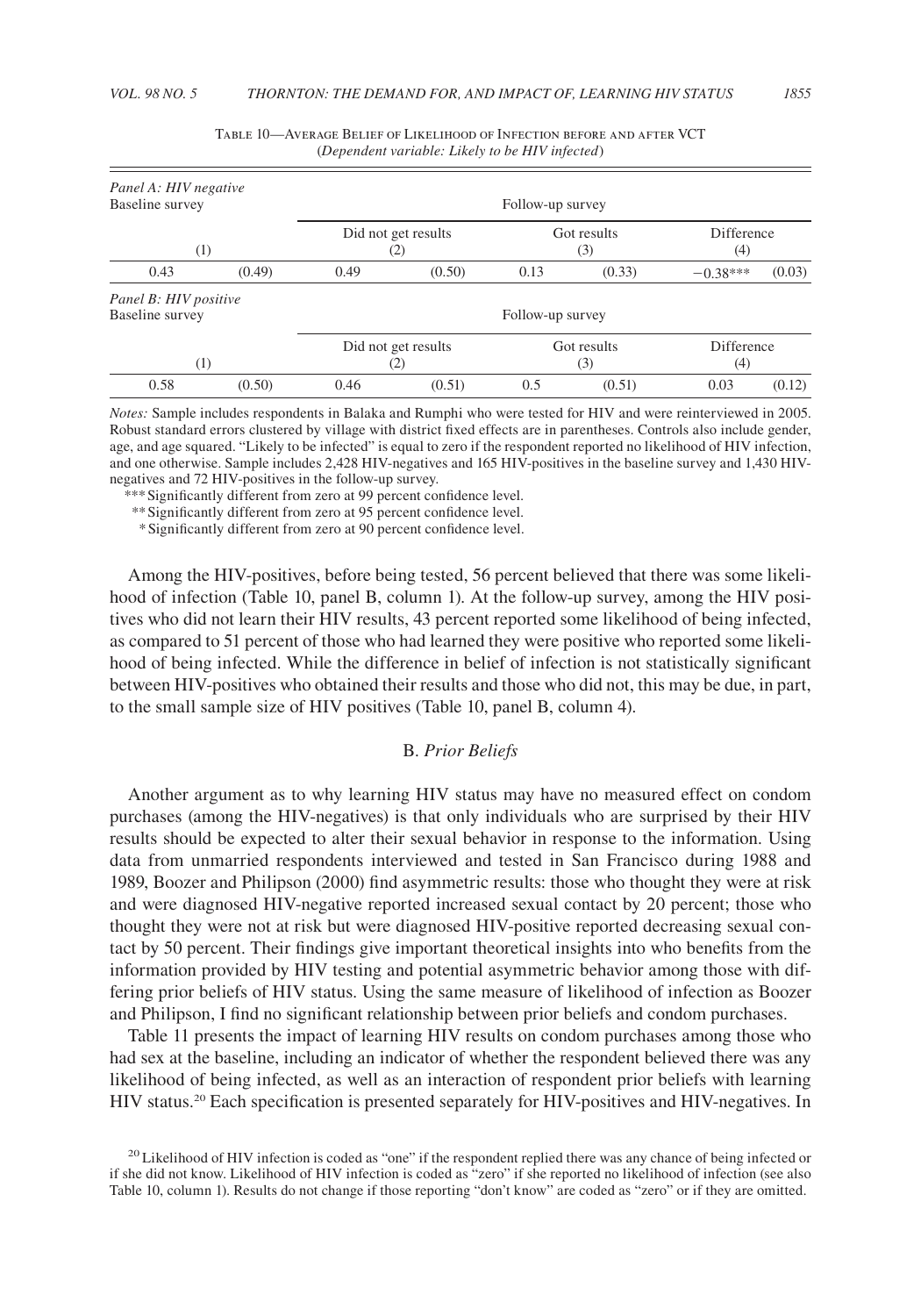|                                                                                          |                    | HIV-positive       | HIV-negative        |                     |
|------------------------------------------------------------------------------------------|--------------------|--------------------|---------------------|---------------------|
|                                                                                          | <b>OLS</b>         | IV                 | <b>OLS</b>          | IV                  |
|                                                                                          | (1)                | (2)                | (3)                 | (4)                 |
| Got results                                                                              | $0.484**$          | 0.535              | $-0.048$            | $-0.107$            |
|                                                                                          | (0.197)            | $-0.36$            | (0.030)             | (0.083)             |
| Got results $\times$ likely to be infected                                               | $-0.064$           | $-0.421$           | 0.054               | 0.068               |
|                                                                                          | (0.237)            | $-0.399$           | (0.041)             | (0.104)             |
| Likely to be infected                                                                    | 0.072              | 0.274              | $-0.015$            | $-0.027$            |
|                                                                                          | (0.124)            | $-0.262$           | (0.037)             | (0.079)             |
| Constant                                                                                 | 0.000              | 0.389              | $0.763***$          | $0.799***$          |
|                                                                                          | (0.844)            | $-1.059$           | (0.109)             | (0.121)             |
| Sample size<br>$R^2$                                                                     | 52<br>0.21<br>0.03 | 52<br>0.15<br>0.69 | 956<br>0.19<br>0.87 | 956<br>0.19<br>0.62 |
| <i>p</i> -statistic (got results + got results $\times$ likely to<br>be infected $= 0$ ) |                    |                    |                     |                     |

| Table 11—Interaction of Prior Belief of Infection and Condom Purchases |                                             |  |  |  |
|------------------------------------------------------------------------|---------------------------------------------|--|--|--|
|                                                                        | (Dependent variable: Purchased any condoms) |  |  |  |

*Notes:* Sample includes respondents in Balaka and Rumphi who were tested for HIV, were reinterviewed in 2005, and reported having sex at the baseline (2004). Robust standard errors clustered by village with district fixed effects are in parentheses. Controls also include gender, age, age-squared, and a simulated average distance variable (an average distance of respondents' households to simulated randomized locations of HIV results centers). "Likely to be infected" indicates having any prior belief of HIV infection. Coefficients in columns 2 and 3 are IV estimates where knowing HIV status is instrumented by having any nonzero incentive, the total amount of the incentive, total amount squared, distance from the HIV results center, distance-squared, and all terms interacted with gender and having a likelihood of being infected.

\*\*\* Significantly different from zero at 99 percent confidence level.

\*\*Significantly different from zero at 95 percent confidence level.

\*Significantly different from zero at 90 percent confidence level.

the IV specification, knowing HIV test results (positive or negative) had no differential effects on condom purchases between those believing there was a likelihood of being infected and those believing there was no likelihood (Table 11, columns 2, 4). It is possible that respondents have uncertain prior beliefs about infection likelihood and measuring respondents' confidence of their prior beliefs is difficult. Also, the respondents in the Boozer and Philipson study are quite different from those in this study and are likely to have different distributions of prior beliefs. Most important, this comparison is difficult to make without having a baseline level of condom purchases.

# C. *Cost-Effectiveness*

Sexually active HIV-positive individuals who learned their status were significantly more likely to purchase condoms than other respondents. However, the increase in the demand for condoms was seen almost entirely among this small proportion of the sample: there were virtually no effects among HIV-negatives or among those who were not sexually active. Further, learning HIV-positive results increased the number of condoms purchased by less than two additional condoms (Table 7, column 4) and there were no significant increases in reported purchases of nonsubsidized condoms among all respondents. If these results were to be generalized to other settings, the effectiveness of a similar door-to-door testing program in increasing condom purchases (and ultimately in preventing additional HIV infections) would be a function of the number of HIV-positives who were sexually active and who did not already have an infected sexual partner.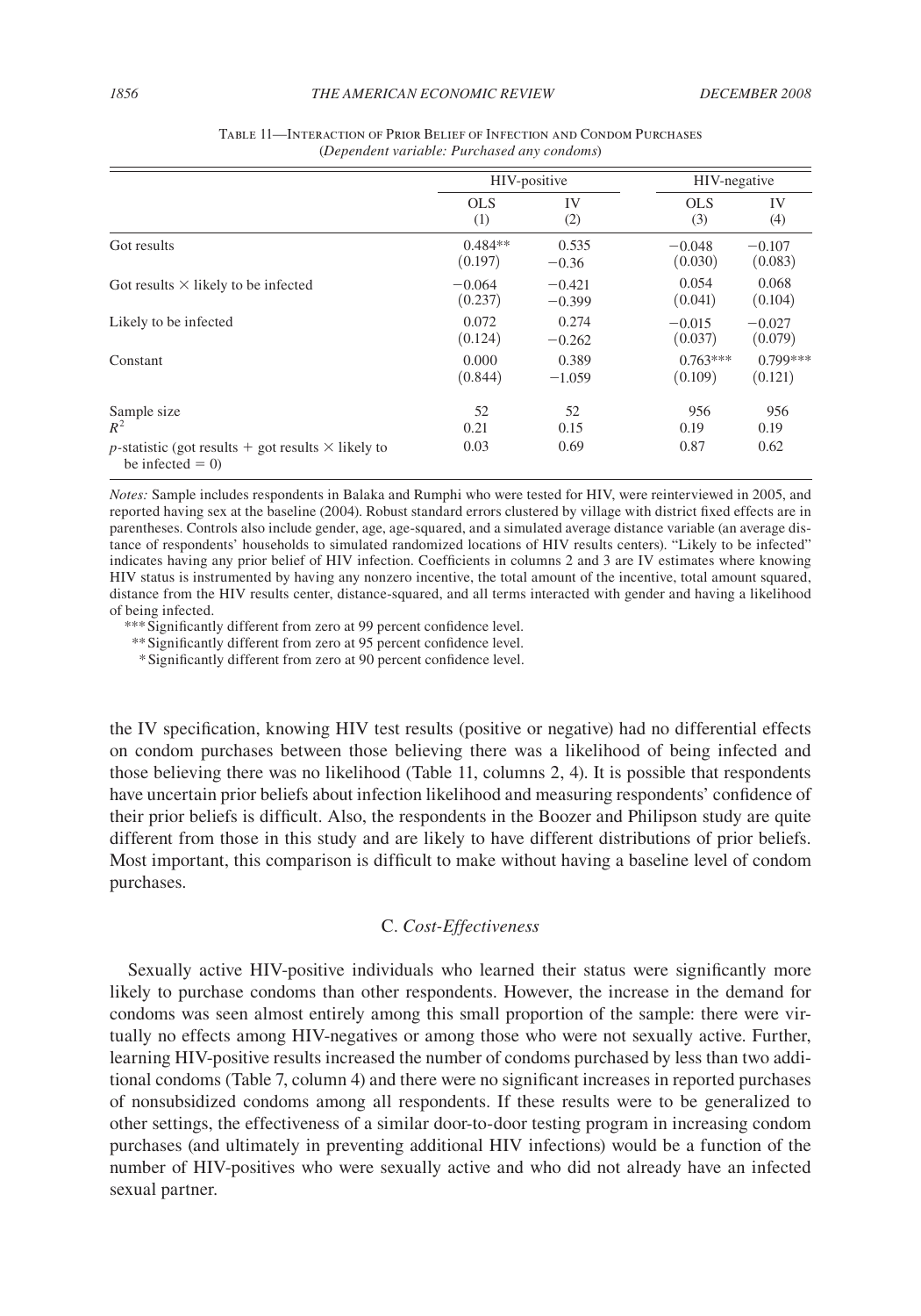|                           |                  | Average | Percent | Low   | High  |
|---------------------------|------------------|---------|---------|-------|-------|
| Testing                   | Transportation   | 4.54    | 0.1     | 4.54  | 4.54  |
|                           | Labor            | 13.57   | 0.31    | 11.75 | 16.15 |
|                           | Training         | 1.66    | 0.04    | 1.66  | 1.66  |
|                           | Laboratory costs | 22.45   | 0.51    | 6.76  | 22.45 |
|                           | Supplies         | 1.84    | 0.04    | 1.06  | 2.87  |
|                           | Subtotal         | 44.06   |         | 25.57 | 47.05 |
| Counseling<br>and results | Transportation   | 0.68    | 0.13    | 0.68  | 0.68  |
|                           | Labor            | 3.48    | 0.64    | 3.37  | 4.76  |
|                           | Training         | 0.16    | 0.03    | 0.16  | 0.16  |
|                           | Supplies         | 1.09    | 0.2     | 0.63  | 1.72  |
|                           | Subtotal         | 5.51    |         | 4.53  | 6.64  |
| Selling                   | Transportation   | 0.9     | 0.18    | 0.9   | 0.9   |
| condoms                   | Labor            | 3.33    | 0.68    | 3.23  | 3.48  |
|                           | Supplies         | 0.64    | 0.13    | 0.18  | 1.06  |
|                           | Subtotal         | 4.87    |         | 4.31  | 5.44  |
|                           | Total cost       | 55.34   |         | 34.41 | 59.14 |

Table 12—Program Cost per Respondent (Dollars)

*Notes:* Costs exclude all research-related expenses. See text for full details.

This is important to consider because the costs of testing are quite high. Table 12 presents the costs of testing, counseling/giving results, and selling condoms during 2004 fieldwork in Malawi, converted to US dollars (107 Malawi Kwacha per dollar). These costs do not include any research-related expenses (e.g., the incentives or survey costs) and the high and low estimates for any variable costs are also presented.<sup>21</sup> The average total cost per respondent was \$44.06 for testing, \$5.51 for counseling/giving results, and \$4.87 for selling condoms to respondents (costs comparable to other published expenses related to providing testing services are comparable).<sup>22</sup>

In a setting such as Malawi, with an overall HIV prevalence rate of approximately 10 percent, at least ten individuals would have to be tested using a door-to-door approach to inform one HIVpositive individual of her status. The cost for this could range between \$80 (the lowest estimated cost published (Forsythe et al. 2002) and \$537 (the highest estimated cost (MDICP)). Further, the results of this study indicate that this program would have no significant effect on nonsubsidized condom purchases or on the probability of having sex, although it might have an effect in uptake

 $21$  The HIV tests and related fees (e.g., equipment for sample collection, laboratory and processing fees) constituted the largest proportion of costs. Labor (e.g., salary, accommodations, and benefits) accounted for the second largest proportion of costs, followed by transportation costs that include vehicle rental and fuel to transport employees to the rural study sites, as well as the cost of transporting HIV samples to the laboratory. Training for collecting HIV samples lasted approximately one week and included the costs of paying salaries, instructors, and room rental fees; training for post-test counseling was a two-day seminar. Supplies included employee uniforms, freezers and cold packs for HIV samples, portable tents, and other necessary supplies and equipment.<br><sup>22</sup> One study of clients' willingness to pay for VCT services in Kenya (Forsythe et al. 2002) estimated a total cost

of \$16.03 per client for three health centers during 1999. It is worth noting that this was the calculated "incremental" cost, which did not include donated items. The total cost was \$47.34 per client before subtracting these other costs. This paper also suggested that with certain cost-savings steps, the costs could be reduced to as little as \$8.00 per client. Another study of clinics in Kenya and Tanzania reported a cost of \$26.65 and \$28.93 per client, respectively. The biggest discrepancy between these studies and the MDICP costs are the costs of bringing the testing into local villages. The initial budget for the government of Lesotho to test each citizen going door-to-door was approximately \$10.00 per person, which would reach a total cost of approximately \$10 million. Actual costs of this program (begun in late 2005) are not yet available (Integrated Regional Information Networks 2004).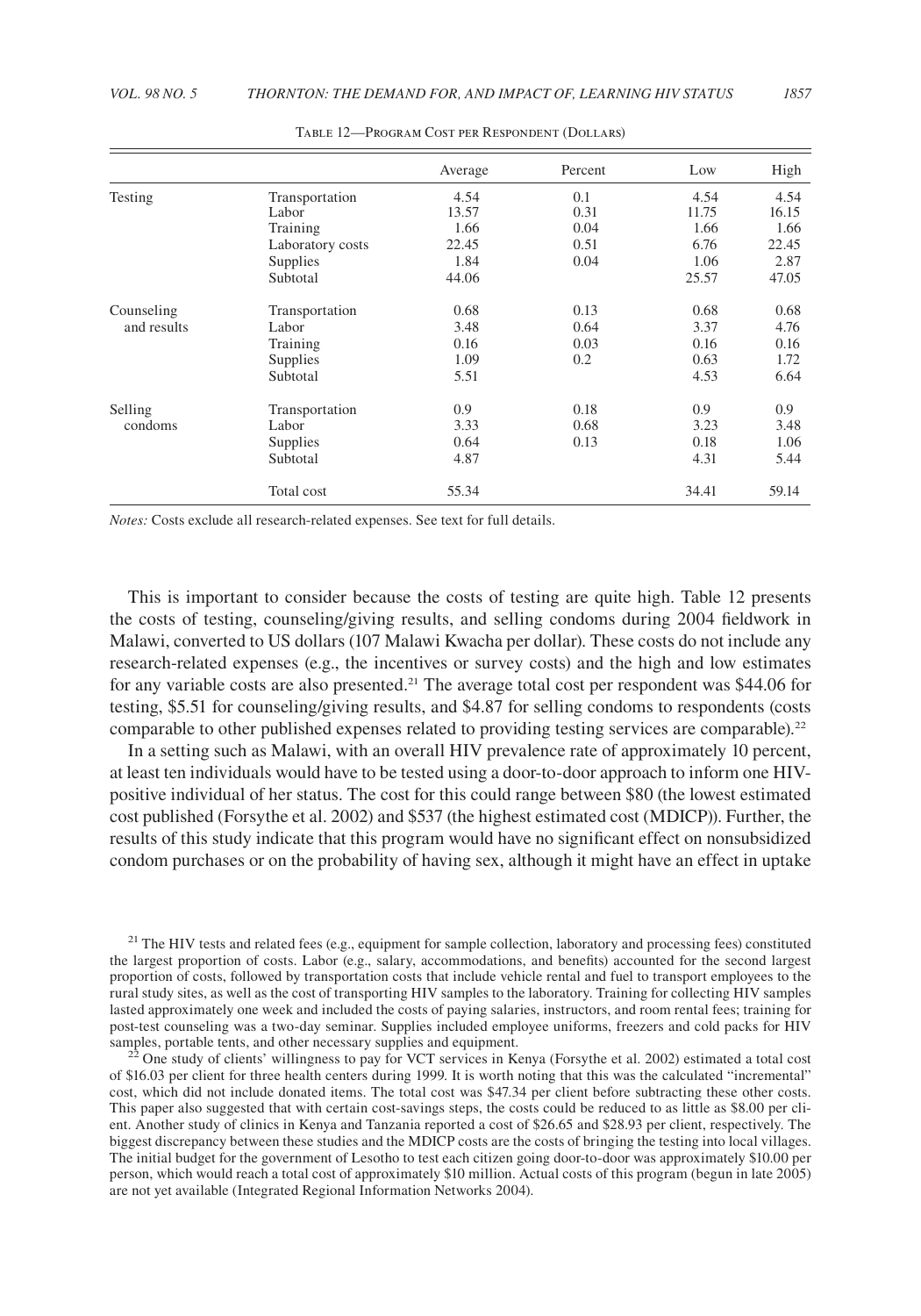of heavily subsidized condom purchases (such as the door-to-door "sales"23) or on acceptance of freely distributed condoms.

Given the high ratio of costs to HIV-positive diagnosis in door-to-door testing in this setting, and the lack of significant effects of diagnosis on some condom purchase behavior and sexual activity, other interventions might be much more cost-effective for HIV prevention. For example, an evaluation of a randomized trial in Mwanza, Tanzania, estimated that treating non-HIV STIs had an incremental costs of \$217.62 per HIV infection averted (Lucy Gilson et al. 1997) and another simulation of a similar intervention estimated a cost of \$78.24 per infection averted (Oster 2005). Other less direct interventions may also be effective prevention strategies—for example, improving blood supply safety (estimated cost of \$172 per infection averted; Rex Winsbury 1995), preventing mother-to-child transmission (\$298–\$506 per infection averted; Elliot Marseille et al. 1999), or performing circumcisions (Bertran Auvert et al. 2005; Ronald H. Gray et al. 2007).24

In sum, the significant effects claimed for broad-based HIV testing and counseling efforts, deemed the "single most influential driver for behavior change" (Global Business Coalition 2004), are not detected within these data. Neither the knowledge of HIV status nor the personal attention and education from the nurses to practice safe sex during the VCT counseling sessions appears to have had a significant impact on purchasing condoms or on the likelihood of having sex after two months.

#### **V. Conclusion**

This study is the first to analyze the impact on obtaining HIV results of randomized associated benefits (monetary incentives for attending a VCT center) and costs (travel distance to the VCT center). It also estimates the impact of learning HIV results on subsequent condom purchases. I find that a monetary incentive of less than a tenth of a day's wage doubled the rate of resultseeking among respondents; I also find that distance to a VCT center from a respondent's home had a strong negative impact on result-seeking. I find that HIV-positive individuals with a sexual partner who had obtained their test results exhibited a higher demand for condoms than those who had not, supporting the view that individuals aware of their HIV-positive status are willing to bear the costs of safe sex in order to protect sexual partners.

The finding that learning HIV-negative test results had little impact on the demand for condoms is difficult to interpret, since it implies indifference to using a highly effective prevention strategy to avert infection by a deadly virus. It should be noted, however, that these analyses are limited to examining the impact of learning HIV status on condom purchases. Future research will explore other preventive responses to learning HIV status.

This study contradicts widely held views that large psychological or stigma-related costs are barriers to learning HIV results. For example, one organization, discussing barriers faced by those traveling to HIV results centers in Zimbabwe, stated: "The cost of stigma is quite high, more so than the bus fare to town" (Emedie Gunduza 2002). However, the evidence from this experiment in Malawi indicates that such psychological barriers, if they exist, can easily and inexpensively be overcome. Cash incentives may directly compensate for the real costs (e.g., travel expenses, missed work) or psychological costs of obtaining HIV results, or they may indirectly reduce the

<sup>&</sup>lt;sup>23</sup> It should also be noted that purchases of subsidized condoms were only made after respondents were given 30 cents—without this gift, it is likely that condom sales would have been even lower. 24 Sweat et al. (2000) estimated that HIV testing in Kenya and Tanzania resulted in a cost per infection averted

of 249 and 346 respectively although their results are limited by selection and reporting bias which may bias results towards more cost-effective analysis.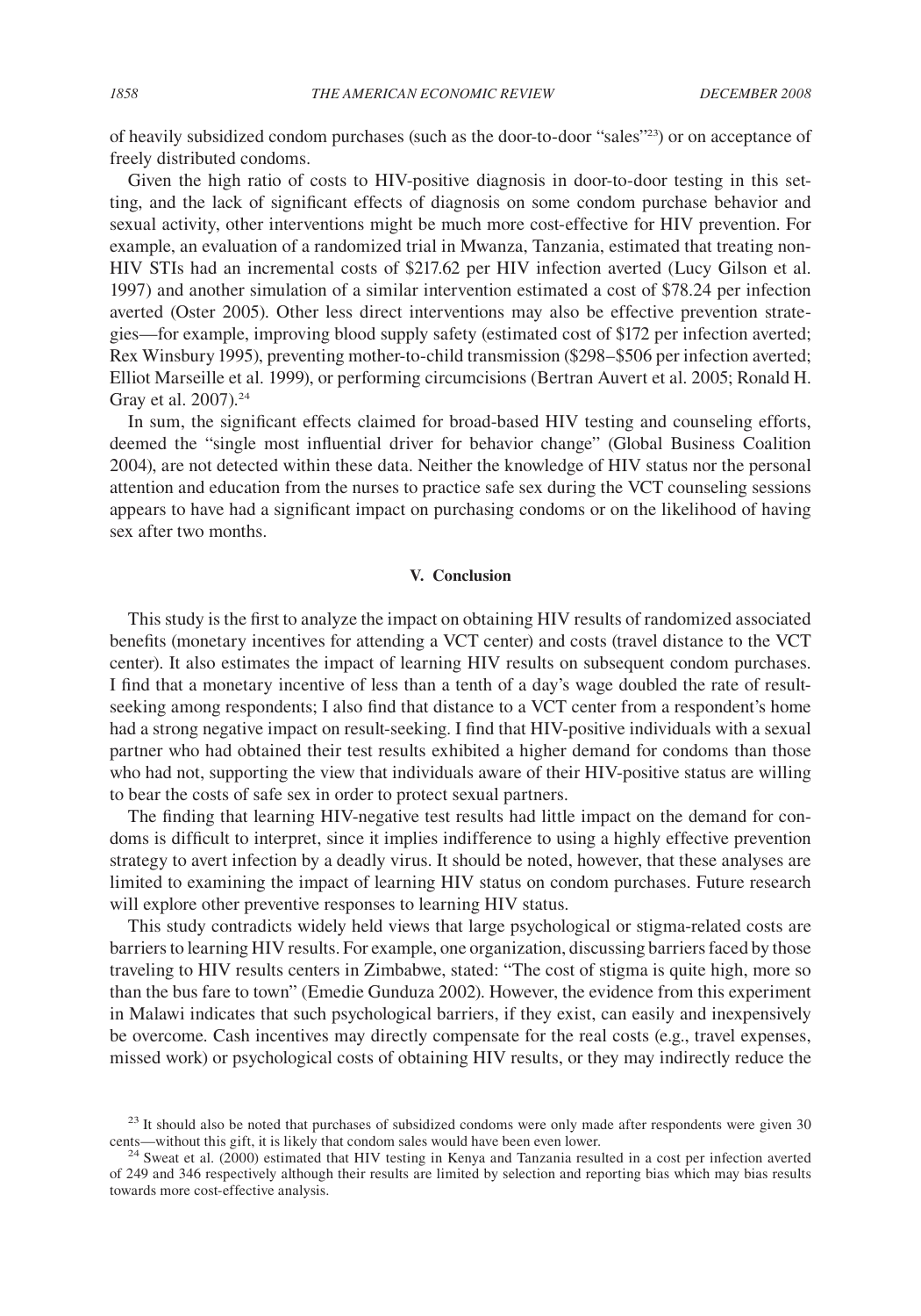stigma associated with HIV testing by providing individuals with a public excuse for attending the results center. This suggests that rather than expensive campaigns to reduce perceptions of testing stigma, simply offering incentives or reducing costs associated with testing may be effective strategies for increasing uptake. It is important to keep in mind, however, that these results may differ in settings with higher prevalence rates or different social circumstances.<sup>25</sup>

The fact that HIV-positive individuals are willing to incur private costs to protect sexual partners from infection suggests that offering free testing and incentives for obtaining test results and reduced-cost condoms might constitute a promising strategy to prevent new HIV infections. However, in this study, the magnitude of the effects of learning HIV status were relatively small and were observed only for a small fraction of sampled respondents. Further, testing had no impact on increasing the demand for condoms among HIV-negatives, or among those without a sexual partner, despite lengthy pre- and post-test counseling sessions with nurses, education about safe sex, and offers of low-priced condoms. These findings indicate that other prevention programs should be explored before investing in costly door-to-door testing programs. However, if governments or organizations choose to invest in testing programs in order to provide treatment, or if a testing program is already in place, offering modest monetary rewards may help to increase uptake and return rates. Given evidence of small positive behavioral effects on HIVpositives of learning their status, inexpensive boosts in participation may help to increase the effectiveness of such programs.26

It is important to revisit and challenge previous assumptions about HIV testing and sexual behavior. With rigorous empirical evidence and a better understanding of behavior in Africa, policies may be more accurately and effectively designed to reduce the spread of HIV.

# REFERENCES

- **Allen, Susan, Jareen Meinzen-Derr, Michele Kautzman, Isaac Zulu, Stanley Trask, Ulgen Fideli, Rosemary Musonda, Francis Kasolo, Feng Gao, and Alan Haworth.** 2003. "Sexual Behavior of HIV Discordant Couples after HIV Counseling and Testing." *AIDS*, 17(5): 733–40.
	- **Anglewicz, Philip.** 2007. "Migration, Risk Perception and HIV Infection in Malawi." PhD diss. University of Pennsylvania.
	- **Anglewicz, Philip, and Hans-Peter Kohler.** 2006. "Overestimating HIV Infection: The Construction and Accuracy of Subjective Probabilities of HIV Infection in Rural Malawi." Paper presented at the Annual Meeting of the Population Association of America, Los Angeles.
	- **Angotti, Nicole, Agatha Bula, Lauren Gaydosh, Eitan Zeev Kimchi, Rebecca L. Thornton, and Sara E. Yeatman.** 2007. "The Fear Factor as a Barrier to HIV Testing: Alternative Considerations from Rural Malawi." Paper presented at the American Sociological Association Annual Conference, New York, NY.
- **Angrist, Joshua D. 2001. "Estimations of Limited Dependent Variable Models with Dummy Endogenous** Regressors: Simple Strategies for Empirical Practice." *Journal of Business and Economic Statistics*, 19(1): 2–16.
- **Angrist, Joshua D., and Guido W. Imbens.** 1995. "Two-Stage Least Squares Estimation of Average Causal Effects in Models with Variable Treatment Intensity." *Journal of the American Statistical Association*, 90(430): 431–42.
- **Angrist, Joshua D., Guido W. Imbens, and Donald B. Rubin.** 1996. "Identification of Causal Effects Using Instrumental Variables." *Journal of the American Statistical Association*, 91(434): 444–55.
	- **Arendt, Jacob Nielsen, and Anders Holm.** 2006. "Probit Models with Binary Endogenous Regressors." Discussion Papers on Business and Economics 4/2006.

<sup>&</sup>lt;sup>25</sup> There may also be scope for offering subsidies or incentives for other positive health behavior, such as remaining HIV negative, adhering to antiretroviral therapy, getting circumcised, attending prenatal clinics, or being tested and treated for other sexually transmitted diseases (Oster 2005).<br><sup>26</sup> Simulations have shown that *some* condom use may be more effective than *no* condom use, especially when

individuals are infected with a sexually transmitted disease (Michael Bracher, Gigi Santow, and Susan Cott Watkins 2004).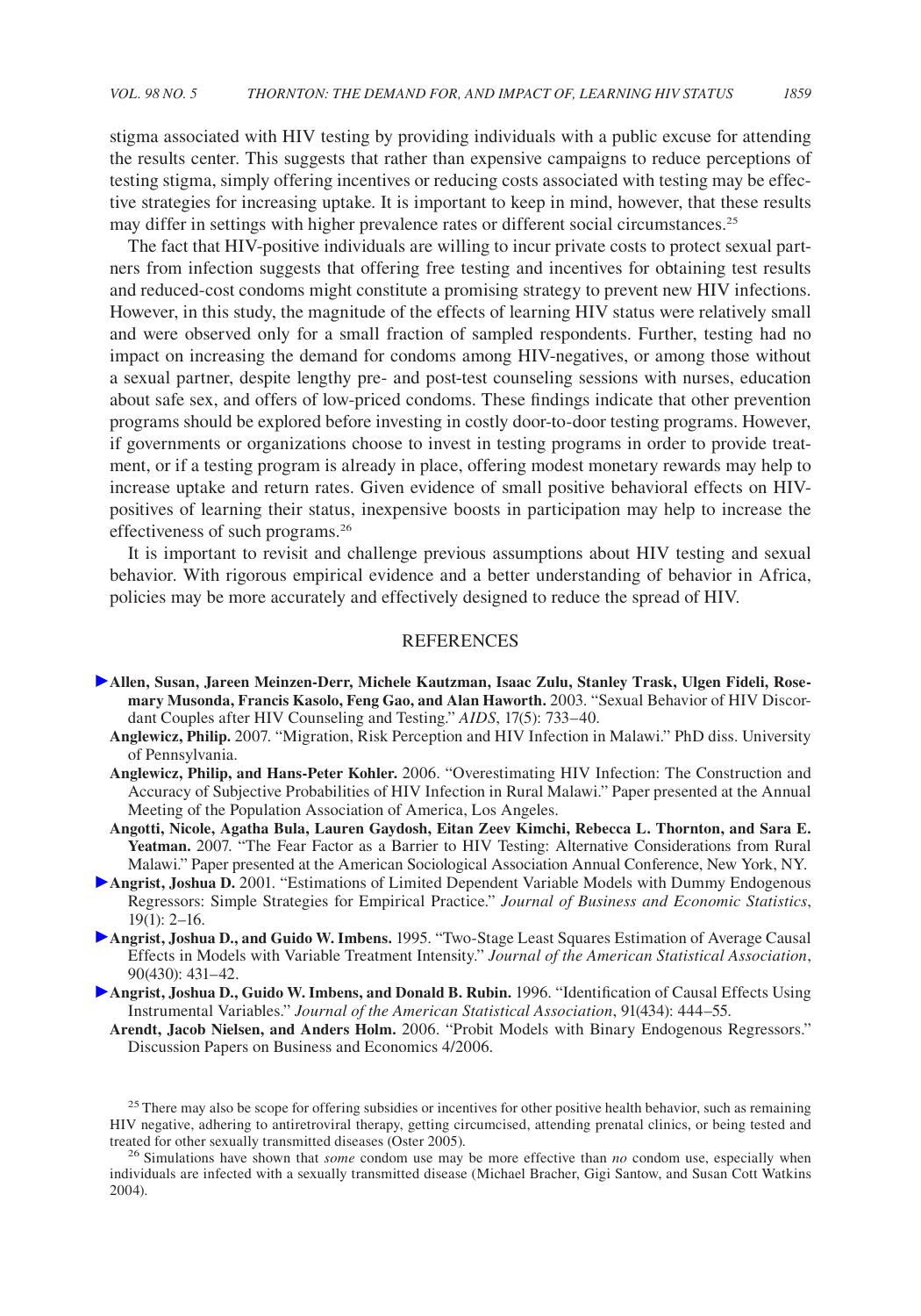- **Auvert, Bertran, Dirk Taljaard, Emmanuel Lagarde, Joelle Sobngwi-Tambekou, Remi Sitta, and Adrian Puren.** 2005. "Randomized, Controlled Intervention Trial of Male Circumcision for Reduction of HIV Infection Risk: The ANRS 1265 Trial." *PLoS Medicine*, 2(11): 298.
	- **Baggaley, Rachel, M. Kelly, S. Weinreich, I. Kayawe, G. Phiri, W. Mulongo, and M. Phiri.** 1998. "HIV Counselling and Testing in Zambia: The Kara Counselling Experience." *SAfAIDS News*, 6(2), 2–8.
	- **Bignami–Van Assche, Simona, Georges Reniers, and Alex Weinreb.** 2003. "An Assessment of the KDICP and MDICP Data Quality: Interviewer Effects, Question Reliability and Sample Attrition." *Demographic Research,* Special Collection 1, Article 2.
- **Bignami–Van Assche, Simona, Li-Wei Chao, Philip Anglewicz, David Chilongozi, and Agatha Bula.** 2007. "The Validity of Self-reported Likelihood of HIV Infection among the General Population in Rural Malawi." *Sexually Transmitted Infections*, 83(1): 35–40.
	- **Bignami–Van Assche, Simona, Kirsten Smith, Georges Reniers, Philip Anglewicz, Rebecca Thornton, Li-Wei Chao, Alex Weinreb, Susan Cotts Watkins, Irving Hoffman, and the MDICP STI Team.** 2004. "Protocol for Biomarker Testing in the 2004 Malawi Diffusion and Ideational Change Project." University of Pennsylvania Working Paper 7.
- **Boozer, Michael A., and Tomas J. Philipson.** 2000. "The Impact of Public Testing for Human Immunodeficiency Virus." *Journal of Human Resources*, 35(3): 419–46.
- **Bracher, Michael, Gigi Santow, and Susan Cotts Watkins.** 2004. "Assessing the Potential of Condom Use to Prevent the Spread of HIV: A Microsimulation Study." *Studies in Family Planning*, 35(1): 48–64.
	- **Camerer, Colin F., George Loewenstein, and Matthew Rabin, ed.** 2004. *Advances in Behavioral Economics*. Princeton, NJ: Princeton University Press.
- **Caplin, Andrew, and Kfir Eliaz.** 2003. "Aids Policy and Psychology: A Mechanism-Design Approach." *RAND Journal of Economics*, 34(4): 631–46.
- **Caplin, Andrew, and John Leahy.** 2001. "Psychological Expected Utility Theory and Anticipatory Feelings." *Quarterly Journal of Economics* 116(1), 55–79.
- **Cartoux, Michel, Nicolas Meda, Philippe Van de Perre, Marie Louise Newell, Isabelle de Vincenzi, and Francois Dabis.** 1998. "Acceptability of Voluntary HIV Testing by Pregnant Women in Developing Countries: an International Survey." *AIDS*, 12(18): 2489–93.
	- **Chapoto, Antony, and Thomas S. Jayne.** 2005. "Socioeconomic Characteristics of Individuals Afflicted by Aids-Related Prime-Age Mortality in Zambia." Paper presented at the International Food Policy Research Institute/Renewal Conference on HIV/AIDS and Food and Nutrition Security, Durban, South Africa.
- **Coates, Thomas J., Olga A. Grinstead, S. E. Gregorich, D. C. Heilbron, W. P. Wolf, K. H. Choi, J. Schachter, et al.** 2000. "Efficacy of Voluntary HIV-1 Counseling and Testing in Individuals and Couples in Kenya, Tanzania, and Trinidad: A Randomised Trial." *Lancet*, 356(9224): 103–12.
	- **Coulibaly, Djeneba, Philippe Msellati, Seri Dedy, Christiane Welffens-Ekra, and Francois Dabis.** 1998. "Attitudes and Behavior of Pregnant Women towards HIV Screening in Abidjan (Ivory Coast) in 1995 and 1996." *Santé*, 8(3): 234–38.
	- **Day, John H., Kouichi Miyamura, Allison D. Grant, A. Leeuw, J. Munsamy, R. Baggaley, and Gavin J. Churchyard.** 2003. "Attitudes to HIV Voluntary Counselling and Testing Among Mineworkers in South Africa: Will Availability of Antiretroviral Therapy Encourage Testing?" *AIDS Care: Psychological and Socio-Medical Aspects of AIDS/HIV,* 15(5): 665–72.
- **de Graft–Johnson, Joseph, Valerie Paz-Soldan, Antonio Kasote, and Amy Tsui.** 2005. "HIV Voluntary Counseling and Testing Service Preferences in a Rural Malawi Population." *AIDS and Behavior,* 9(4): 475–84.
- **Ekwueme, Donatus U., Steven D. Pinkerton, David R. Holtgrave, and Bernard M. Branson.** 2003. "Cost Comparison of Three HIV Counseling and Testing Technologies." *American Journal of Preventive Medicine,* 25(2): 112–21.
- **Fan, Jianqing.** 1992. "Design-Adaptive Nonparametric Regression." *Journal of the American Statistical Association*, 87(420): 998–1004.
- **Fernandez, M. Isabel, Jose B. Collazo, G. Stephen Bowen, Leah M. Varga, Nilda Hernandez, and Tatiana Perrino.** 2005. "Predictors of HIV Testing and Intention to Test Among Hispanic Farmworkers in South Florida." *Journal of Rural Health,* 21(1): 56–64.
- **Ford, Kathleen, Dewa Nyoman Wirawan, Gusti Made Sumantera, Anak Agung Sagung Sawitri, and Mandy Stahre.** 2004. "Voluntary HIV Testing, Disclosure, and Stigma Among Injection Drug Users in Bali, Indonesia." *AIDS Education and Prevention,* 16(6): 487–98.
	- **Forsythe, Steven, Gilly Arthur, Gilbert Ngatia, Roselyn Mutemi, Joseph Odhiambo, and Charles Gilks.**  2002. "Using Economics to Reveal Why Kenyans Do (or Do Not) Get Tested for HIV." Meeting Abstract (E11511) presented at the XIV International AIDS Conference, Barcelona.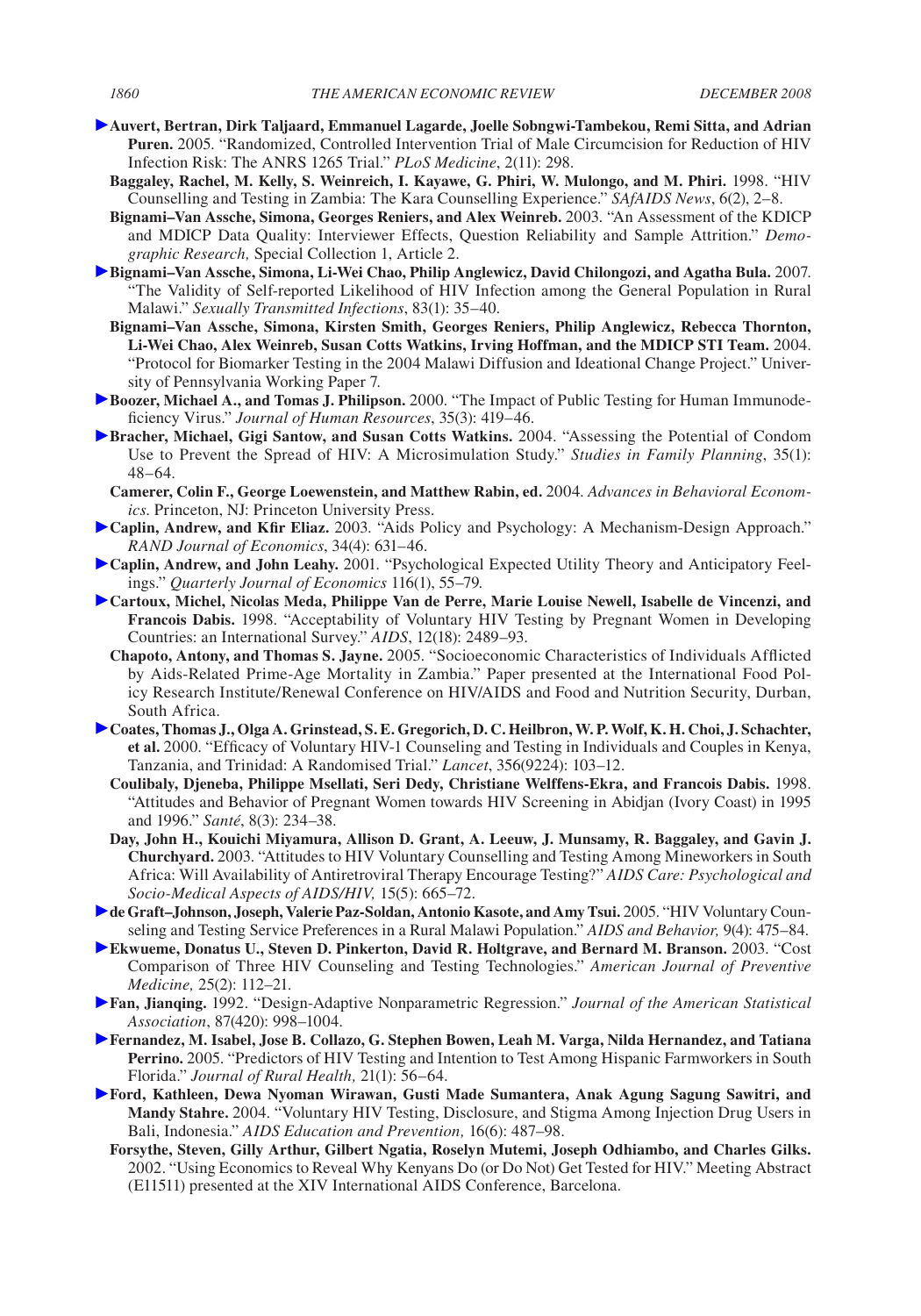- **Frank, Richard G.** 2004. "Behavioral Economics and Health Economics." National Bureau of Economic Research Working Paper 10881.
- **Freedman, David A., and Jasjeet S. Sekhon.** 2008. "Endogeneity in Probit Response Models." http:// papers.ssrn.com/sol3/papers.cfm?abstract\_id=1138489.
- **Gilson, Lucy, Rashid Mkanje, Heiner Grosskurth, Frank Mosha, John Picard, Awena Gavyole, James Todd, et al.** 1997. "Cost-effectiveness of Improved Treatment Services for Sexually Transmitted Diseases in Preventing HIV-1 Infection in Mwanza Region, Tanzania." *Lancet,* 350(9094): 1805–09.
- **Ginwalla, S., A. Grant, J. Day, T. Dlova, S. Macintyre, Munsamy R. Baggaley, and G. J. Churchyard.**  2002. "Use of UNAIDS Tools to Evaluate HIV Voluntary Counseling and Testing Services for Mineworkers in South Africa." *AIDS Care,* 14(5): 707–26.
- **Glick, Peter.** 2005. "Scaling Up HIV Voluntary Counseling and Testing in Africa: What Can Evaluation Studies Tell Us About Potential Prevention Impacts?" *Evaluation Review,* 29(4): 331–57.
- **Global Business Coalition.** 2004. "The Need to Know: Accelerating Access to Testing." http://www. gbcimpact.org/documents/media/publications/archive/Accelerating\_access\_to\_testing\_05\_20\_04.pdf.
- **Gneezy, Uri, and Aldo Rustichini.** 2000. "Pay Enough or Don't Pay at All." *Quarterly Journal of Economics*, 115(3): 791–810.
- **Gray, Ronald H., Godfrey Kigozi, David Serwadda, Frederick Makumbi, Stephen Watya, Fred Nalugoda, Noah Kiwanuka.** 2007. "Male Circumcision for HIV Prevention in Men in Rakai, Uganda: a Randomised Trial." *Lancet*, 369(9562): 657–66.
	- **Gunduza, Emedie.** 2002. "The Hidden Cost of Voluntary Counseling and Testing for Women." *Women and AIDS Support Network*, December 31. http://www.kubatana.net/html/archive/hivaid/021231wasn1.asp? orgcode=wom003&year=2002&range\_start=1.
- **Heckman, James J.** 1978. "Dummy Endogenous Variables in a Simultaneous Equation System." *Econometrica*, 46(4): 931–59.
- **Heckman, James J.** 2001. "Micro Data, Heterogeneity, and the Evaluation of Public Policy: Nobel Lecture." *Journal of Political Economy*, 109(4): 673–748.
- **Heckman, James J., and Jeffrey Smith.** 1997. "Making the Most out of Programme Evaluations and Social Experiments: Accounting for Heterogeneity in Programme Impacts." *Review of Economic Studies*, 64(4): 487–535.
- **Heckman, James J., Sergio Urzua, and Edward Vytlacil.** 2006. "Understanding Instrumental Variables in Models with Essential Heterogeneity." *Review of Economics and Statistics*, 88(3): 389–432.
- **Higgins, Donna, Christine Galavotti, Kevin O'Reilly, Daniel Schnell, M. Moore, D. Rugg, and R. Johnson.**  1991. "Evidence for the Effects of HIV Antibody Counseling and Testing on Risk Behaviors." *Journal of the American Medical Association,* 266(17): 2419–29.
- **HITS-2000 Investigators**. 2004. "Failure to Return for HIV Test Results Among Persons at High Risk for HIV Infection: Results from a Multistate Interview Project." *Journal of Acquired Immune Deficiency Syndrome,* 35(5): 511–18.
- **Hutchinson, Angela B., Giselle Corbie-Smith, Stephen B. Thomas, Sveta Mohanan, and Carlos del Rio.**  2004. "Understanding the Patient's Perspective on Rapid and Routine HIV Testing in an Inner-City Urgent Care Center." *AIDS Education and Prevention,* 16(2): 101–14.
- **Imbens, Guido W., and Joshua D. Angrist.** 1994. "Identification and Estimation of Local Average Treatment Effects." *Econometrica*, 62(2): 467–75.
- **Integrated Regional Information Networks.** 2004. "LESOTHO: HIV/AIDS testing facilities still to be set up." http://www.irinnews.org/report.aspx?reportid=48985.
- **Kalichman, Seth C., and Leickness C. Simbayi.** 2003. "HIV Testing Attitudes, AIDS Stigma, and Voluntary HIV Counselling and Testing in a Black Township in Cape Town, South Africa." *Sexually Transmitted Infections,* 79(6): 442–7.
- **Kamenga, M., R. Ryder, M. Jingu, N. Mbuyi, L. Mbu, A. Behets Pattullo, M. Malonza, G. Kimani, A. Muthee, P. Otieno, K. Odhiambo, S. Moses, and F. Plummer.** 1994. "Survey of Knowledge, Behaviour and Attitudes Relating to HIV Infection and AIDS Among Kenyan Secondary School Students." *AIDS Care*, 6: 173–81.
- **Know HIV AIDS.** 2005. "About Us." http://www.knowhivaids.org/facts tested.html (accessed 6/2005).
- **Kőszegi, Botond.** 2003. "Health Anxiety and Patient Behavior." *Journal of Health Economics*, 22(6): 1073–84.
	- **Laver, Susan M.** 2001. "Voluntary Testing and Counselling for HIV. 'Are Adults in Rural Communities Ready to Test?' A Descriptive Survey." *Central African Journal of Medicine,* 47(4): 92–7.
- **Leibowitz, Arleen A., and Stephanie L. Taylor.** 2007. "Distance to Public Test Sites and HIV Testing." *Medical Care Research and Review,* 64(5): 568–84.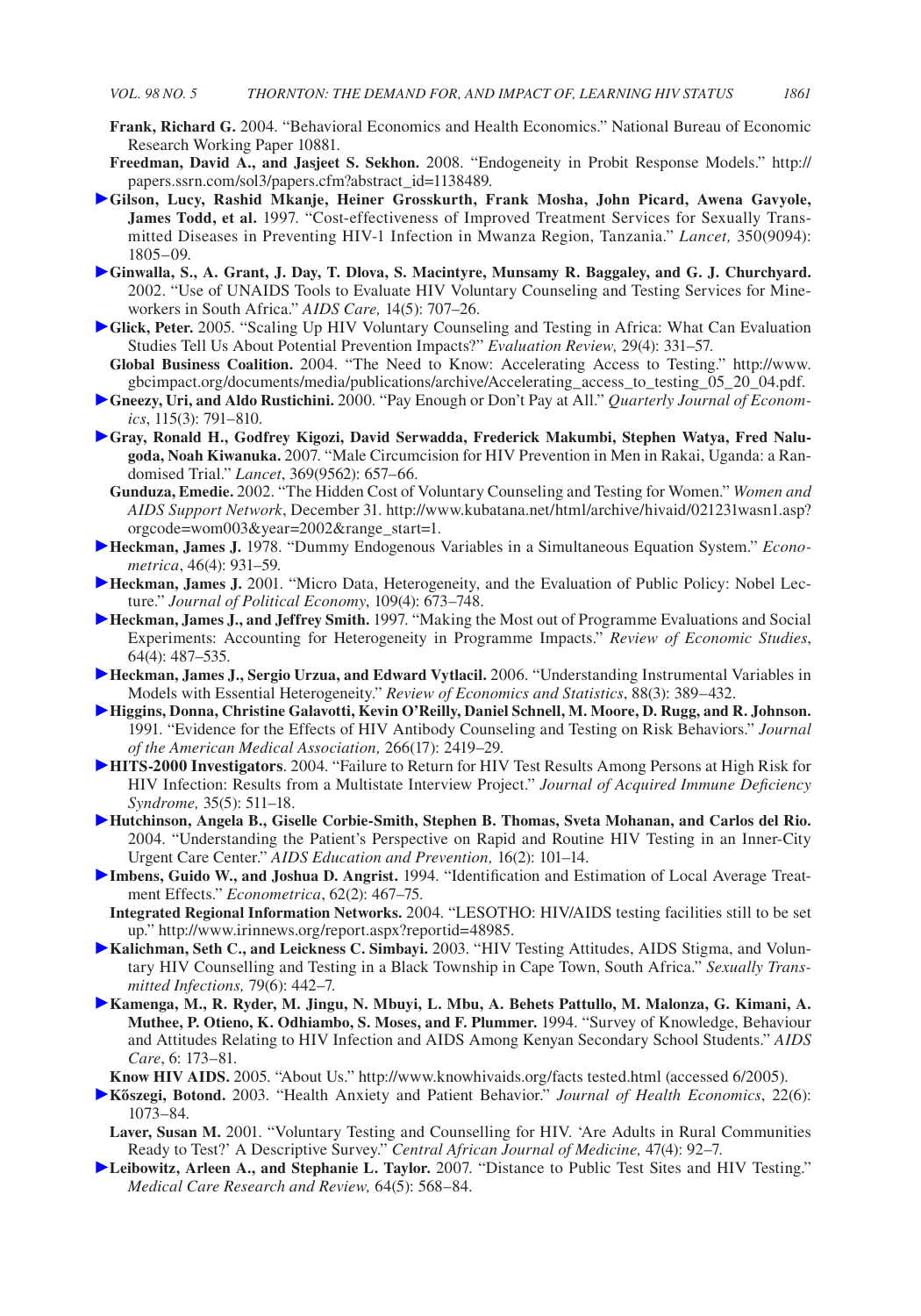- **Loewenstein, George.** 1987. "Anticipation and the Valuation of Delayed Consumption." *Economic Journal*, 97(387): 666–84.
	- **Malawi Diffusion Ideational Change Project.** 2004. "Qualitative Field Journal Number 041115, Diston." November 15.
	- **Maluccio, John.** 2000. "Attrition in the Kwazulu Natal Income Dynamics Study, 1993–1998." Food Consumption and Nutrition Division Discussion Paper 95.
- **Marseille, Elliot, James G. Kahn, Francis Mmiro, Laura Guay, Philippa Musoke, Mary Glenn Fowler, and J. Brooks Jackson.** 1999. "Cost Effectiveness of Single-Dose Nevirapine Regimen for Mothers and Babies to Decrease Vertical HIV-1 Transmission in Sub-Saharan Africa." *Lancet,* 354(9181): 803–09.
	- **Martin, H. Gayle.** 2003. *A Comparative Analysis of the Financing of HIV/AIDS Programmes in Botswana, Lesotho, Mozambique, South Africa, Swaziland, and Zimbabwe.* Cape Town: Human Sciences Research Council.
	- **Mechoulan, Stephane.** 2004. "Hiv Testing: A Trojan Horse?" *Topics in Economic Analysis and Policy*, 4(1): 1–24.
- Mugusi, F., R. Josiah, A. Moshi, S. Chale, M. Bakari, E. Aris, P. Magao, et al. 2002. "Dropouts in a Long-Term Follow-up Study Involving Voluntary Counseling and HIV Testing: Experience from a Cohort of Police Officers in Dar Es Salaam, Tanzania." *Journal of Acquired Immune Deficiency Syndromes,* 30(1): 119–23.
- **Myer, Landon, C. Morroni, and B. G. Link.** 2004. "Impact of Measurement Error in the Study of Sexually Transmitted Infections." *Sexually Transmitted Infections,* 80(4): 318–23.
	- **National Statistical Office (NSO) [Malawi], and ORC Macro.** 2005 "*Malawi Demographic and Health Survey 2004.* Calverton, MD: NSO and ORC Macro.
	- **Obare, Francis.** 2006. "The Effect of Non-Response on Population-Based HIV Prevalence Estimates: The Case of Rural Malawi." Paper presented at the Annual Meeting of the Population Association of America, Los Angeles.
	- **Obare, Francis, Peter Fleming, Philip Anglewicz, Rebecca L. Thornton, Francis Martinson, Agatha Kapatuka, Michelle Poulin, Susan Watkins, and Hans-Peter Kohler.** 2008. "Acceptance of Repeat Population-Based Voluntary Counseling and Testing for HIV in Rural Malawi." Unpublished.
- **Oster, Emily.** 2005. "Sexually Transmitted Infections, Sexual Behavior, and the HIV/AIDS Epidemic." *Quarterly Journal of Economics*, 120(2): 467–515.
- **Philipson, Thomas, and Richard Posner.** 1995. "A Theoretical and Empirical Investigation of the Effects of Public Health Subsidies for STD Testing" *Quarterly Journal of Economics*, 110(2): 445–74.
	- **Rabin, Matthew.** 1998. "Psychology and Economics." *Journal of Economic Literature*, 36(1): 11–46.
- **Reniers, Georges.** 2005. "Marital Strategies for Managing Exposure to HIV in Rural Malawi." Paper presented at the Annual Meeting of the Population Association of America, Philadelphia.
- **Sieff, Elaine, Robyn M. Dawes, and George Loewenstein.** 1999. "Anticipated versus Actual Reaction to HIV Test Results." *American Journal of Psychology,* 112(2): 297–311.
- **Sikkema, K. J., J. A. Kelly, R. A. Winett, L. J. Solomon, V. A. Cargill, R. A. Roffman, T. L. McAuliffe, et al.** 2000. "Outcomes of a Randomized Community-Level HIV Prevention Intervention for Women Living in 18 Low-Income Housing Developments." *American Journal of Public Health,* 90(1): 57–63.
- **Stein, Jo.** 2005. "The Impact of Antiretroviral (ARV) Provision on HIV/AIDS Prevention." *AIDS Bulletin,* 14(1): 58–71.
- **Stryker, Jeff, Thomas J. Coates, Pamela Decarlo, Katherine Haynes-Sanstad, Mike Shriver, and Harvey J. Makadon.** 1995. "Prevention of HIV Infection. Looking Back, Looking Ahead." *Journal of the American Medical Association,* 273(14): 1143–48.
- **Sweat, Michael, Steven Gregorich, Gloria Sangiwa, Colin Furlonge, Donald Balmer, Claudes Kamenga, Olga Grinstead, and Thomas Coates.** 2000. "Cost-effectiveness of Voluntary HIV-1 Counselling and Testing in Reducing Sexual Transmission of HIV-1 in Kenya and Tanzania." *Lancet,* 356(9224): 113–21.
- **Temmerman, M., S. Moses, D. Kiragu, S. Fusallah, I. A. Wamola, and P. Piot.** 1990. "Impact of Single Session Post-Partum Counseling of HIV Infected Women on their Subsequent Reproductive Behavior." *AIDS Care,* 2(3): 247–52.
- **The Voluntary HIV-1 Counseling and Testing Efficacy Study Group.** 2000. "Efficacy of Voluntary HIV-1 Counselling and Testing in Individuals and Couples in Kenya, Tanzania, and Trinidad: A Randomised Trial." *Lancet*, 356(9224): 103–12.
- **Vytlacil, Edward, and Nese Yildiz.** 2007. "Dummy Endogenous Variables in Weakly Separable Models." *Econometrica,* 75(3): 757–79.
- **Weinhardt, Lance S., Michael P. Carey, Blair T. Johnson, and Nicole L. Bickham.** 1999. "Effects of HIV Counseling and Testing on Sexual Risk Behavior: A Meta-Analytic Review of Published Research, 1985–1997." *American Journal of Public Health,* 89(9): 1397–1405.